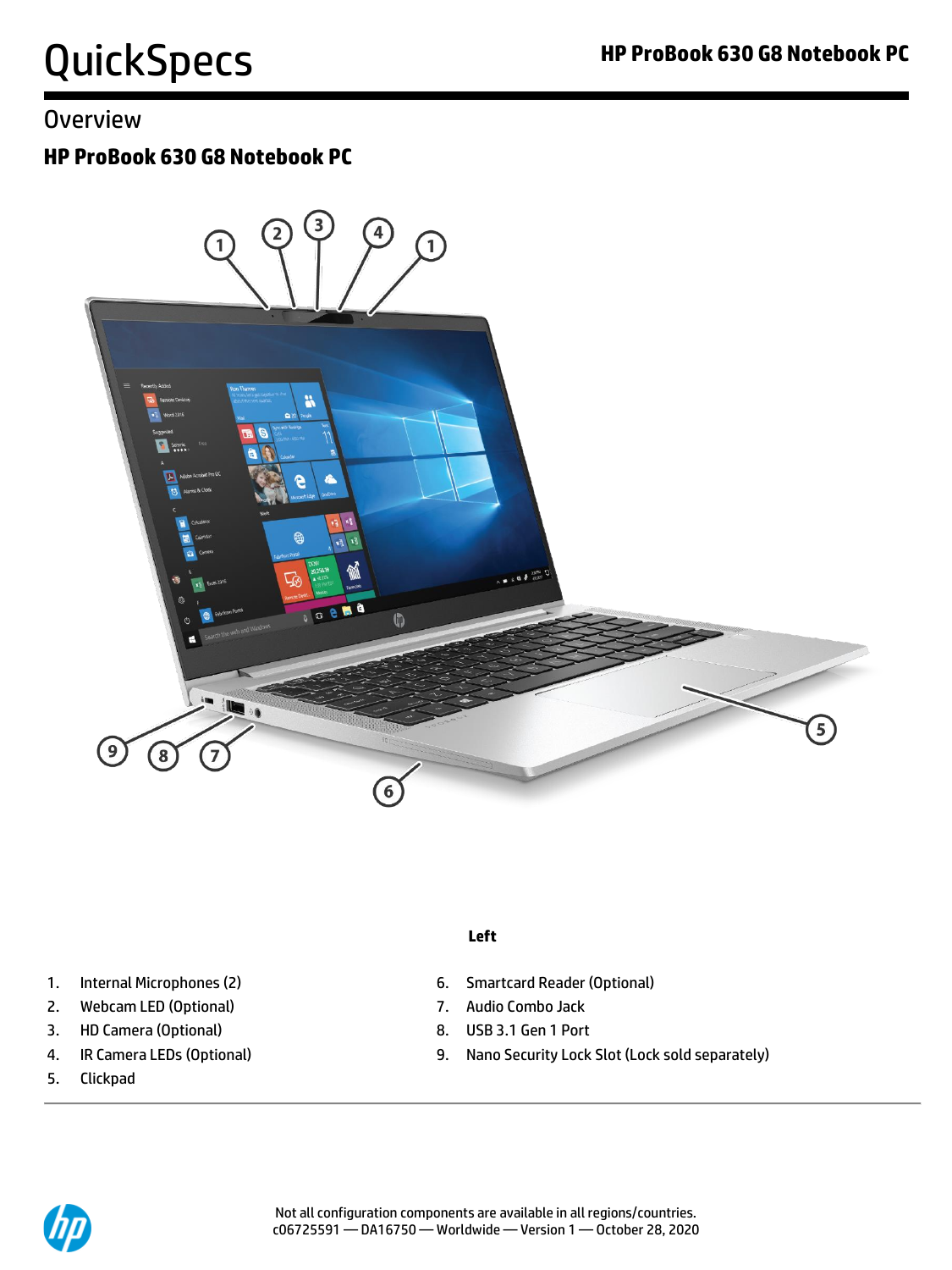## **Overview**



#### **Right**

- 1. Power Button Key **1. Accord 1. Accord 1. Accord 1.** Power Button Key
- 2. Power Connector **6. Touch Fingerprint Sensor (select models)**
- 
- 
- 3. USB 3.1 Gen 2 Type-C®
- 4. USB 3.1 Gen 1 Port

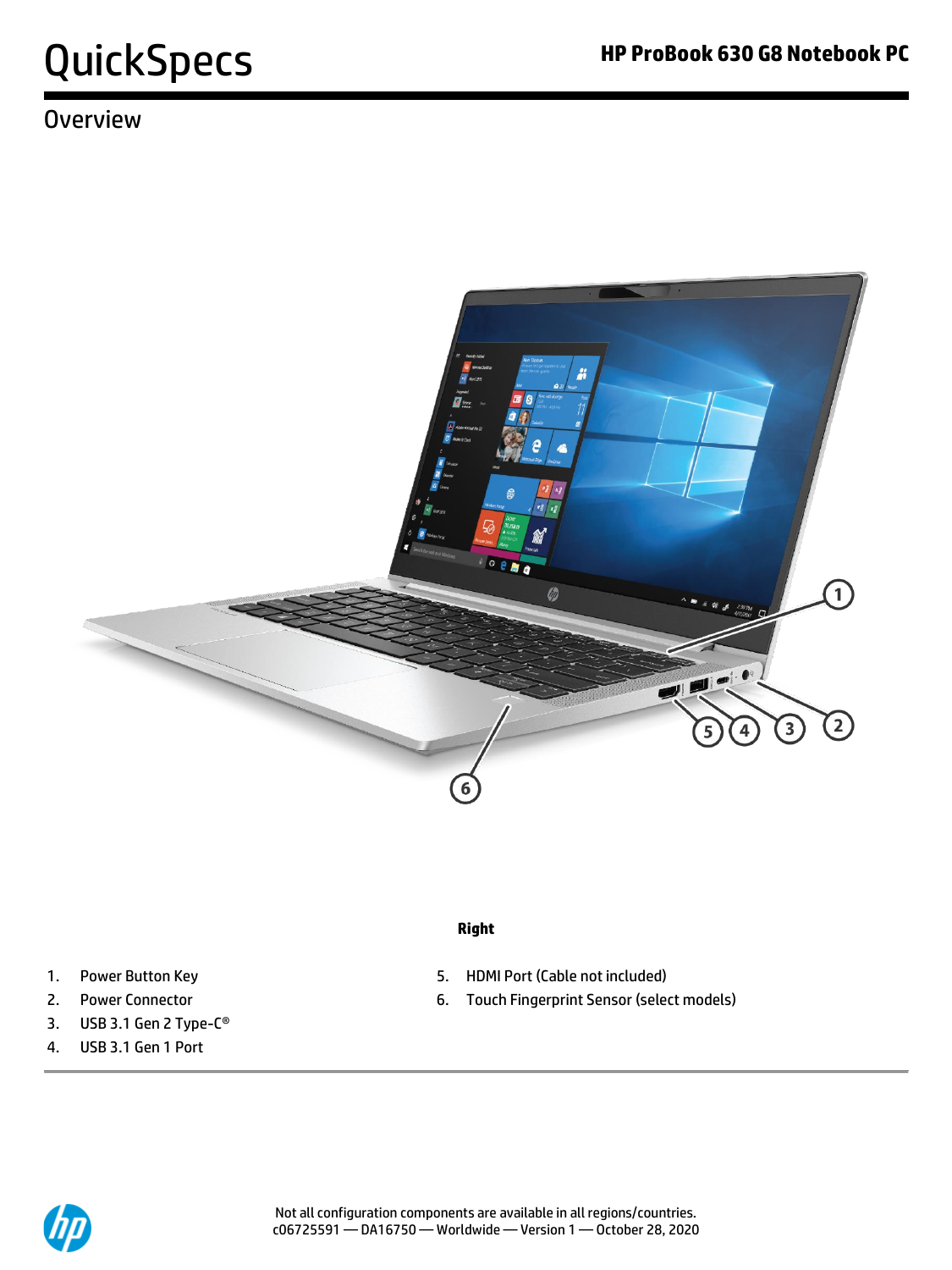### **Overview**

### **At a Glance**

- New mechanical design Smaller footprint and Light weight
- Powerful quad core 11<sup>th</sup> Gen Intel<sup>®</sup> Core<sup>™</sup> U-Series
- HP Sure View Gen3 panel
- Physical HP Privacy Camera (Optional)
- HP Fast Charge Charge up to 50% in 30 minutes
- Wi-Fi 6 capability (Optional)
- Multi Factor Authentication IR camera and hardened fingerprint sensor (Optional)
- Rich IO ports with charging USB
- Responsiveness w/Modern Standby and Wake on Fingerprint Sensor (Optional)
- Backlit keyboard option and new programmable key
- Nice range of display option from HD, FHD, all the way to SureView option
- Passed 19 MIL STD 810H tests<sup>1</sup>
- 1. MIL-STD 810H is not intended to demonstrate fitness of U.S. Department of Defense contract requirements or for military use. Test results are not a guarantee of future performance under these test conditions. Accidental damage requires an optional HP Accidental Damage Protection Care Pack.

**NOTE:** See important legal disclosures for all listed specs in their respective features sections.

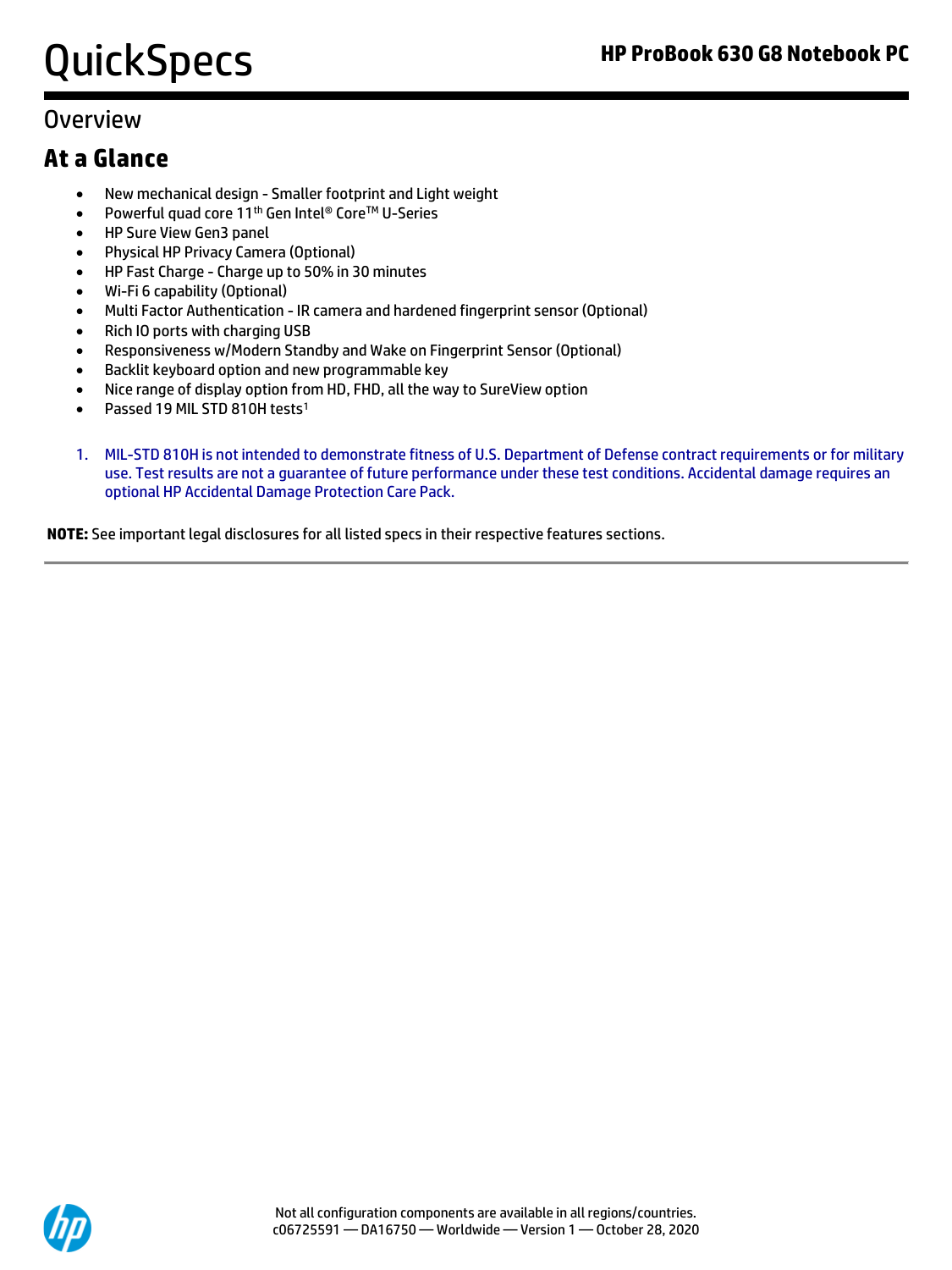#### **PRODUCT NAME**

**HP ProBook 630 G8 Notebook PC**

#### **OPERATING SYSTEMS**

| Preinstalled |  |  |
|--------------|--|--|
|              |  |  |
|              |  |  |
|              |  |  |
|              |  |  |

**Preinstalled** Windows 10 Pro 64 – HP recommends Windows 10 Pro<sup>1</sup> Windows 10 Pro 64 (National Academic only)<sup>2</sup> Windows 10 Home 64<sup>1</sup> Windows 10 Home Single Language 64<sup>1</sup> Windows 10 Pro (Windows 10 Enterprise available with a Volume Licensing Agreement)<sup>1</sup> FreeDOS

1. Not all features are available in all editions or versions of Windows. Systems may require upgraded and/or separately purchased hardware, drivers, software or BIOS update to take full advantage of Windows functionality. Windows 10 is automatically updated, which is always enabled. ISP fees may apply and additional requirements may apply over time for updates. See [http://www.windows.com.](http://www.windows.com/)

2. Some devices for academic use will automatically be updated to Windows 10 Pro Education with the Windows 10 Anniversary Update. Features vary; se[e https://aka.ms/ProEducation](https://aka.ms/ProEducation) for Windows 10 Pro Education feature information.

#### Supported Version

HP tested Windows 10, version 1809 on this platform For testing information on newer versions of Windows10, please see: https://support.hp.com/document/c05195282.

#### **PROCESSORS**

Intel® Core™ i7-1165G7 processor with Intel® Iris® X<sup>e</sup> Graphics (Up to 4.7 GHz with Intel® Turbo Boost Technology, 12 MB L3 cache, 4 cores) $3,45,6,*$ 

Intel® Core™ i5-1135G7 processor with Intel® Iris® X<sup>e</sup> Graphics (Up to 4.2 GHz with Intel® Turbo Boost Technology, 8 MB L3 cache, 4 cores) 3,4 5,6,\*

Intel® Core™ i3-1115G4 processor with Intel® UHD Graphics (Up to 4.1 GHz with Intel® Turbo Boost Technology, 6 MB L3 cache, 2 cores) 3,4 5,6

#### **Processors Family**

11th Generation Intel® Core™ i7 processor (i7-1165G7) 6 11th Generation Intel® Core™ i5 processor (i5-1135G7) 6 11th Generation Intel® Core™ i3 processor (i3-1115G4) 6

3. Multicore is designed to improve performance of certain software products. Not all customers or software applications will necessarily benefit from use of this technology. Performance and clock frequency will vary depending on application workload and your hardware and software configurations. Intel's numbering, branding and/or naming is not a measurement of higher performance.

4. Processor speed denotes maximum performance mode; processors will run at lower speeds in battery optimization mode. 5. Intel® Turbo Boost performance varies depending on hardware, software and overall system configuration. See http://www.intel.com/technology/turboboost for more information.

6. In accordance with Microsoft's support policy, HP does not support the Windows 8 or Windows 7 operating system on products configured with Intel and AMD 7th generation and forward processors or provide any Windows 8 or Windows 7 drivers o[n http://www.support.hp.com.](http://www.support.hp.com/)

\* Intel® Iris® Xe Graphics capabilities require system to be configured with Intel® Core™ i5 or i7 processors and dual channel memory

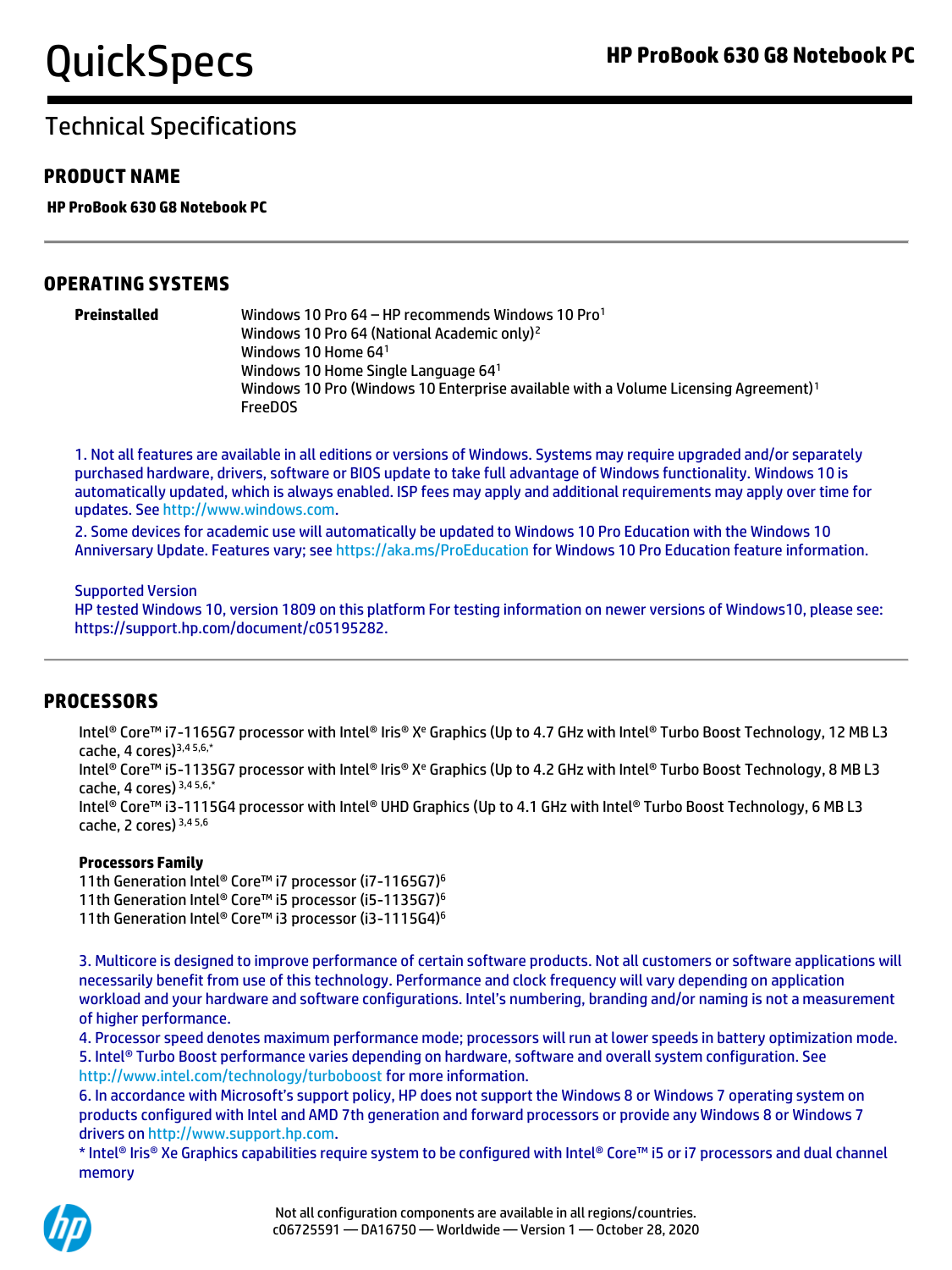## Technical Specifications

#### **CHIPSET**

Chipset is integrated with processor

#### **GRAPHICS**

#### **Integrated**

Intel® Iris® X<sup>e</sup> Graphics (Core i5 and Core i7) Intel® UHD Graphics (Core i3)<sup>7</sup>

**Supports**  Support HD decode, DX12, HDMI 1.4b

7. HD content required to view HD images.

#### **DISPLAYS**

#### **Internal**

#### **Non-Touch**

33.8 cm (13.3") diagonal HD SVA eDP anti-glare narrow bezel ultraslim, 250 nits, 45% NTSC (1366 x 768)<sup>7,9</sup> 33.8 cm (13.3") diagonal HD SVA eDP anti-glare narrow bezel flat, 250 nits, 45% NTSC for HD camera (1366 x 768)<sup>7,9</sup> 33.8 cm (13.3") diagonal FHD UWVA eDP anti-glare narrow bezel slim, 250 nits, 45% NTSC (1920 x 1080) 7,9 33.8 cm (13.3") diagonal FHD UWVA eDP anti-glare narrow bezel flat, 250 nits, 45% NTSC for HD camera (1920 x 1080)<sup>7,9</sup> 33.8 cm (13.3") diagonal FHD UWVA eDP anti-glare narrow bezel flat, 250 nits, 45% NTSC for HD+IR camera (1920 x 1080)) 7.9 33.8 cm (13.3") diagonal FHD UWVA eDP anti-glare Low Power narrow bezel flat, 400 nits, 72% NTSC for HD camera (1920 x 1080)) 7,9

33.8 cm (13.3") diagonal FHD UWVA eDP anti-glare Low Power narrow bezel flat, 400 nits, 72% NTSC for HD+IR camera (1920  $x 1080$ ))  $7,8,9$ 

33.8 cm (13.3") diagonal FHD IPS eDP anti-glare narrow bezel flat with HP Sure View Gen3 Integrated Privacy Screen, 1000 nits, 72% NTSC for HD+IR camera (1920 x 1080) 7,8,9,10,\*

#### **Touch**

33.8 cm (13.3") diagonal FHD SVA eDP narrow bezel ultraslim touch-on-panel screen, 250 nits, 45% NTSC for HD camera (1920x1080) 7,8,9,\*

#### **HDMI**

Supports resolutions up to 4K 30Hz

7. HD content required to view HD images.

8. Sold separately or as an optional feature.

9. Resolutions are dependent upon monitor capability, and resolution and color depth settings.

10. HP Sure View integrated privacy screen is an optional feature that must be configured at purchase and is designed to function in landscape orientation.

\* Actual brightness will be lower with HP Sure View or touch screen.

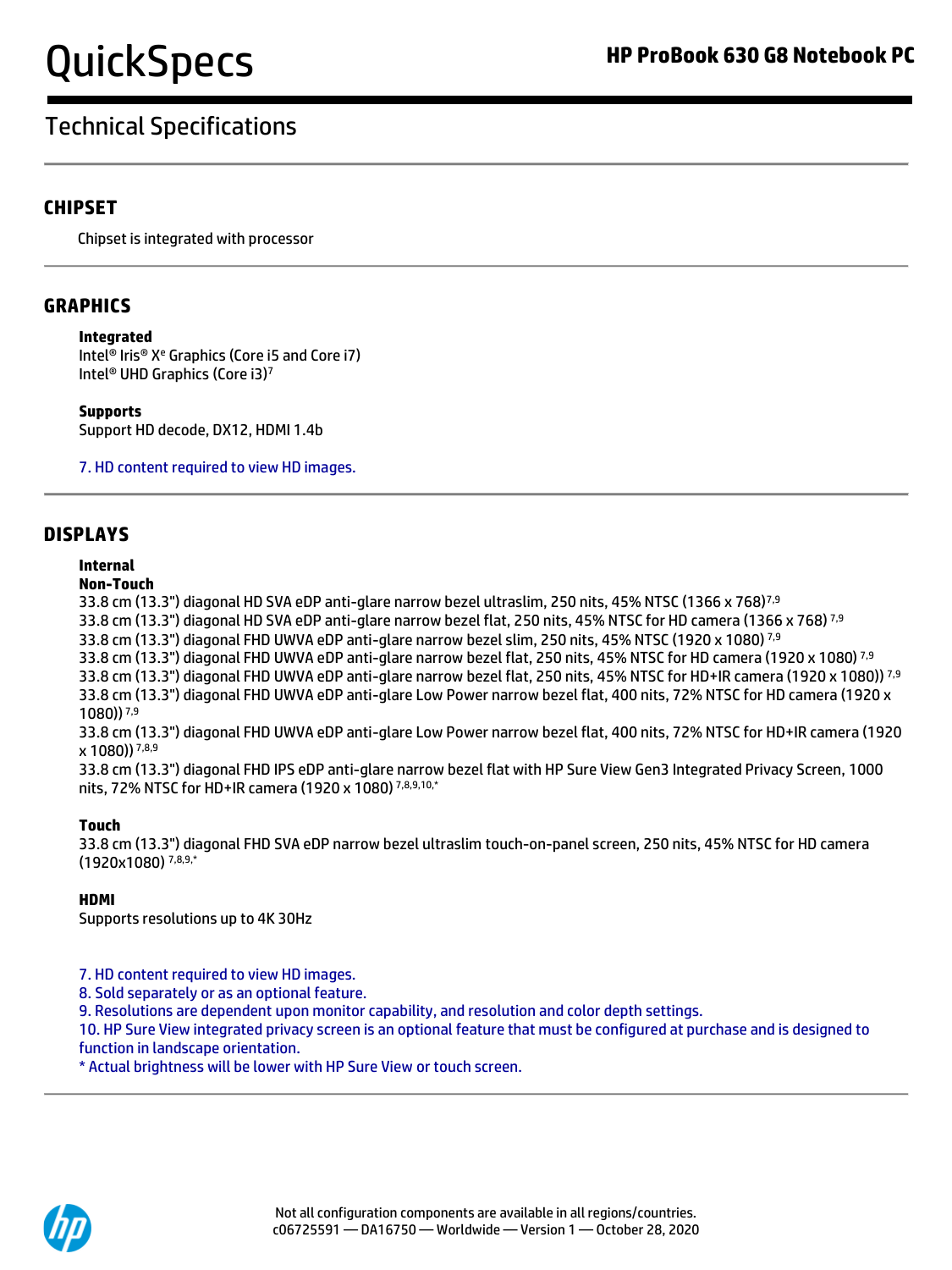| <b>Docking station</b><br>model                  | <b>Total number</b><br>of supported<br>displays (incl.<br>the notebook)<br>display) | <b>Max.resolutions</b><br>supported                                                      | <b>Dock Connectors</b>                 | <b>Technical limitations</b>                               |
|--------------------------------------------------|-------------------------------------------------------------------------------------|------------------------------------------------------------------------------------------|----------------------------------------|------------------------------------------------------------|
| <b>HP Thunderbolt Dock</b><br>G2                 | 3                                                                                   | Dual 4K @ 60Hz                                                                           | 2xDP, 1xVGA, 1xTB,<br>1xUSB-C alt-mode | System only runs at alt-<br>mode speed                     |
| <b>HP Elite USB-C Dock G5</b>                    | 3                                                                                   | Three 1680x1050 @<br>60 Hz<br>Dual 2K @ 60Hz<br>Single 4K @ 60Hz<br>$(3840 \times 1440)$ | 1xHDMI, 2xDP                           |                                                            |
| <b>HP USB-C Universal</b><br>Dock G <sub>2</sub> | 3                                                                                   | Dual 4K @ 60Hz<br>Single 5K @ 60Hz                                                       | 1xHDMI, 2xDP                           |                                                            |
| <b>HP USB-C Travel Dock</b>                      | 2                                                                                   | Single 2K @ 60Hz                                                                         | 1xHDMI, 1xVGA                          | Single external display<br>Only HDMI or VGA at the<br>time |

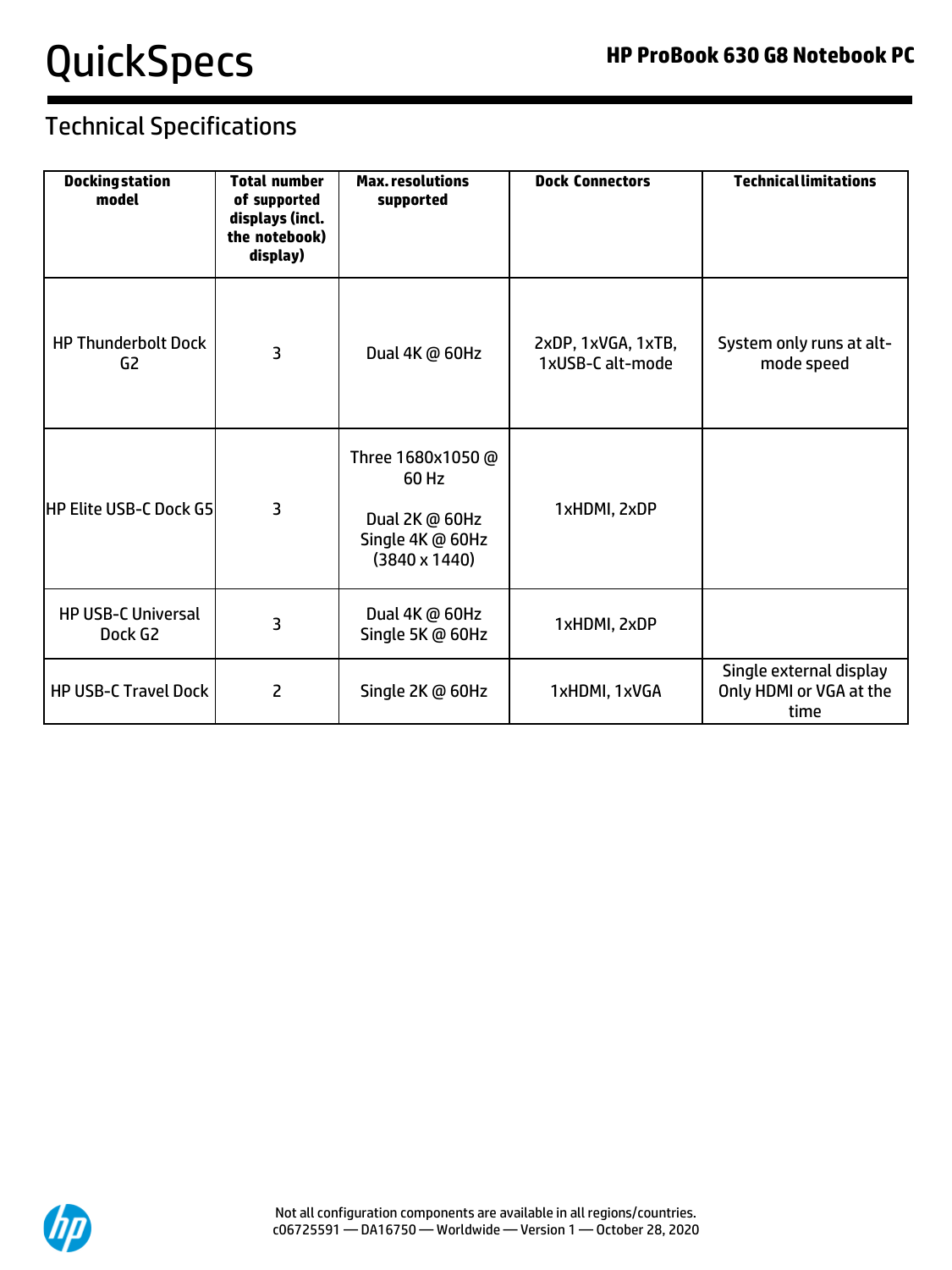#### **STORAGE AND DRIVES**

#### **Primary M.2 Storage**

128 GB PCIe® NVMe™ M.2 TLC Solid State Drive <sup>11</sup> 256 GB PCIe® NVMe™ M.2 Value Solid State Drive<sup>11</sup> 256 GB PCIe® NVMe™ M.2 TLC Solid State Drive<sup>11</sup> 256 GB PCIe® NVMe™ M.2 TLC Solid State Drive (Opal 2)<sup>11</sup> 512 GB PCIe® NVMe™ M.2 TLC Solid State Drive<sup>11</sup> 512 GB PCIe® NVMe™ M.2 Value Solid State Drive<sup>11</sup> 512 GB PCIe® Gen3x4 NVMe™ M.2 SED SSD TLC<sup>11</sup> 512 GB Intel® PCIe® NVMe™ QLC M.2 SSD with 32 GB Intel® Optane™ memory H10 11,\* 1 TB PCIe® NVMe™ M.2 TLC Solid State Drive<sup>11</sup>

11. For storage drives, GB = 1 billion bytes. TB = 1 trillion bytes. Actual formatted capacity is less. Up to 30 GB (for Windows 10) is reserved for system recovery software.

\*Intel® Optane™ H10 memory system acceleration does not replace or increase the DRAM in your system. Requires 8th Gen or higher Intel® Core™ processor, BIOS version with Intel® Optane™ supported, Windows 10 64-bit, and an Intel® Rapid Storage Technology (Intel® RST) driver.

#### **MEMORY**

#### **Maximum Memory**

64 GB DDR4-3200 SDRAM <sup>12</sup>

#### **Memory**

64 GB DDR4-3200 SDRAM (2 x 32 GB) <sup>12</sup> 32 GB DDR4-3200 SDRAM (1 x 32 GB) <sup>12</sup> 32 GB DDR4-3200 SDRAM (2 x 16 GB) <sup>12</sup> 16 GB DDR4-3200 SDRAM (1 x 16 GB) <sup>12</sup> 16 GB DDR4-3200 SDRAM (2 x 8 GB) <sup>12</sup> 12 GB DDR4- 3200 SDRAM (4 GB and 8 GB (1 x 8 GB) <sup>12</sup> 8 GB DDR4-3200 SDRAM (1 x 8 GB) <sup>12</sup> 8 GB DDR4-3200 SDRAM (2 x 4 GB) <sup>12</sup> 4 GB DDR4-3200 SDRAM (1 x 4 GB) <sup>12</sup>

#### **Memory Slots**

2 SODIMM Both slots are customer accessible / upgradeable DDR4 PC4 SODIMMS, (Tiger Lake runs at 3200) Supports Dual Channel Memory

12. Due to the non-industry standard nature of some third-party memory modules, we recommend HP branded memory to ensure compatibility. If you mix memory speeds, the system will perform at the lower memory speed.

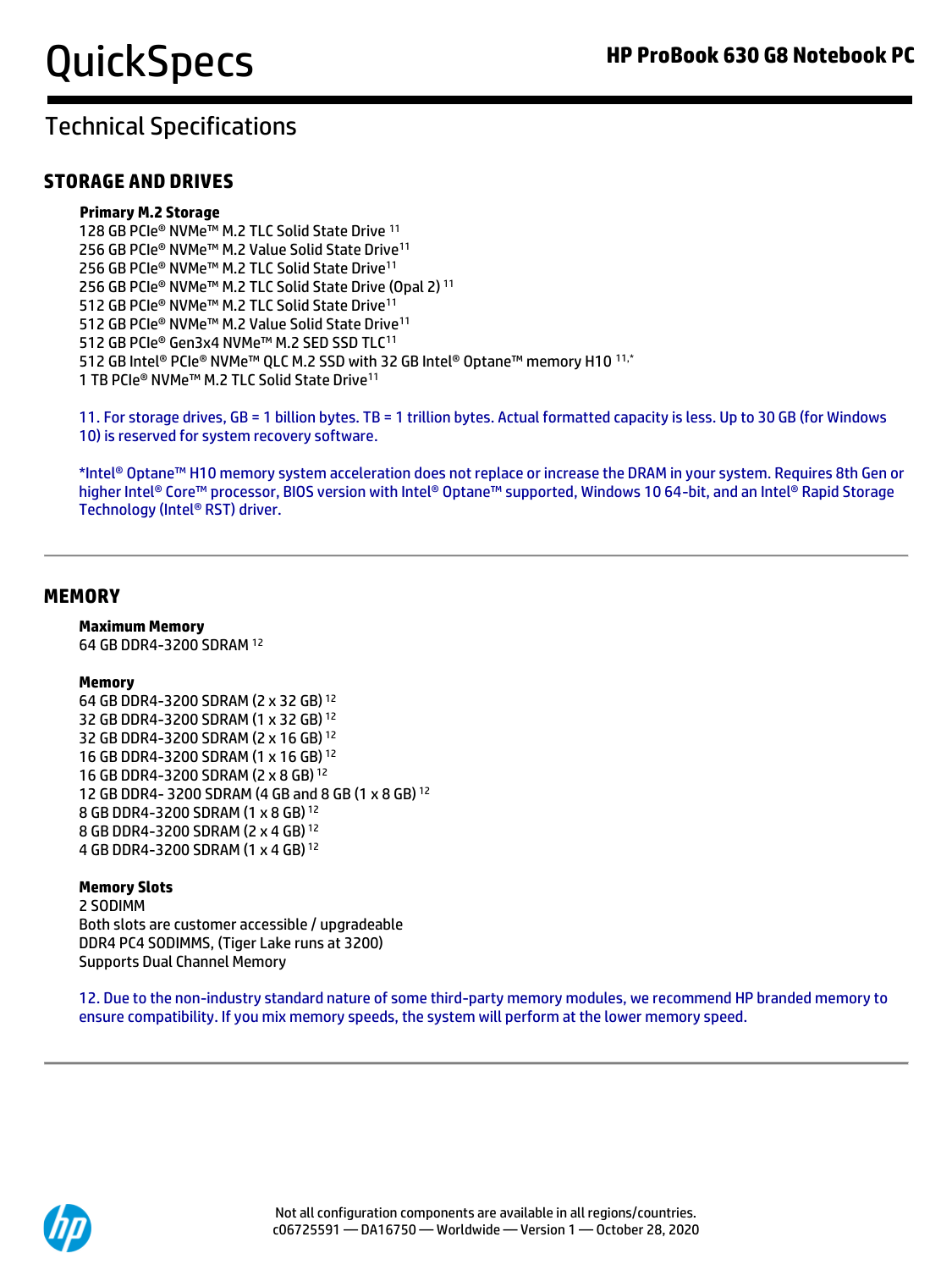#### **NETWORKING/COMMUNICATIONS**

#### **WLAN**

Intel® Dual Band Wireless-AC 9560 802.11a/b/g/n/ac (2x2) WLAN and Bluetooth® 5 Combo, non-vPro® TM 13 Intel® Dual Band Wi-Fi 6 AX201 802.11a/b/g/n/ac (2x2) WLAN and Bluetooth® 5 Combo, non-vPro®™ <sup>13</sup>

#### **NFC**

NFC Mirage WNC XRAV-1

#### **Ethernet**

Intel 10/100/1000 NIC <sup>14</sup>

13. Wireless access point and internet service required and sold separately. Availability of public wireless access points limited. Wi-Fi 5 (802.11 ac) is backwards compatible with prior 802.11 specs.

14. The term "10/100/1000" or "Gigabit" Ethernet indicates compatibility with IEEE standard 802.3ab for Gigabit Ethernet, and does not connote actual operating speed of 1 Gb/s. For high-speed transmission, connection to a Gigabit Ethernet server and network infrastructure is required.

#### **AUDIO/MULTIMEDIA**

#### **Audio**

2 Integrated stereo speakers (70dB) Integrated microphone (Dual Array)

#### **Camera**

720p HD Camera<sup>7</sup> 720p HD Camera+IR Camera 7,8

7. HD content required to view HD images. 8. Sold separately or as an optional feature.

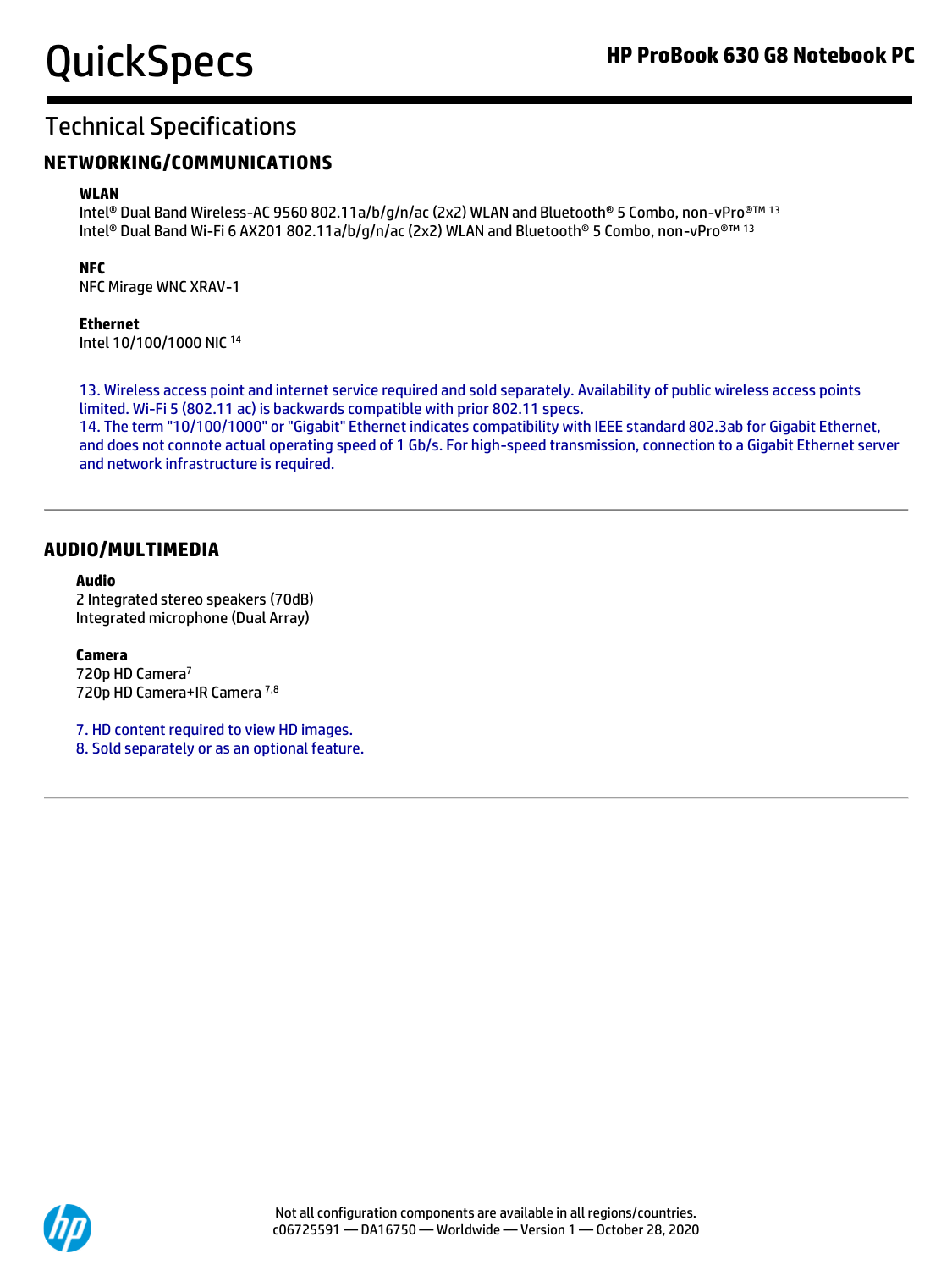### Technical Specifications

#### **KEYBOARDS/POINTING DEVICES/BUTTONS & FUNCTION KEYS**

#### **Keyboard**

HP Premium Keyboard, spill resistant with optional backlit function

#### **Pointing Device**

Clickpad with multi-touch gesture support

#### **Function Keys**

F1 - Display Switching F2 - Blank or SureView On/Off F3 - Brightness Down F4 - Brightness Up F5 - Audio Mute F6 - Volume Down F7 - Volume Up F8 - Mic Mute F9 - Blank or Backlit Toggle F10 - Insert F11 - Airplane mode F12 - Programmable key

#### **Hiden Function Keys**

Fn+R – Break Fn+S – Sys Rq Fn+C – Scroll Lock

#### **SOFTWARE AND SECURITY**

#### **Preinstalled Software**

HP BIOSphere Gen5 <sup>15</sup> HP Drive Lock & Automatic Drive Lock BIOS Update via Network Master Boot Record Security Power On Authentication HP Secure Erase <sup>17</sup> Absolute Persistence Module <sup>18</sup> HP LAN-Wireless Protection Pre-boot Authentication

#### **Software**

HP Connection Optimizer <sup>16</sup> HP Image Assistant HP Hotkey Support myHP HP Support Assistant <sup>19</sup> HP Noise Cancellation Software HSA Fusion for Commercial HSA Telemetry for Commercial Touchpoint Customizer for Commercial HP Notifications HP Privacy Settings HP Wireless Button Driver HP Power Manager Buy Office (sold separately)

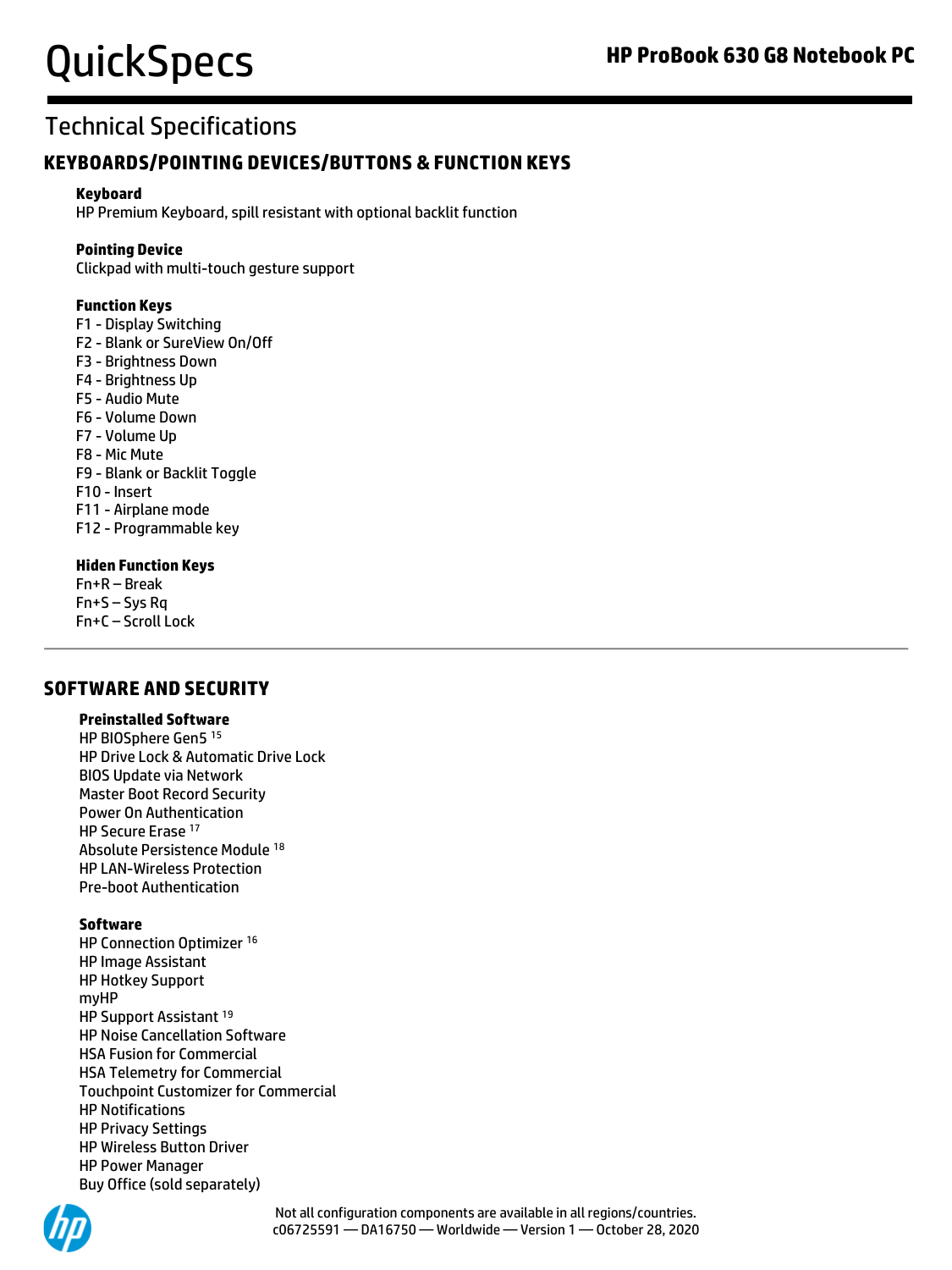#### **Manageability Features**

HP Driver Packs (download) <sup>20</sup> HP Manageability Integration Kit Gen3 (download) <sup>21</sup> HP System Software Manager (SSM) (download) HP BIOS Config Utility (BCU) (download) HP Client Catalog (download) HP Client Management Script Library (download)

#### **Client Security Software**

HP Client Security Manager Gen6 <sup>22</sup> Windows Defender <sup>23</sup>

#### **Security Management**

Pre-boot Authentication USB enable/disable (via BIOS) Power-on password (via BIOS) Setup password (via BIOS) HP Fingerprint Sensor<sup>24</sup> Support for chassis padlocks and cable lock devices HP Pro Security Edition\*,\*\* HP Sure Click<sup>25</sup> HP Sure Sense <sup>26</sup> HP Sure Start Gen6 <sup>27</sup> HP Sure Admin <sup>28</sup> HP Sure Recover Gen3 <sup>29</sup> HP Sure Run Gen3 <sup>30</sup> TPM 2.0 Embedded Security Chip shipped with Windows 10 (Common Criteria EAL4+ Certified)(FIPS 140-2 Level 2 Certified) <sup>31</sup>

#### **Security**

**TPM** 

Model: Infineon SLB9670 Version: 7.85 Revision: TPM 2.0 FIPS 140-2 Compliant: Yes

#### **Smartcard Reader**

Model number: Alcor AU9560 FIPS 201 Compliant: Yes **IPv6 Compliance** Yes

Is the BIOS on this notebook ISO/IEC 19678:2015 (formerly NIST 800-147) Yes UEFI version: 2.4

15. HP BIOSphere Gen5 is available on select HP Pro and Elite PCs. See product specifications for details. Features may vary depending on the platform and configurations.

16. HP Connection Optimizer requires Windows 10.

17. HP Secure Erase For the methods outlined in the National Institute of Standards and Technology Special Publication 800-88 "Clear" sanitation method. HP Secure Erase does not support platforms with Intel® Optane™.

18. Absolute firmware module is shipped turned off and can only be activated with the purchase a license subscription and full activation of the software agent. License subscriptions can be purchased for terms ranging multiple years. Service is limited, check with Absolute for availability outside the U.S. Certain conditions apply. For full details visit: [https://www.absolute.com/about/legal/agreements/absolute/.](https://www.absolute.com/about/legal/agreements/absolute/) 19. HP Support Assistant requires Windows and Internet access.

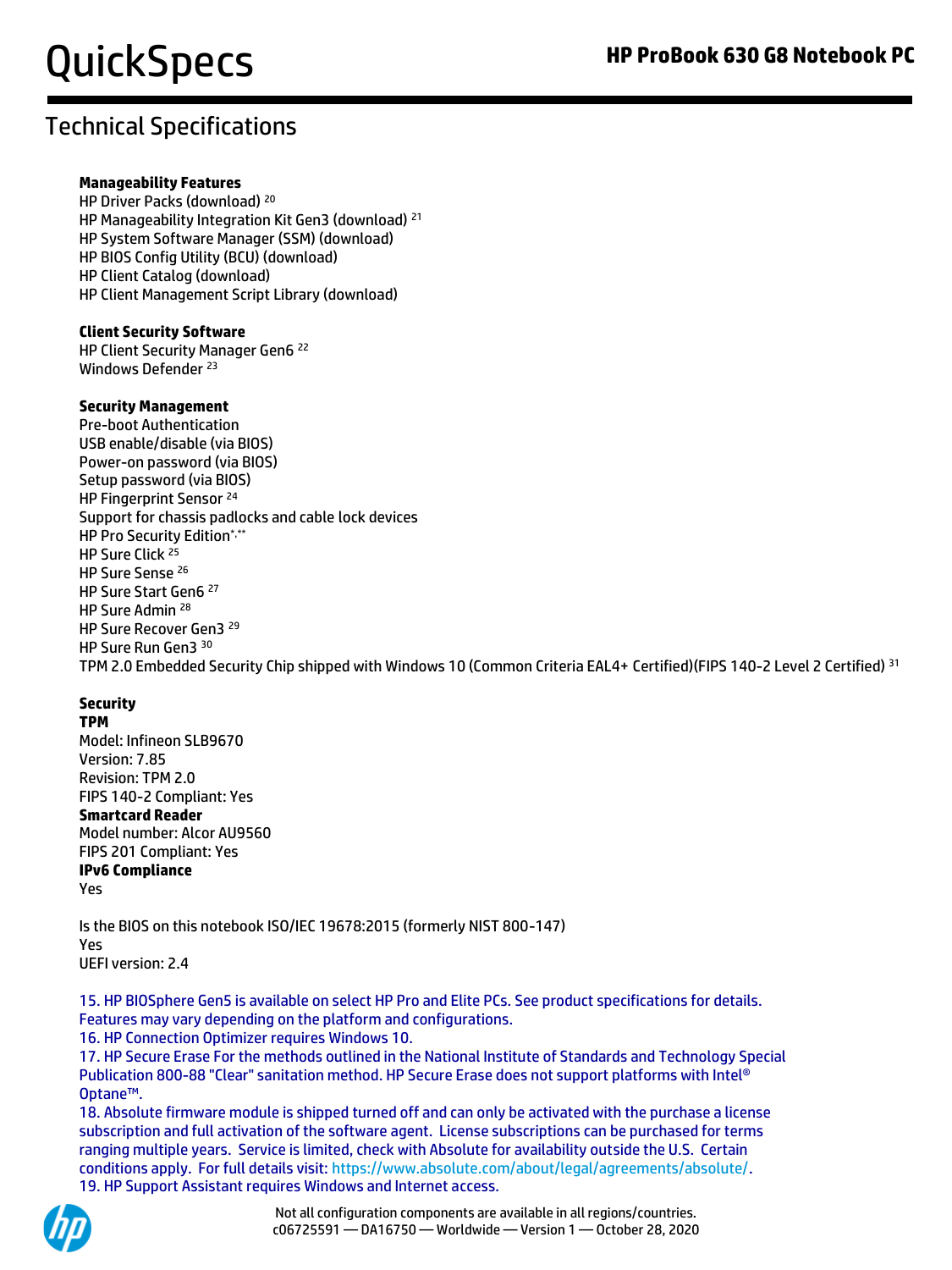### Technical Specifications

20. HP Driver Packs not preinstalled, however available for download at

[http://www.hp.com/go/clientmanagement.](http://www.hp.com/go/clientmanagement)

21. HP Manageability Integration Kit can be downloaded fro[m http://www.hp.com/go/clientmanagement.](http://www.hp.com/go/clientmanagement)

22. HP Client Security Manager Gen6 requires Windows and is available on the select HP PCs.

23. Windows Defender Opt in and internet connection required for updates.

24. HP Fingerprint sensor is an optional feature that must be configured at purchase.

25. HP Sure Click requires Windows 10 Pro or Enterprise. See https://bit.ly/2PrLT6A\_SureClick for complete details.

26. HP Sure Sense requires Windows 10.

27 HP Sure Start Gen6 is available on select HP PCs.

28. HP Sure Admin requires Windows 10, HP BIOS, HP Manageability Integration Kit from

<http://www.hp.com/go/clientmanagement> and HP Sure Admin Local Access Authenticator smartphone app from the Android or Apple store.

29. HP Sure Recover Gen3 is available on select HP PCs and requires an open network connection. You must back up important files, data, photos, videos, etc. before using HP Sure Recover to avoid loss of data. 30. HP Sure Run Gen3 is available on select Windows 10 based HP Pro, Elite and Workstation PCs with select Intel® or AMD processors.

31. Firmware TPM is version 2.0.

\*HP Pro Security Edition is available preloaded on select HP PCs and includes HP Sure Click Pro and HP Sure Sense Pro. 3-year license required. The HP Pro Security Edition software is licensed under the license terms of the HP End User License Agreement (EULA) that can be found

at:https://h30670.www3.hp.com/ecommerce/common/disclaimer.do#EN\_US as modified by the following: 7. Term. Unless otherwise terminated earlier pursuant to the terms contained in this EULA, the license for the HP Pro Security Edition (HP Sure Sense Pro and HP Sure Click Pro) is effective upon activation and will continue for thirty-six (36) months thereafter ("Initial Term"). At the end of the Initial Term you may either (a) purchase a renewal license for the HP Pro Security Edition from HP.com, HP Sales or an HP Channel Partner, or (b) continue using the standard versions of HP Sure Click and HP Sure Sense at no additional cost with no future software updates or HP Support.

\*\*HP Pro Security Edition is optimized for the SMB environment and ships pre-configured - manageability is optional. The HP Pro Security Edition supports a limited tool set that can be used by the HP Manageability Integration Kit which can be downloaded fro[m http://www.hp.com/go/clientmanagement](http://www.hp.com/go/clientmanagement)

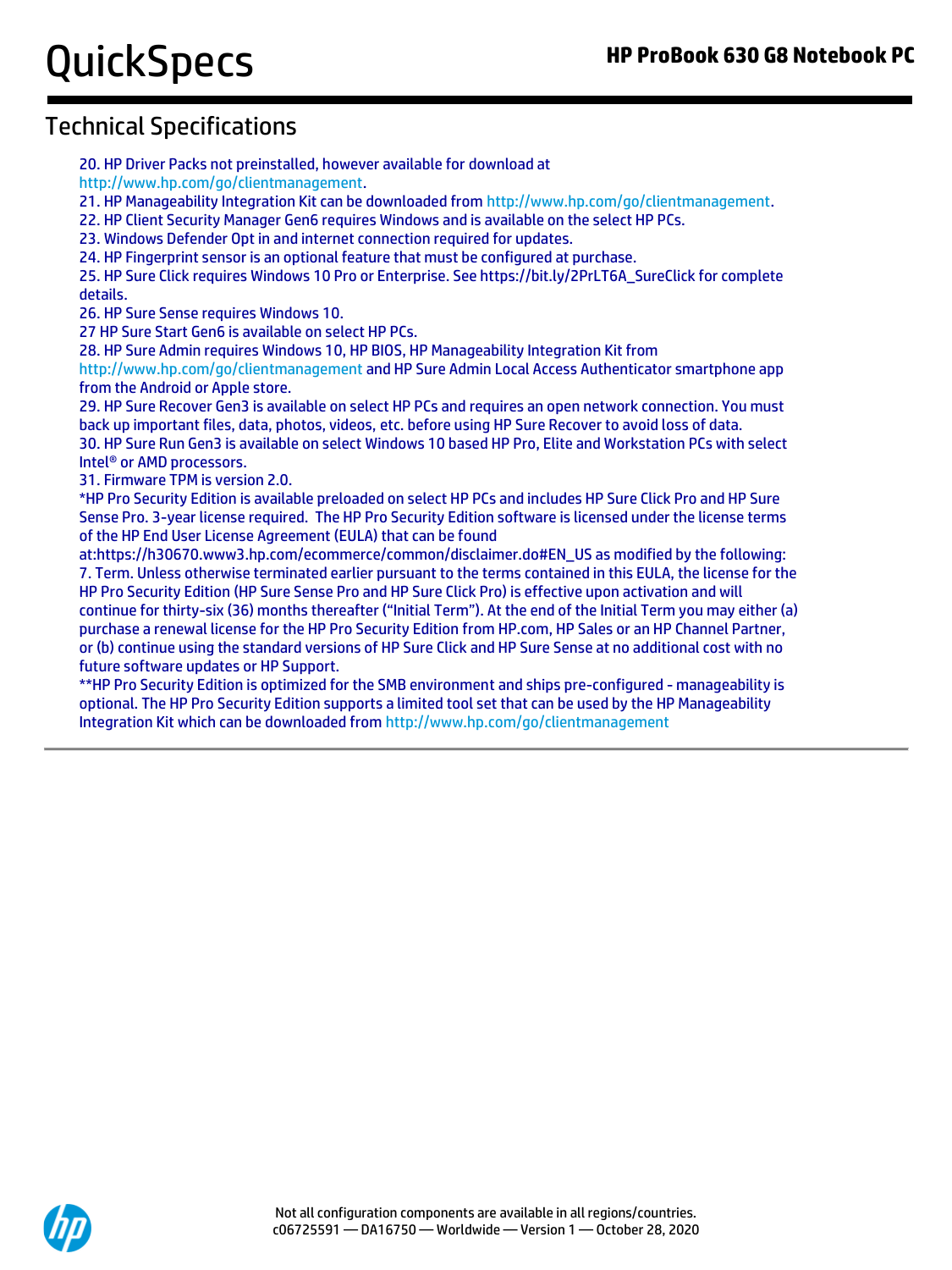## Technical Specifications

#### **POWER**

#### **Power Supply**

HP Smart 65 W External AC power adapter <sup>32</sup> HP Smart 65 W EM External AC power adapter <sup>32</sup> HP Smart 65 W USB Type-C® adapter <sup>32</sup> HP Smart 45 W External AC power adapter <sup>32</sup> HP Smart 45 W USB Type-C<sup>®</sup> adapter <sup>32</sup>

**Primary Battery**  HP Long Life 3-cell, 45 Wh Polymer <sup>33</sup>

#### **Power Cord**  3-wire plug -  $1<sup>m</sup>$  32

2-wire plug -  $1m^{32}$ 

**Battery life**  MM18: Up to 12 hours and 45 minutes

**Battery Weight**  190 g

32. Availability may vary by country. 33. Battery is internal and not replaceable by customer. Serviceable by warranty.

#### **WEIGHTS & DIMENSIONS**

**Product Weight <sup>34</sup>** Starting at 2.81 lb Starting at 1.28 kg (400 nits display only)

**Product Dimensions (w x d x h)** Metal bottom cover: 12.08 x 8.2 x 0.62 in

Plastic bottom cover: 12.08 x 8.2 x 0.69 in 30.69 x 20.84 x 1.77 cm

30.69 x 20.84 x 1.59 cm

34. Weight will vary by configuration.

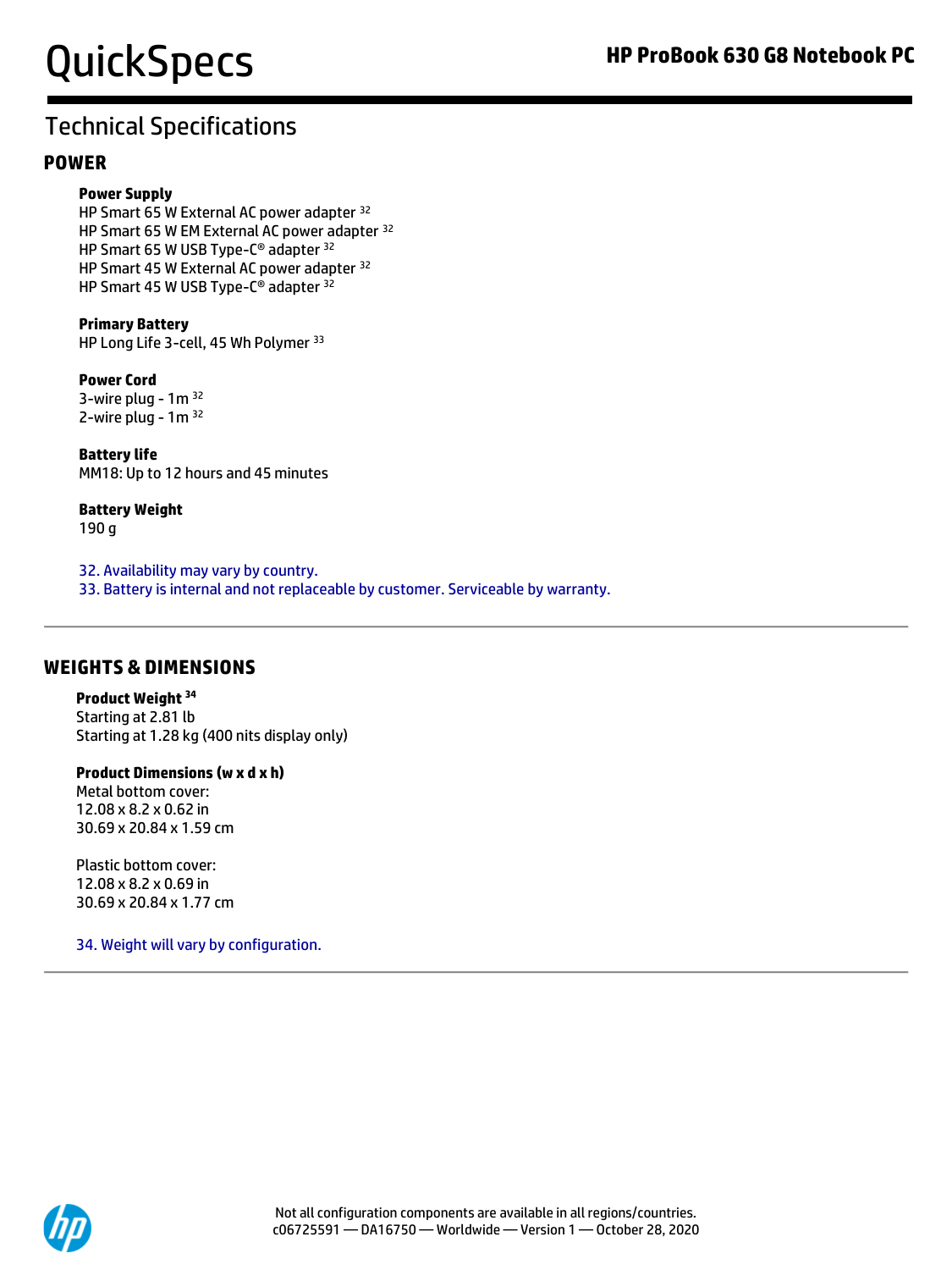#### **PORTS/SLOTS**

#### **Ports**

1 USB 3.1 Gen 2 Type-C® (Power delivery, DisplayPort™ 1.4) 2 USB 3.1 Gen 1, (1 Powered port, 1 Power delivery) 1 HDMI 1.4b <sup>35</sup> 1 Headphone/microphone combo jack 1 AC power

**Expansion Slots**  1 Smart Card Reader (optional)

35. HDMI cable sold separately.

#### **SERVICE AND SUPPORT**

HP Services offers 1-year and 3-year limited warranties and 90 day software limited warranty options depending on country. Batteries have a default one year limited warranty except for Long Life batteries which will have same 1-year or 3 year limited warranty as the platform. Refer t[o http://www.hp.com/support/batterywarranty/](http://www.hp.com/support/batterywarranty/) for additional battery information. On-site service and extended coverage is also available. HP Care Pack Services are optional extended service contracts that go beyond the standard limited warranties. To choose the right level of service for your HP product, use the HP Care Pack Services Lookup Tool at[: http://www.hp.com/go/cpc.](http://www.hp.com/go/cpc) 36

36. HP Care Packs are sold separately. Service levels and response times for HP Care Packs may vary depending on your geographic location. Service starts on date of hardware purchase. Restrictions and limitations apply. For details, visit http://www.hp.com/go/cpc. HP services are governed by the applicable HP terms and conditions of service provided or indicated to Customer at the time of purchase. Customer may have additional statutory rights according to applicable local laws, and such rights are not in any way affected by the HP terms and conditions of service or the HP Limited Warranty provided with your HP Product.

#### **CERTIFICATION AND COMPLIANCE**

| <b>Energy Efficiency Compliance</b> | <b>ENERGY STAR<sup>®</sup> certified</b>     |
|-------------------------------------|----------------------------------------------|
| <b>Energy Efficiency Compliance</b> | EPEAT <sup>®</sup> 2019 Silver <sup>37</sup> |
| <b>Environmental Specifications</b> | Low halogen 38                               |
| <b>Environmental Specifications</b> | <b>TCO NB 8.0 Certification</b>              |

37. Based on US EPEAT<sup>®</sup> registration according to IEEE 1680.1-2018 EPEAT<sup>®</sup>. Status varies by country. Visit http://www.epeat.net for more information.

38. External power supplies, power cords, cables and peripherals are not Low Halogen. Service parts obtained after purchase may not be Low Halogen.

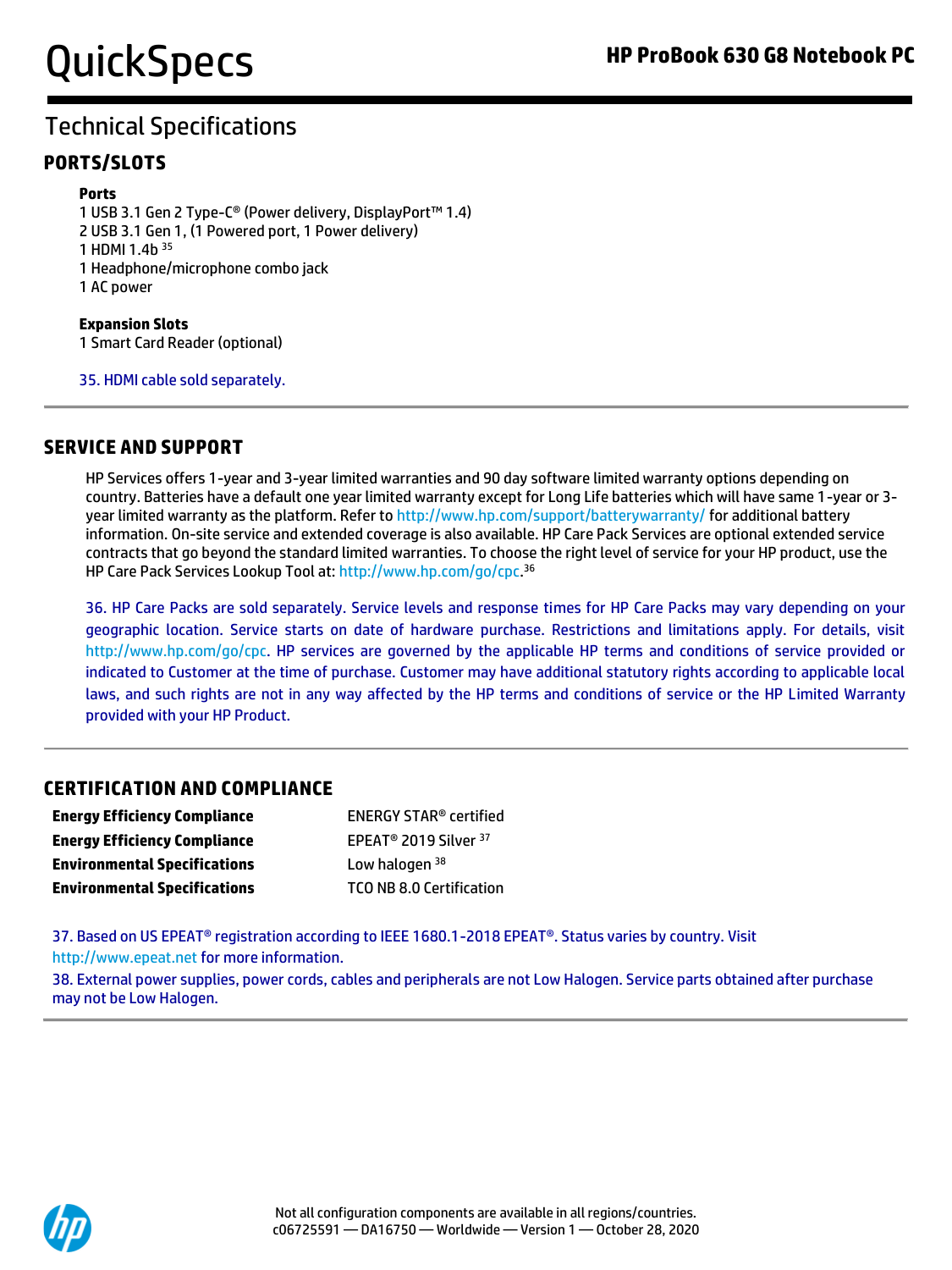#### **SYSTEM UNIT**

| <b>Stand-Alone Power Requirements (AC Power)</b> |                                                            |
|--------------------------------------------------|------------------------------------------------------------|
| <b>Nominal Operating Voltage</b>                 | 19 V                                                       |
| <b>Average Operating Power</b>                   | 4.62 W                                                     |
| Integrated graphics                              | Yes                                                        |
| <b>Discrete Graphics</b>                         | N/A                                                        |
| <b>Max Operating Power</b>                       | <b>UMA &lt; 45W</b>                                        |
| <b>Temperature</b>                               |                                                            |
| <b>Operating</b>                                 | 32° to 95° F (0° to 35° C)                                 |
| Non-operating                                    | -4° to 140° F (-20° to 60° C)                              |
| <b>Relative Humidity</b>                         |                                                            |
| <b>Operating</b>                                 | 10% to 90%, non-condensing                                 |
| Non-operating                                    | 5% to 95%, 101.6° F (38.7° C) maximum wet bulb temperature |
| <b>Shock</b>                                     |                                                            |
| <b>Operating</b>                                 | 40 G, 2 ms, half-sine                                      |
| Non-operating                                    | 200 G, 2 ms, half-sine                                     |
| <b>Random Vibration</b>                          |                                                            |
| <b>Operating</b>                                 | $0.75$ grms                                                |
| Non-operating                                    | 1.50 grms                                                  |
| Altitude (unpressurized)                         |                                                            |
| <b>Operating</b>                                 | -50 to 10,000 ft (-15.24 to 3,048 m)                       |
| Non-operating                                    | -50 to 40,000 ft (-15.24 to 12,192 m)                      |
| <b>Planned Industry Standard Certifications</b>  |                                                            |
| UL                                               | Yes                                                        |
| <b>CSA</b>                                       | Yes                                                        |
| <b>FCC Compliance</b>                            | Yes                                                        |
| <b>ENERGY STAR®</b>                              | Select models <sup>39</sup>                                |
| <b>EPEAT<sup>®</sup></b>                         | EPEAT <sup>®</sup> 2019 Gold in U.S. <sup>40</sup>         |
| Australia /                                      | Yes                                                        |
| NZ A - Tick Compliance                           | Yes                                                        |
| CCC                                              | Yes                                                        |
| Japan VCCI Compliance                            | Yes                                                        |
| КC                                               | Yes                                                        |
| <b>BSMI</b>                                      | Yes                                                        |
| <b>CE Marketing Compliance</b>                   | Yes                                                        |
| <b>BNCI or BELUS</b>                             | Yes                                                        |
| <b>CIT</b>                                       | Yes                                                        |
| <b>GOST</b>                                      | Yes                                                        |
| Saudi Arabian Compliance (ICCP)                  | Yes                                                        |
| <b>SABS</b>                                      | Yes                                                        |

39. Configurations of the HP ProBook 630 G8 that are ENERGY STAR® certified are identified as HP ProBook 630 G8 ENERGY STAR on HP websites and on http://www.energystar.gov.

40. Based on US EPEAT® registration according to IEEE 1680.1-2018 EPEAT®. EPEAT ® status varies by country. Visit www.epeat.net for more information.

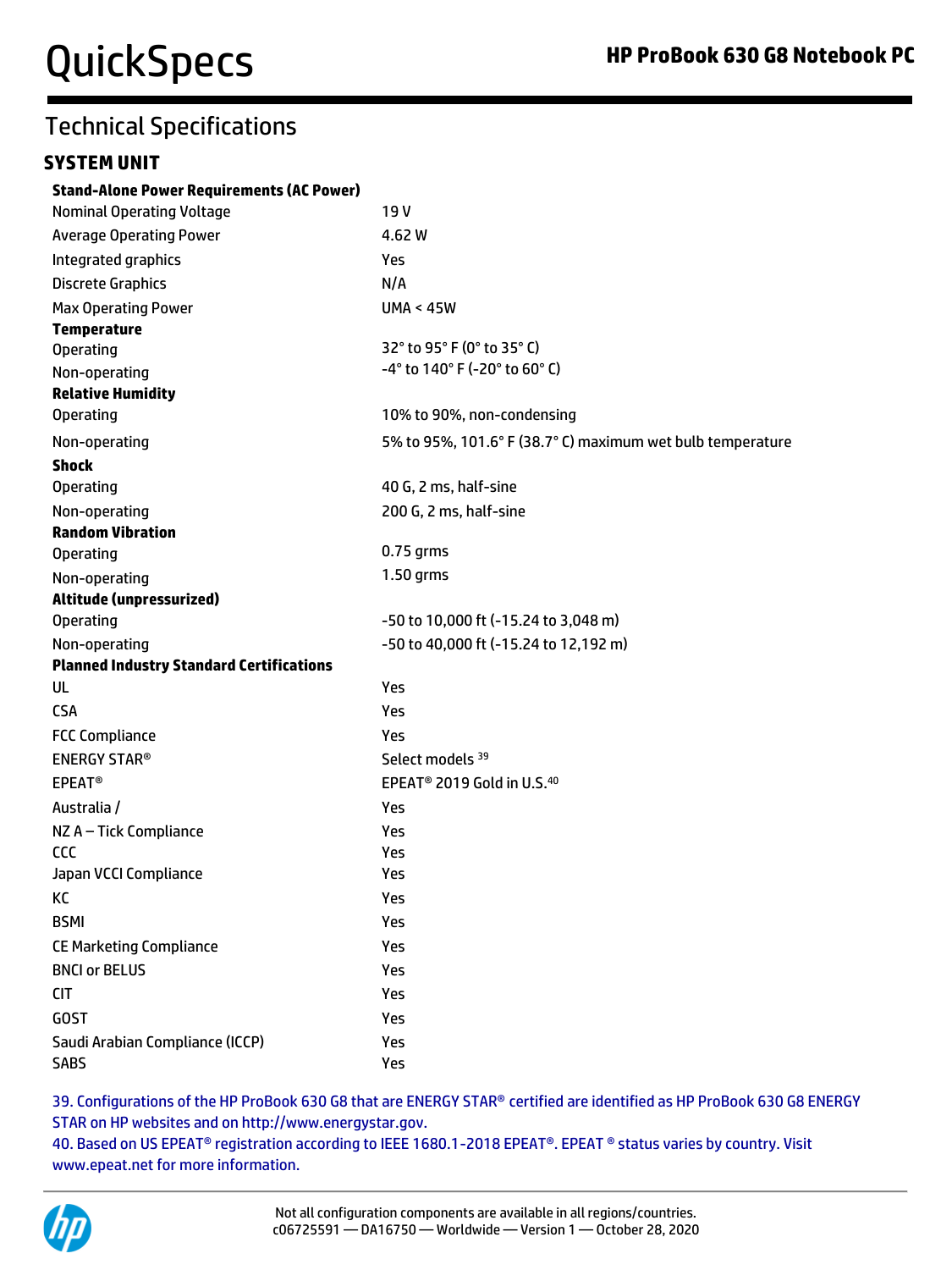#### **DISPLAYS**

**NOTE:** All specifications represent the typical specifications provided by hp's component manufacturers; actual performance may vary either higher or lower.

\*Actual brightness will be lower with HP Sure View or touch screen.

| Panel LCD 13.3 inch FHD                              | <b>Outline Dimensions (W x H x D)</b>      | 300.56 x 187.77 mm (max) (w/ PCB & w/o bracket)                       |
|------------------------------------------------------|--------------------------------------------|-----------------------------------------------------------------------|
| (1920x1080) Anti-Glare                               | <b>Active Area</b>                         | 293.76 x 165.24 mm (typ.)                                             |
| <b>WLED UWVA 45% NTSC</b><br>250nits eDP 1.2 w/o PSR | Weight                                     | $260 g$ (max.)                                                        |
| slim NWBZ                                            | <b>Diagonal Size</b>                       | 13.3 (inch)                                                           |
|                                                      | <b>Thickness</b>                           | $3.0$ (mm) max                                                        |
|                                                      | <b>Interface</b>                           | eDP 1.2 (2 lane)                                                      |
|                                                      | <b>Surface Treatment</b>                   | Anti-glare                                                            |
|                                                      | <b>Touch Enabled</b>                       | <b>No</b>                                                             |
|                                                      | <b>Contrast Ratio</b>                      | 600:1 (typ.)                                                          |
|                                                      | <b>Refresh Rate</b>                        | 60Hz                                                                  |
|                                                      | <b>Brightness</b>                          | 250 nits                                                              |
|                                                      | <b>Pixel Resolution</b>                    | 1920 x 1080 (FHD)                                                     |
|                                                      | <b>Format</b>                              | <b>RGB</b>                                                            |
|                                                      | <b>Backlight</b>                           | <b>LED</b>                                                            |
|                                                      | <b>Color Gamut Coverage</b>                | 45% of NTSC                                                           |
|                                                      | <b>Color Depth</b>                         | 6 bits                                                                |
|                                                      | <b>Viewing Angle</b>                       | UWVA 85/85/85/85                                                      |
|                                                      |                                            |                                                                       |
|                                                      |                                            |                                                                       |
| Panel LCD 13.3 inch FHD                              | <b>Outline Dimensions (W x H x D)</b>      | 300.56 x 177.77 mm (max)                                              |
| (1920x1080) Anti-Glare                               | <b>Active Area</b>                         | 293.76 x 165.24 mm (typ.)                                             |
| <b>WLED UWVA 45% NTSC 250</b>                        | Weight                                     | $260 g$ (max.)                                                        |
| nits eDP slim Touch on<br><b>Panel NWBZ)</b>         | <b>Diagonal Size</b>                       | 13.3 inch                                                             |
|                                                      | <b>Thickness</b>                           | 3.0 mm/ 5.0 mm (PCB) (max)                                            |
|                                                      | <b>Interface</b>                           | eDP1.2                                                                |
|                                                      | <b>Surface Treatment</b>                   | Anti-glare On - cell                                                  |
|                                                      | <b>Touch Enabled</b>                       | Yes                                                                   |
|                                                      | <b>Contrast Ratio</b>                      | 600:1 (typ.)                                                          |
|                                                      | <b>Refresh Rate</b>                        | 60Hz                                                                  |
|                                                      | <b>Brightness</b>                          | 250 nits*                                                             |
|                                                      | <b>Pixel Resolution</b>                    | 1920 x1080 (FHD)                                                      |
|                                                      | <b>Format</b>                              | <b>RGB Stripe</b>                                                     |
|                                                      | <b>Backlight</b>                           | <b>LED</b>                                                            |
|                                                      | <b>Color Gamut Coverage</b>                | 45% of NTSC                                                           |
|                                                      | <b>Color Depth</b><br><b>Viewing Angle</b> | 6 bits (Hi FRC supportive w/ condition to enable)<br>UWVA 85/85/85/85 |

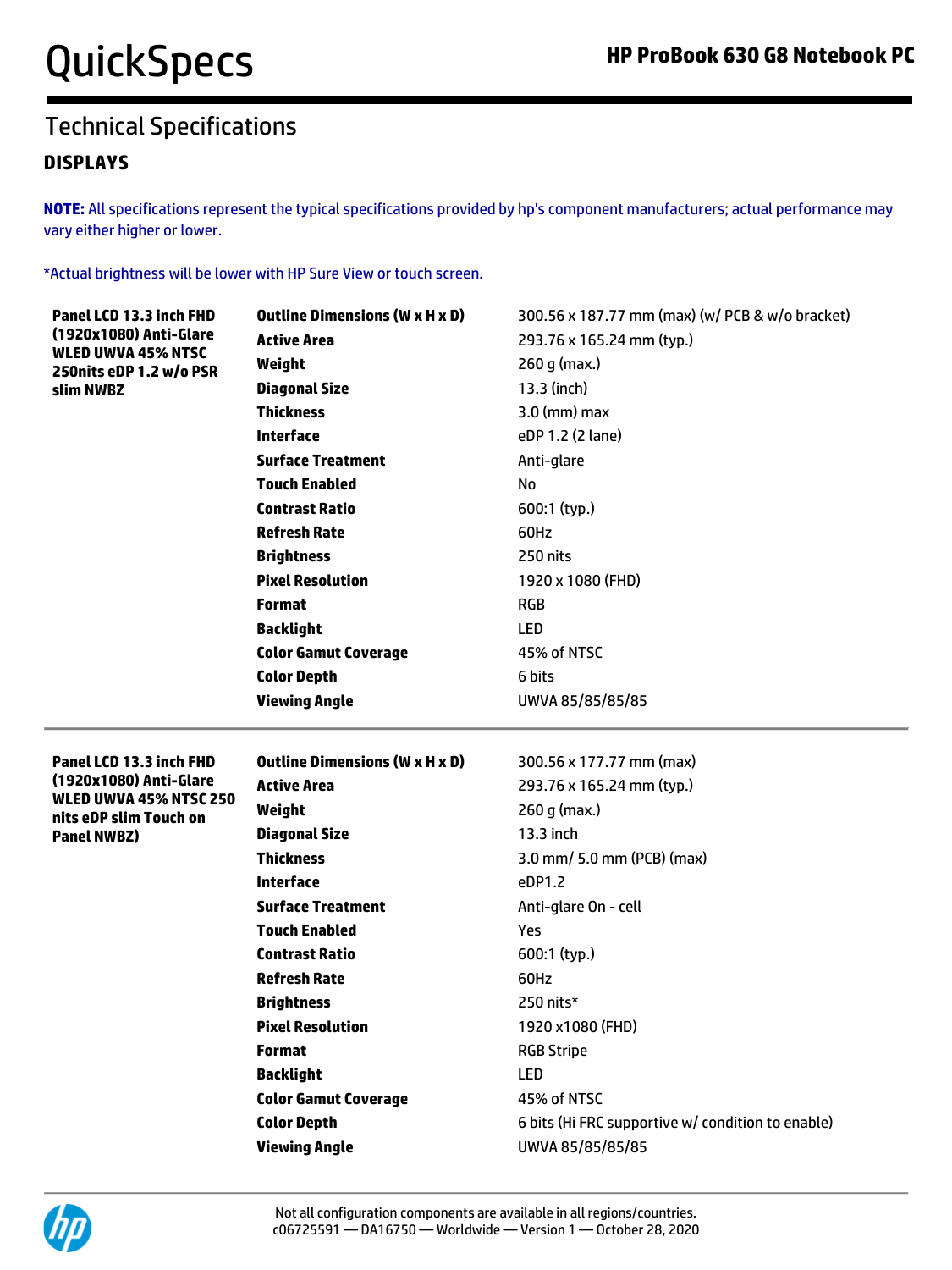**Panel LCD 13.3 inch FHD (1920x1080) Anti-Glare WLED UWVA 72% NTSC 1000 nits eDP 1.4+PSR2 flat Privacy NWBZ Gen3**

### Technical Specifications

| Outline Dimensions (W x H x D) | 299.06 x 186.54 mm (max)  |
|--------------------------------|---------------------------|
| Active Area                    | 293.76 x 165.24 mm (typ.) |
| Weight                         | 255 g (max)               |
| <b>Diagonal Size</b>           | 13.3 inch                 |
| Thickness                      | $3.0$ mm (max)            |
| Interface                      | eDP 1.4 + PSR (4 lane)    |
| <b>Surface Treatment</b>       | Anti-Glare                |
| Touch Enabled                  | No                        |
| <b>Contrast Ratio</b>          | 2000:1 (typ.)             |
| Refresh Rate                   | 60 Hz                     |
| Brightness                     | 1000 nits*                |
| <b>Pixel Resolution</b>        | 1920 x 1080 (FHD)         |
| Format                         | <b>RGB</b>                |
| Backlight                      | LED                       |
| Color Gamut Coverage           | 100% of sRGB              |
| Color Depth                    | 8 bits                    |
| Viewing Angle                  | UWVA 85/85/85/85          |

**Panel LCD 13.3 inch FHD (1920x1080) Anti-Glare WLED UWVA 72% NTSC 400 nits eDP 1.4+PSR2 ultraslim LP NWBZ**

| <b>Outline Dimensions (W x H x D)</b> | 299.06 x 185.54 mm (max)  |
|---------------------------------------|---------------------------|
| <b>Active Area</b>                    | 293.76 x 165.24 mm (typ.) |
| Weight                                | 170 g (max)               |
| <b>Diagonal Size</b>                  | 13 inch                   |
| <b>Thickness</b>                      | $2.0$ mm (max)            |
| Interface                             | eDP 1.4 + PSR2 (2 lane)   |
| <b>Surface Treatment</b>              | Anti-Glare                |
| <b>Touch Enabled</b>                  | No                        |
| <b>Contrast Ratio</b>                 | 1200:1 (typ.)             |
| Refresh Rate                          | 60 Hz                     |
| <b>Brightness</b>                     | 400 nits                  |
| <b>Pixel Resolution</b>               | 1920 x 1080 (FHD)         |
| <b>Format</b>                         | RGB                       |
| Backlight                             | LED                       |
| <b>Color Gamut Coverage</b>           | 72% of NTSC               |
| <b>Color Depth</b>                    | 8 bits                    |
| Viewing Angle                         | UWVA 85/85/85/85          |
|                                       |                           |

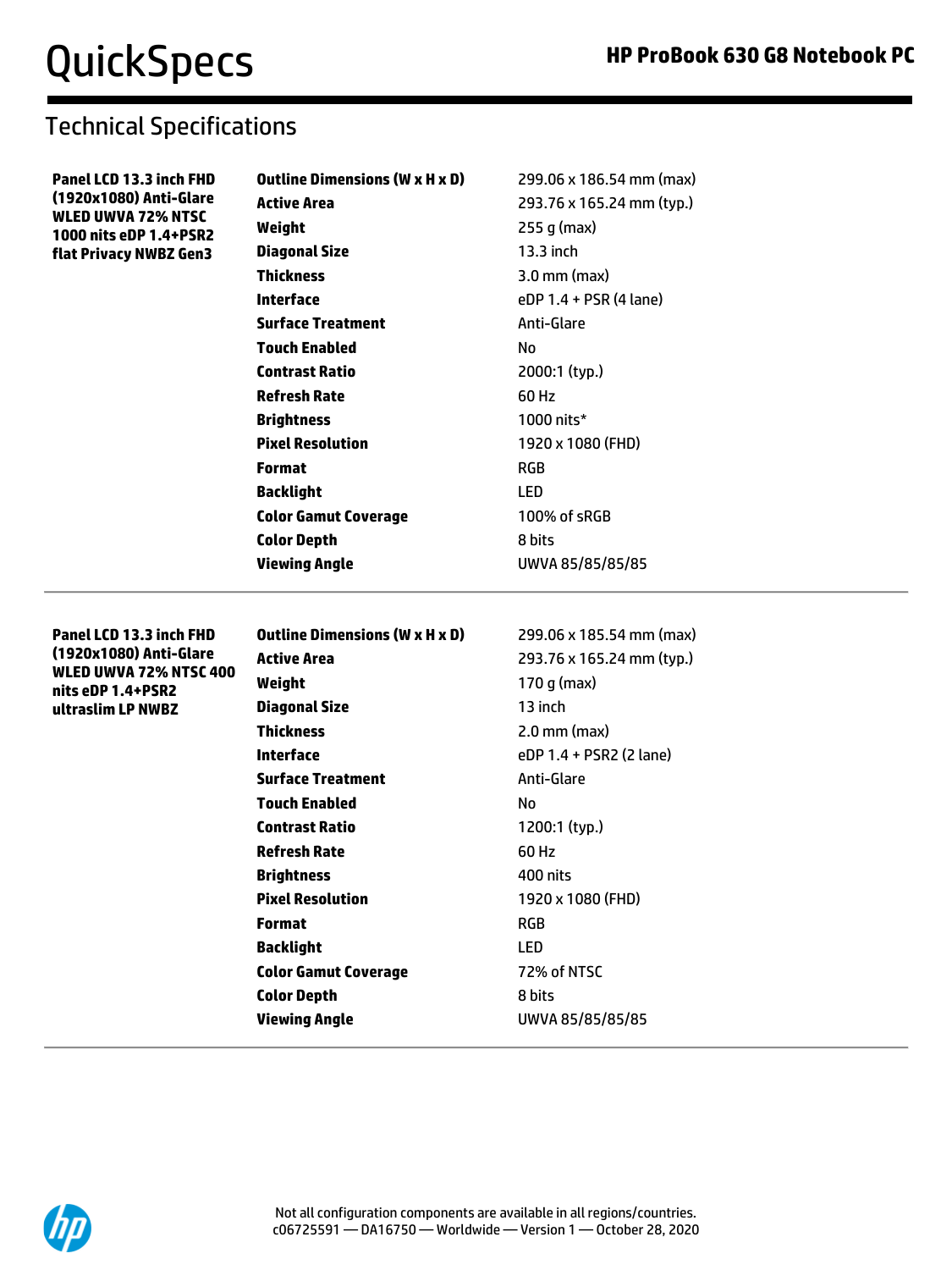## Technical Specifications

**Panel LCD 13.3 inch HD (1366x768) Anti-Glare WLED SVA 45% NTSC 250 nits eDP NWBZ ultraslim**

| Outline Dimensions (W x H x D) | 300.56 x 187.77 max. (w/ PCB & w/o bracket) |
|--------------------------------|---------------------------------------------|
| Active Area                    | 293.83 x 165.20 typ                         |
| Weight                         | 260 max.                                    |
| Diagonal Size                  | 13.3"                                       |
| Thickness                      | 3.0mm max.                                  |
| Interface                      | eDP 1.2 (1 lane)                            |
| Surface Treatment              | Anti-Glare                                  |
| Touch Enabled                  | No                                          |
| <b>Contrast Ratio</b>          | 300:1 (typ)                                 |
| Refresh Rate                   | 60 Hz                                       |
| <b>Brightness</b>              | 250 nits                                    |
| <b>Pixel Resolution</b>        | 1366 x 768 (HD)                             |
| Format                         | <b>RGB</b>                                  |
| Backlight                      | LED                                         |
| <b>Color Gamut Coverage</b>    | 45% of NTSC                                 |
| <b>Color Depth</b>             | 6 bits                                      |
| <b>Viewing Angle</b>           | SVA 45/45/15/35                             |
|                                |                                             |

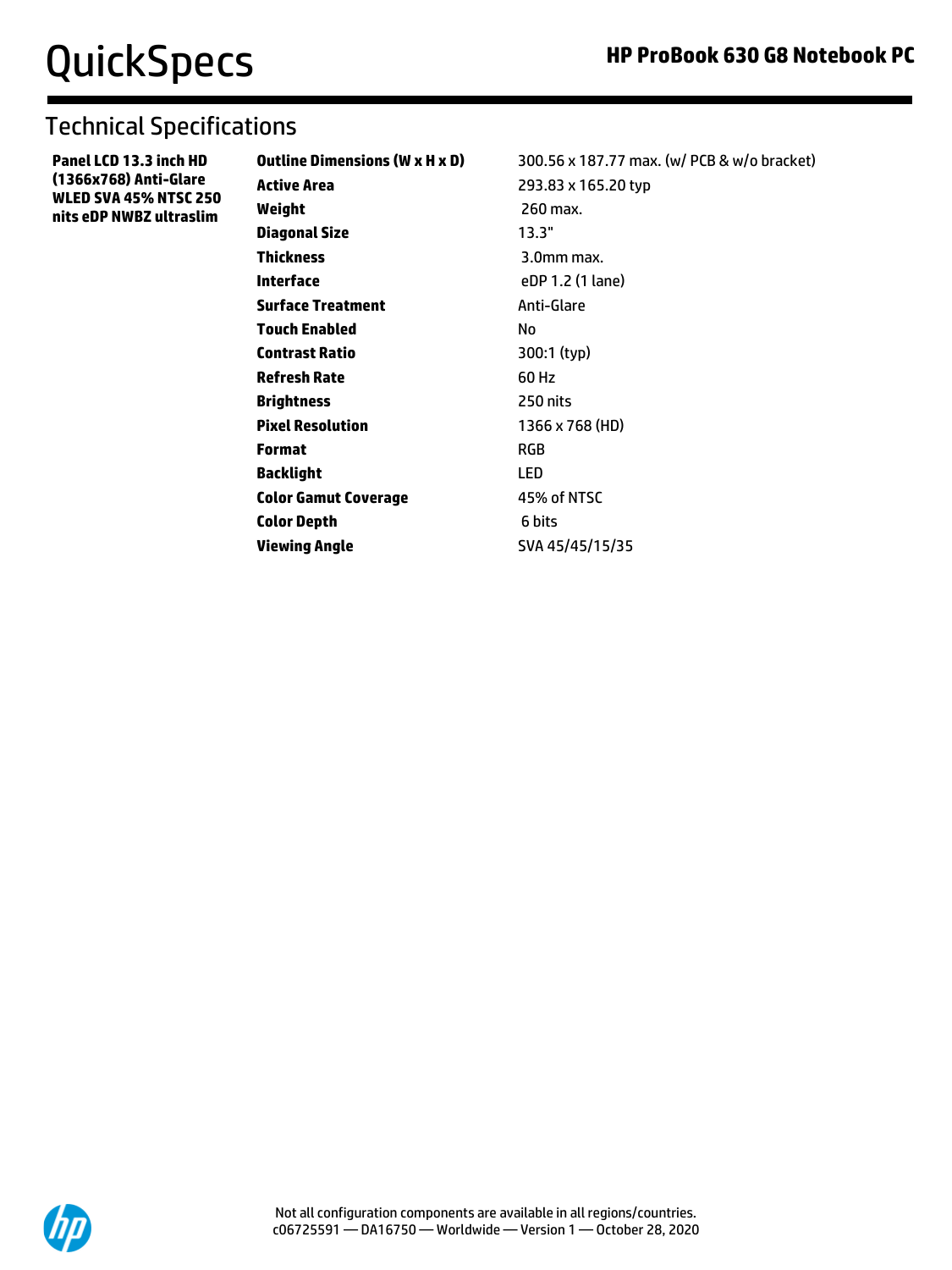\* For storage drives, GB = 1 billion bytes. TB = 1 trillion bytes. Actual formatted capacity is less. Up to 30 GB (for Windows 10) is reserved for system recovery software.

#### **STORAGE AND DRIVES\***

| <b>Three Layer Cell</b><br>128 GB<br><b>Capacity</b><br><b>TLC</b><br><b>NAND Type</b><br><b>Height</b><br>$0.09$ in $(2.3$ mm)<br>$0.87$ in (22 mm)<br>Width<br>Weight<br>$0.02$ lb $(10q)$<br><b>Interface</b><br><b>PCIe NVMe</b><br><b>Maximum Sequential Read</b><br>$1400 \sim 2100$ MB/s<br><b>Maximum Sequential Write</b><br>800~1200 MB/s<br><b>Logical Blocks</b><br>250,069,680<br>32° to 158°F (0° to 70°C) [ambient temp]<br><b>Operating Temperature</b><br><b>Features</b><br>ATA Security; DIPM; TRIM; DEVSLP<br><b>Form Factor</b><br><b>SSD 1TB 2280 PCIe-3x4</b><br>M.2 2280<br><b>NVMe Three Layer Cell</b><br>1TB<br><b>Capacity</b><br>single-sided<br><b>TLC</b><br><b>NAND Type</b><br><b>Height</b><br>$0.09$ in $(2.3$ mm)<br><b>Width</b><br>0.87 in (22 mm)<br>Weight<br>$0.02$ lb $(10q)$<br><b>Interface</b><br>PCIe NVMe Gen3X4 | SSD 128GB 2280 PCIe-3x2 | <b>Form Factor</b>                                    | M.2 2280                                 |
|-----------------------------------------------------------------------------------------------------------------------------------------------------------------------------------------------------------------------------------------------------------------------------------------------------------------------------------------------------------------------------------------------------------------------------------------------------------------------------------------------------------------------------------------------------------------------------------------------------------------------------------------------------------------------------------------------------------------------------------------------------------------------------------------------------------------------------------------------------------------|-------------------------|-------------------------------------------------------|------------------------------------------|
|                                                                                                                                                                                                                                                                                                                                                                                                                                                                                                                                                                                                                                                                                                                                                                                                                                                                 |                         |                                                       |                                          |
|                                                                                                                                                                                                                                                                                                                                                                                                                                                                                                                                                                                                                                                                                                                                                                                                                                                                 |                         |                                                       |                                          |
|                                                                                                                                                                                                                                                                                                                                                                                                                                                                                                                                                                                                                                                                                                                                                                                                                                                                 |                         |                                                       |                                          |
|                                                                                                                                                                                                                                                                                                                                                                                                                                                                                                                                                                                                                                                                                                                                                                                                                                                                 |                         |                                                       |                                          |
|                                                                                                                                                                                                                                                                                                                                                                                                                                                                                                                                                                                                                                                                                                                                                                                                                                                                 |                         |                                                       |                                          |
|                                                                                                                                                                                                                                                                                                                                                                                                                                                                                                                                                                                                                                                                                                                                                                                                                                                                 |                         |                                                       |                                          |
|                                                                                                                                                                                                                                                                                                                                                                                                                                                                                                                                                                                                                                                                                                                                                                                                                                                                 |                         |                                                       |                                          |
|                                                                                                                                                                                                                                                                                                                                                                                                                                                                                                                                                                                                                                                                                                                                                                                                                                                                 |                         |                                                       |                                          |
|                                                                                                                                                                                                                                                                                                                                                                                                                                                                                                                                                                                                                                                                                                                                                                                                                                                                 |                         |                                                       |                                          |
|                                                                                                                                                                                                                                                                                                                                                                                                                                                                                                                                                                                                                                                                                                                                                                                                                                                                 |                         |                                                       |                                          |
|                                                                                                                                                                                                                                                                                                                                                                                                                                                                                                                                                                                                                                                                                                                                                                                                                                                                 |                         |                                                       |                                          |
| <b>Maximum Sequential Read</b><br>3100~3500 MB/s<br><b>Maximum Sequential Write</b><br>2770~3037 MB/s<br>2,000,409,264                                                                                                                                                                                                                                                                                                                                                                                                                                                                                                                                                                                                                                                                                                                                          |                         | <b>Logical Blocks</b><br><b>Operating Temperature</b> | 32° to 158°F (0° to 70°C) [ambient temp] |
|                                                                                                                                                                                                                                                                                                                                                                                                                                                                                                                                                                                                                                                                                                                                                                                                                                                                 |                         |                                                       |                                          |
|                                                                                                                                                                                                                                                                                                                                                                                                                                                                                                                                                                                                                                                                                                                                                                                                                                                                 |                         | <b>Features</b>                                       | ATA Security; TRIM; L1.2                 |
|                                                                                                                                                                                                                                                                                                                                                                                                                                                                                                                                                                                                                                                                                                                                                                                                                                                                 |                         |                                                       |                                          |

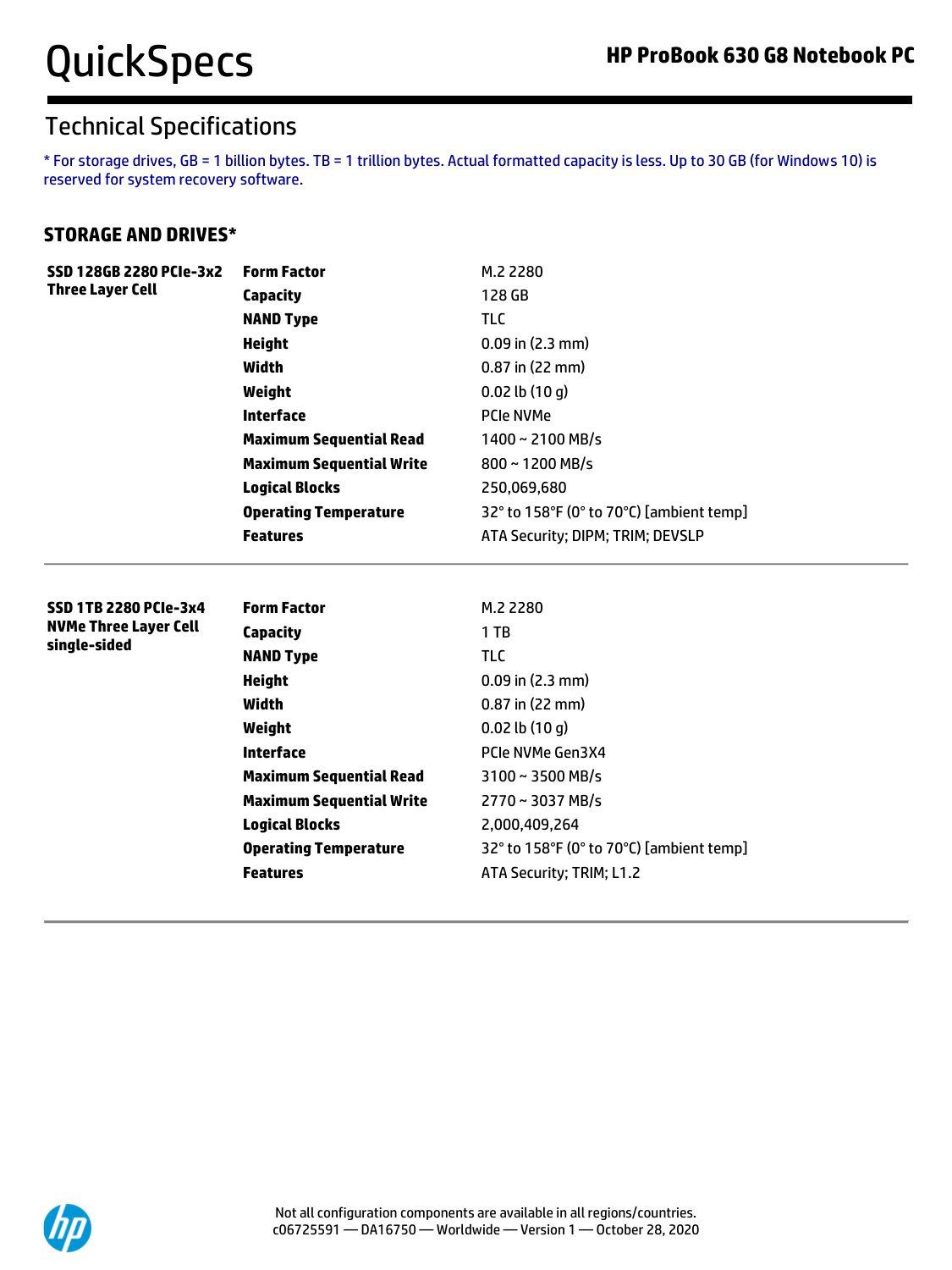| <b>Value</b><br>256 GB<br>Capacity<br><b>NAND Type</b><br>Value          |  |
|--------------------------------------------------------------------------|--|
|                                                                          |  |
|                                                                          |  |
| $0.09$ in $(2.3$ mm)<br><b>Height</b>                                    |  |
| Width<br>0.87 in (22 mm)                                                 |  |
| Weight<br>$0.02$ lb $(10q)$                                              |  |
| <b>Interface</b><br>PCIe NVMe Gen3                                       |  |
| <b>Maximum Sequential Read</b><br>$2100 \sim 2200$ MB/s                  |  |
| <b>Maximum Sequential Write</b><br>$900 \sim 1400$ MB/s                  |  |
| <b>Logical Blocks</b><br>500,118,192                                     |  |
| <b>Operating Temperature</b><br>32° to 158°F (0° to 70°C) [ambient temp] |  |
| <b>Features</b><br>ATA Security (optional); TRIM; L1.2                   |  |
|                                                                          |  |
| SSD 512GB 2280 PCIe NVMe Form Factor<br>M.2 2280                         |  |
| Value<br>512 GB<br>Capacity                                              |  |
| <b>NAND Type</b><br>Value                                                |  |
| <b>Height</b><br>$0.09$ in $(2.3$ mm)                                    |  |
| Width<br>$0.87$ in (22 mm)                                               |  |
| $0.02$ lb $(10q)$<br>Weight                                              |  |
| <b>Interface</b><br>PCIe NVMe Gen3                                       |  |
| <b>Maximum Sequential Read</b><br>$2200 \sim 2300 \text{ MB/s}$          |  |
| <b>Maximum Sequential Write</b><br>$1000 \sim 1600$ MB/s                 |  |
| <b>Logical Blocks</b><br>1,000,215,215                                   |  |
| <b>Operating Temperature</b><br>32° to 158°F (0° to 70°C) [ambient temp] |  |
| ATA Security (optional); TRIM; L1.2<br><b>Features</b>                   |  |
|                                                                          |  |
| SSD 512GB 2280 PCIe-<br><b>Form Factor</b><br>M.2 2280                   |  |
| 3x2x2 NVMe+SSD 32GB 3D<br>512 GB<br><b>Capacity</b><br><b>Xpoint</b>     |  |
| <b>NAND Type</b><br>QLC+3D XPoint                                        |  |
| <b>Height</b><br>0.09 in (2.3 mm)                                        |  |
| <b>Width</b><br>$0.87$ in (22 mm)                                        |  |
| $0.02$ lb $(10q)$<br>Weight                                              |  |
| <b>Interface</b><br>PCIe NVMe Gen3X2X2                                   |  |
| <b>Maximum Sequential Read</b><br>Up to 2400 MB/s                        |  |
| <b>Maximum Sequential Write</b><br>Up to 1300 MB/s                       |  |
| <b>Logical Blocks</b><br>1,000,215,215                                   |  |
| <b>Operating Temperature</b><br>32° to 158°F (0° to 70°C) [ambient temp] |  |
| ATA Security; TRIM; L1.2<br><b>Features</b>                              |  |

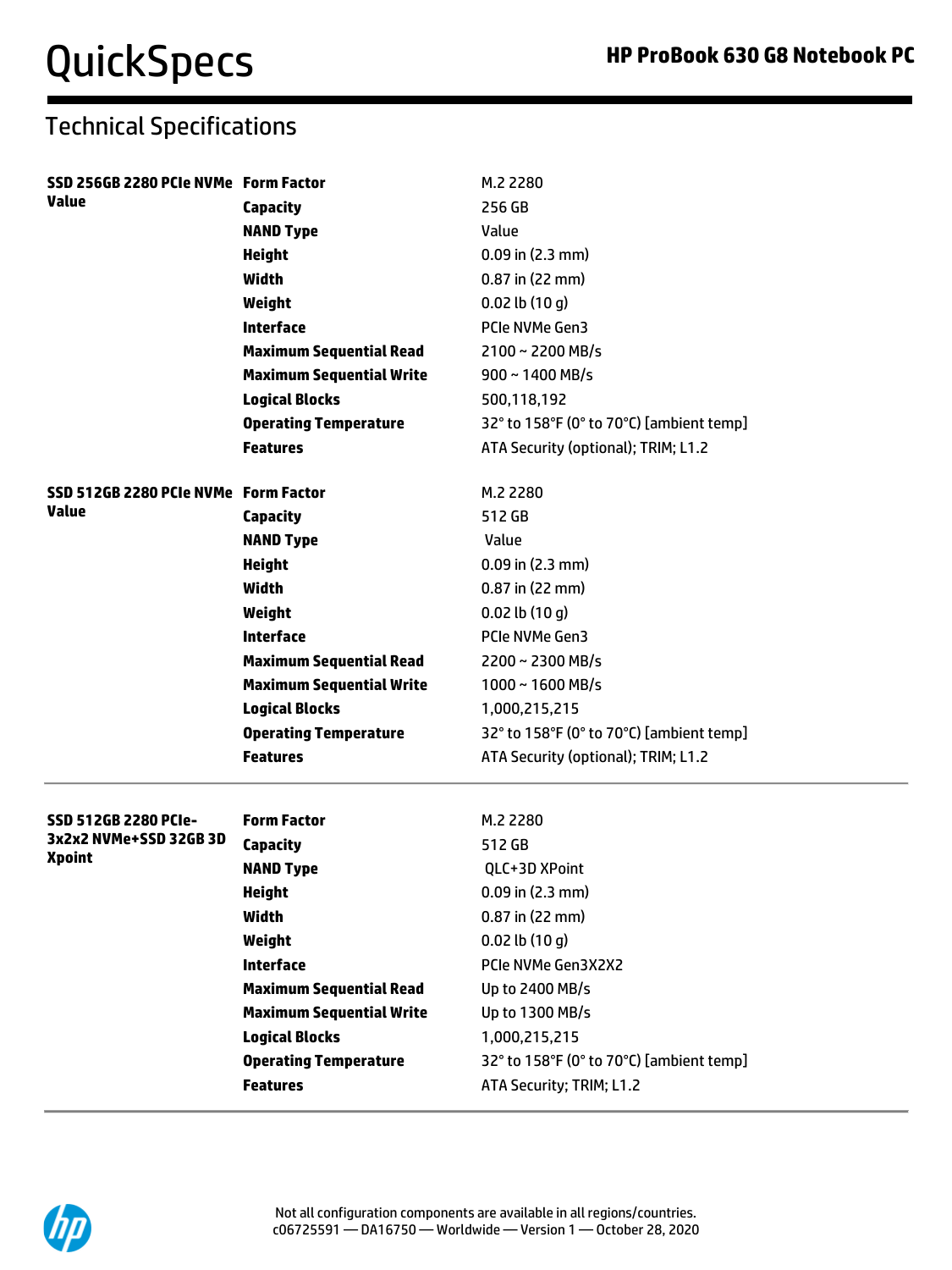| SSD 512GB 2280 M2 PCIe-                   | <b>Form Factor</b>              | M.2 2280                                        |
|-------------------------------------------|---------------------------------|-------------------------------------------------|
| <b>3x4 SS NVMe TLC</b>                    | <b>Capacity</b>                 | 512 GB                                          |
|                                           | <b>NAND Type</b>                | TLC                                             |
|                                           | <b>Height</b>                   | $0.09$ in (2.3 mm)                              |
|                                           | Width                           | $0.87$ in (22 mm)                               |
|                                           | Weight                          | $0.02$ lb $(10q)$                               |
|                                           | <b>Interface</b>                | PCIe NVMe Gen3X4                                |
|                                           | <b>Maximum Sequential Read</b>  | 3100~3500 MB/s                                  |
|                                           | <b>Maximum Sequential Write</b> | 2400~2956 MB/s                                  |
|                                           | <b>Logical Blocks</b>           | 1,000,215,215                                   |
|                                           | <b>Operating Temperature</b>    | 32° to 158°F (0° to 70°C) [ambient temp]        |
|                                           | <b>Features</b>                 | ATA Security; TRIM; L1.2                        |
| SSD 256GB 2280 M2 PCIe-                   | <b>Form Factor</b>              | M.2 2280                                        |
| <b>3x4 SS NVMe TLC</b>                    | <b>Capacity</b>                 | 256 GB                                          |
|                                           | <b>NAND Type</b>                | <b>TLC</b>                                      |
|                                           | <b>Height</b>                   | $0.09$ in $(2.3$ mm)                            |
|                                           | Width                           | 0.87 in (22 mm)                                 |
|                                           | Weight                          | $0.02$ lb $(10q)$                               |
|                                           | <b>Interface</b>                | PCIe NVMe Gen3X4                                |
|                                           | <b>Maximum Sequential Read</b>  | 2800~3500 MB/s                                  |
|                                           | <b>Maximum Sequential Write</b> | 1400~2200 MB/s                                  |
|                                           | <b>Logical Blocks</b>           | 500,118,192                                     |
|                                           | <b>Operating Temperature</b>    | 32° to 158°F (0° to 70°C) [ambient temp]        |
|                                           | <b>Features</b>                 | ATA Security; TRIM; L1.2                        |
| SSD 256GB 2280 PCIe-3x4                   | <b>Form Factor</b>              | M.2 2280                                        |
| <b>NVMe Self Encrypted OPAL2 Capacity</b> |                                 | 256 GB                                          |
| <b>Three Layer Cell</b>                   | <b>NAND Type</b>                | <b>TLC</b>                                      |
|                                           | <b>Height</b>                   | $0.09$ in (2.3 mm)                              |
|                                           | <b>Width</b>                    | $0.87$ in (22 mm)                               |
|                                           | Weight                          | $0.02$ lb $(10q)$                               |
|                                           | <b>Interface</b>                | PCIe NVMe Gen3X4                                |
|                                           | <b>Maximum Sequential Read</b>  | 2800~3500 MB/s                                  |
|                                           | <b>Maximum Sequential Write</b> | 1663~2200 MB/s                                  |
|                                           | <b>Logical Blocks</b>           | 500,118,192                                     |
|                                           | <b>Operating Temperature</b>    | 32° to 158°F (0° to 70°C) [ambient temp]        |
|                                           | <b>Features</b>                 | ATA Security (Option); TCG Opal 2.0; TRIM; L1.2 |
|                                           |                                 |                                                 |

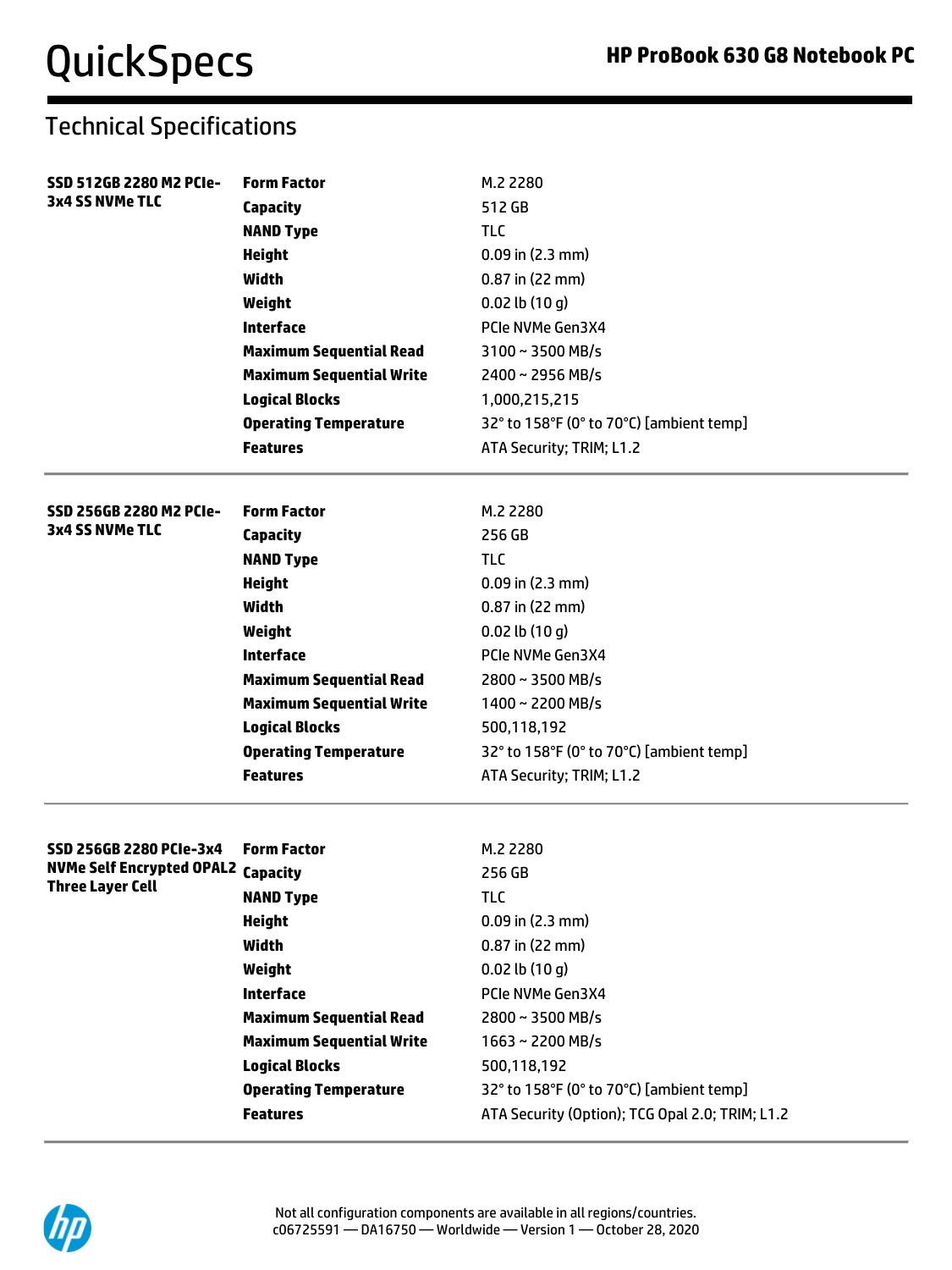## Technical Specifications

| SSD 512GB 2280 PCIe-3x4                   | <b>Form Factor</b>              | M.2 2280                                        |
|-------------------------------------------|---------------------------------|-------------------------------------------------|
| <b>NVMe Self Encrypted OPAL2 Capacity</b> |                                 | 512 GB                                          |
| Three Layer                               | <b>NAND Type</b>                | <b>TLC</b>                                      |
|                                           | <b>Height</b>                   | $0.09$ in $(2.3$ mm)                            |
|                                           | Width                           | $0.87$ in (22 mm)                               |
|                                           | Weight                          | $0.02$ lb $(10q)$                               |
|                                           | Interface                       | PCIe NVMe Gen3X4                                |
|                                           | <b>Maximum Sequential Read</b>  | $3100 \sim 3500$ MB/s                           |
|                                           | <b>Maximum Sequential Write</b> | $2400 \sim 2956 \text{ MB/s}$                   |
|                                           | <b>Logical Blocks</b>           | 1.000.215.215                                   |
|                                           | <b>Operating Temperature</b>    | 32° to 158°F (0° to 70°C) [ambient temp]        |
|                                           | <b>Features</b>                 | ATA Security (Option); TCG Opal 2.0; TRIM; L1.2 |

#### **NETWORKING/COMMUNICATIONS**

| Intel Wi-Fi 6 AX201 + BT5 Wireless LAN Standards |                         | IEEE 802.11a                                                               |
|--------------------------------------------------|-------------------------|----------------------------------------------------------------------------|
| (802.11ax 2x2, non-vPro,                         |                         | IEEE 802.11b                                                               |
| supporting gigabit file                          |                         | IEEE 802.11q                                                               |
| transfer speeds)*,**                             |                         | IEEE 802.11n                                                               |
| <b>Non-vPro</b>                                  |                         | <b>IEEE 802.11ac</b>                                                       |
|                                                  |                         | <b>IEEE 802.11ax</b>                                                       |
|                                                  |                         | IEEE 802.11d                                                               |
|                                                  |                         | IEEE 802.11e                                                               |
|                                                  |                         | IEEE 802.11h                                                               |
|                                                  |                         | IEEE 802.11i                                                               |
|                                                  |                         | <b>IEEE 802.11k</b>                                                        |
|                                                  |                         | IEEE 802.11r                                                               |
|                                                  |                         | <b>IEEE 802.11v</b>                                                        |
|                                                  | <b>Interoperability</b> | Features Wi-Fi 6 technology                                                |
|                                                  | <b>Frequency Band</b>   | $\cdot$ 802.11b/g/n/ax                                                     |
|                                                  |                         | 2.402 - 2.482 GHz                                                          |
|                                                  |                         | • 802.11a/n/ac/ax                                                          |
|                                                  |                         | $4.9 - 4.95$ GHz (Japan)                                                   |
|                                                  |                         | $5.15 - 5.25$ GHz                                                          |
|                                                  |                         | $5.25 - 5.35$ GHz                                                          |
|                                                  |                         | $5.47 - 5.725$ GHz                                                         |
|                                                  |                         | $5.825 - 5.850$ GHz                                                        |
|                                                  | <b>Data Rates</b>       | • 802.11b: 1, 2, 5.5, 11 Mbps                                              |
|                                                  |                         | • 802.11g: 6, 9, 12, 18, 24, 36, 48, 54 Mbps                               |
|                                                  |                         | • 802.11a: 6, 9, 12, 18, 24, 36, 48, 54 Mbps                               |
|                                                  |                         | • 802.11n: MCS 0 ~ MCS 15, (20MHz, and 40MHz)                              |
|                                                  |                         | • 802.11ac: MCS0 ~ MCS9, (1SS, and 2SS) (20MHz, 40MHz, ,80MHz &            |
|                                                  |                         | 160MHz)                                                                    |
|                                                  |                         | • 802.11ax: MCS0 ~ MCS11, (1SS and 2SS) (20MHz, 40MHz, ,80MHz &<br>160MHz) |
|                                                  | <b>Modulation</b>       | Direct Sequence Spread Spectrum                                            |
|                                                  |                         | OFDM, BPSK, QPSK, CCK, 16-QAM, 64-QAM, 256-QAM, 1024QAM                    |
|                                                  | Security <sup>3</sup>   | • IEEE compliant 64 / 128 bit WEP encryption for a/b/g mode only           |
|                                                  |                         |                                                                            |



Not all configuration components are available in all regions/countries. c06725591 — DA16750 — Worldwide — Version 1 — October 28, 2020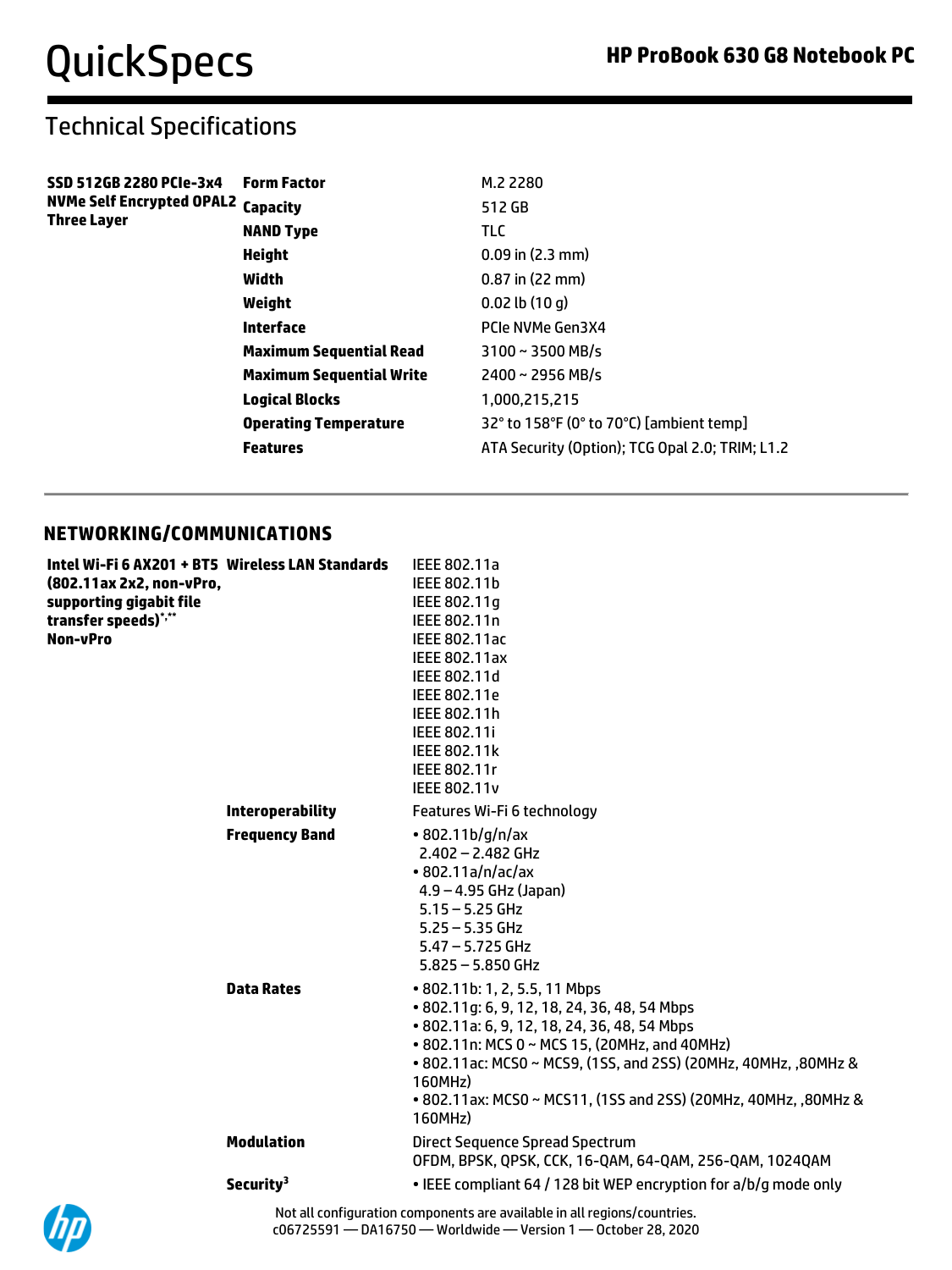|                                              | • AES-CCMP: 128 bit in hardware<br>• 802.1x authentication<br>• WPA2 certification<br>• IEEE 802.11i<br>• WAPI                                                                                                                                                                                                                                                                                                                                                | . WPA, WPA2: 802.1x. WPA-PSK, WPA2-PSK, TKIP, and AES.                   |  |
|----------------------------------------------|---------------------------------------------------------------------------------------------------------------------------------------------------------------------------------------------------------------------------------------------------------------------------------------------------------------------------------------------------------------------------------------------------------------------------------------------------------------|--------------------------------------------------------------------------|--|
| <b>Network Architecture</b><br><b>Models</b> | Ad-hoc (Peer to Peer)<br>Infrastructure (Access Point Required)                                                                                                                                                                                                                                                                                                                                                                                               |                                                                          |  |
| <b>Roaming</b>                               |                                                                                                                                                                                                                                                                                                                                                                                                                                                               | IEEE 802.11 compliant roaming between access points                      |  |
| Output Power <sup>2</sup>                    | $\cdot$ 802.11b: $+18.5$ dBm minimum<br>• 802.11g: +17.5dBm minimum<br>• 802.11a: +18.5dBm minimum<br>• 802.11n HT20(2.4GHz): +15.5dBm minimum<br>• 802.11n HT40(2.4GHz): +14.5dBm minimum<br>• 802.11n HT20(5GHz): +15.5dBm minimum<br>• 802.11n HT40(5GHz): +14.5dBm minimum<br>• 802.11ac VHT80(5GHz): +11.5dBm minimum<br>• 802.11ac VHT160(5GHz): +11.5dBm minimum<br>• 802.11ax HT40(2.4GHz): +10dBm minimum<br>• 802.11ax VHT160(5GHz): +10dBm minimum |                                                                          |  |
| <b>Power Consumption</b>                     | • Transmit mode: 2.0 W<br>• Receive mode:1.6 W<br>• Idle mode (PSP) 180 mW (WLAN Associated)<br>• Idle mode: 50 mW (WLAN unassociated)<br>• Connected Standby/Modern Standby: 10mW<br>• Radio disabled: 8 mW                                                                                                                                                                                                                                                  |                                                                          |  |
| <b>Power Management</b>                      | ACPI and PCI Express compliant power management 802.11 compliant<br>power saving mode                                                                                                                                                                                                                                                                                                                                                                         |                                                                          |  |
| <b>Receiver Sensitivity<sup>3</sup></b>      | • 802.11b, 1Mbps: -93.5dBm maximum<br>· 802.11b, 11Mbps: -84dBm maximum<br>• 802.11a/g, 6Mbps: -86dBm maximum<br>• 802.11a/g, 54Mbps: -72dBm maximum<br>• 802.11n, MCS07: -67dBm maximum<br>• 802.11n, MCS15: -64dBm maximum<br>· 802.11ac, MCS0: -84dBm maximum<br>• 802.11ac, MCS9: -59dBm maximum<br>• 802.11ax, MCS11(HT40): -59dBm maximum<br>• 802.11ax, MCS11(VHT160): -58.5dBm maximum                                                                |                                                                          |  |
| Antenna type                                 | High efficiency antenna with spatial diversity, mounted in the display<br>enclosure<br>Two embedded dual band 2.4/5 GHz antennas are provided to the card to<br>support WLAN MIMO communications and Bluetooth communications                                                                                                                                                                                                                                 |                                                                          |  |
| <b>Form Factor</b>                           | PCI-Express M.2 MiniCard with CNVi Interface                                                                                                                                                                                                                                                                                                                                                                                                                  |                                                                          |  |
| <b>Dimensions</b>                            | 1. Type 2230: 2.3 x 22.0 x 30.0 mm<br>2. Type 1216: 1.67 x 12.0 x 16.0 mm                                                                                                                                                                                                                                                                                                                                                                                     |                                                                          |  |
| Weight                                       | 1. Type 2230: 2.8 g<br>2. Type 126: 1.3 g                                                                                                                                                                                                                                                                                                                                                                                                                     |                                                                          |  |
| <b>Operating Voltage</b>                     | $3.3v +/- 9%$                                                                                                                                                                                                                                                                                                                                                                                                                                                 |                                                                          |  |
| <b>Temperature</b>                           | <b>Operating</b><br><b>Non-operating</b>                                                                                                                                                                                                                                                                                                                                                                                                                      | 14° to 158° F (-10° to 70° C)<br>$-40^{\circ}$ to 176° F (-40° to 80° C) |  |
| <b>Humidity</b>                              | <b>Operating</b><br><b>Non-operating</b>                                                                                                                                                                                                                                                                                                                                                                                                                      | 10% to 90% (non-condensing)<br>5% to 95% (non-condensing)                |  |

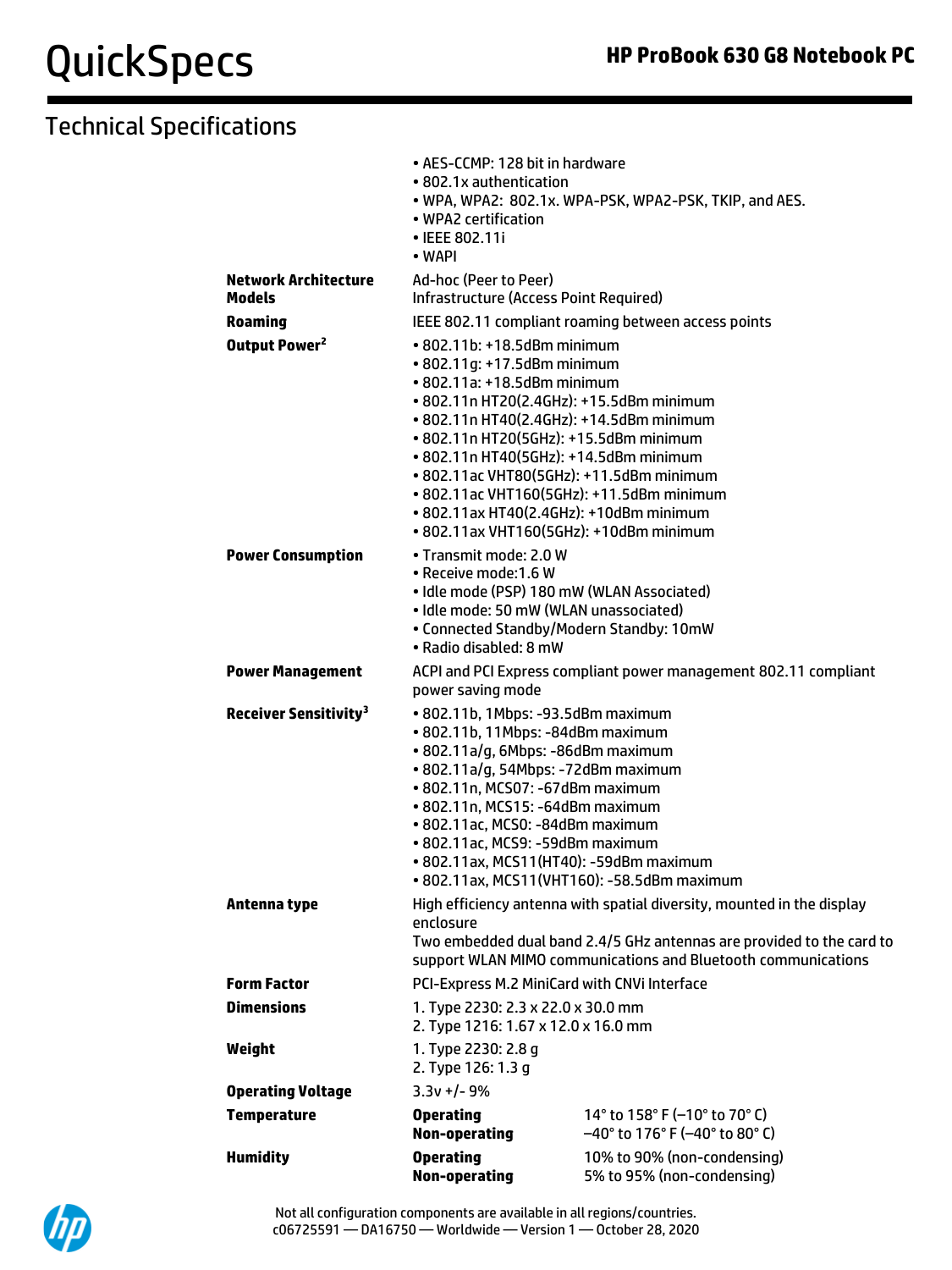### Technical Specifications

|                                                                         | <b>Altitude</b>                                                       | <b>Operating</b><br><b>Non-operating</b>                                                                                                                                                                                                                                                                                                                                                                                                                                                                                                                                                                     | 0 to 10,000 ft (3,048 m)<br>0 to 50,000 ft (15,240 m)                                                                                      |
|-------------------------------------------------------------------------|-----------------------------------------------------------------------|--------------------------------------------------------------------------------------------------------------------------------------------------------------------------------------------------------------------------------------------------------------------------------------------------------------------------------------------------------------------------------------------------------------------------------------------------------------------------------------------------------------------------------------------------------------------------------------------------------------|--------------------------------------------------------------------------------------------------------------------------------------------|
|                                                                         | <b>LED Activity</b>                                                   | LED Amber - Radio OFF<br>LED Off - Radio ON                                                                                                                                                                                                                                                                                                                                                                                                                                                                                                                                                                  |                                                                                                                                            |
| HP Integrated Module with Bluetooth 4.0/4.1/4.2/5.0 Wireless Technology |                                                                       |                                                                                                                                                                                                                                                                                                                                                                                                                                                                                                                                                                                                              |                                                                                                                                            |
|                                                                         | <b>Bluetooth Specification</b><br><b>Frequency Band</b>               | 4.0/4.1/4.2/5.0/5.1 Compliant<br>2402 to 2480 MHz                                                                                                                                                                                                                                                                                                                                                                                                                                                                                                                                                            |                                                                                                                                            |
|                                                                         | <b>Number of Available</b><br><b>Channels</b>                         | Legacy: 0~79 (1 MHz/CH)<br>BLE: 0~39 (2 MHz/CH)                                                                                                                                                                                                                                                                                                                                                                                                                                                                                                                                                              |                                                                                                                                            |
|                                                                         | <b>Signaling Data Rate</b>                                            | Legacy: 3 Mbps signaling data rate <sup>1</sup> 2.17 Mbps<br>BLE: 1 Mbps signaling data rate <sup>1</sup> 0.2 Mbps<br>1. Actual throughput may vary.                                                                                                                                                                                                                                                                                                                                                                                                                                                         |                                                                                                                                            |
|                                                                         |                                                                       | channels<br>asymmetric (3-DH5) or 864 kbps symmetric (3-EV5)                                                                                                                                                                                                                                                                                                                                                                                                                                                                                                                                                 | Legacy: Synchronous Connection Oriented links up to 3, 64 kbps, voice<br>Legacy: Asynchronous Connection Less links 2178.1 kbps/177.1 kbps |
|                                                                         | <b>Transmit Power</b>                                                 | The Bluetooth component shall operate as a Class II Bluetooth device with<br>a maximum transmit power of +9.5 dBm for BR and EDR.<br>Peak (Tx) 330 mW<br>Peak (Rx) 230 mW<br>Selective Suspend 17 mW<br><b>Microsoft Windows Bluetooth Software</b>                                                                                                                                                                                                                                                                                                                                                          |                                                                                                                                            |
|                                                                         | <b>Power Consumption</b>                                              |                                                                                                                                                                                                                                                                                                                                                                                                                                                                                                                                                                                                              |                                                                                                                                            |
|                                                                         | <b>Bluetooth Software</b><br><b>Supported</b><br><b>Link Topology</b> |                                                                                                                                                                                                                                                                                                                                                                                                                                                                                                                                                                                                              |                                                                                                                                            |
|                                                                         | <b>Power Management</b>                                               | Microsoft Windows ACPI, and USB Bus Support                                                                                                                                                                                                                                                                                                                                                                                                                                                                                                                                                                  |                                                                                                                                            |
|                                                                         | <b>Certifications</b>                                                 | FCC (47 CFR) Part 15C, Section 15.247 & 15.249                                                                                                                                                                                                                                                                                                                                                                                                                                                                                                                                                               |                                                                                                                                            |
|                                                                         | <b>Power Management</b><br><b>Certifications</b>                      | ETS 300 328, ETS 300 826<br>Low Voltage Directive IEC950<br>UL, CSA, and CE Mark                                                                                                                                                                                                                                                                                                                                                                                                                                                                                                                             |                                                                                                                                            |
|                                                                         | <b>Bluetooth Profiles</b><br><b>Supported</b>                         | BT4.1-ESR 5/6/7 Compliance<br>LE Link Layer Ping<br><b>LE Dual Mode</b><br><b>LE Link Layer</b><br>LE Low Duty Cycle Directed Advertising<br>LE L2CAP Connection Oriented Channels<br>Train Nudging & Interlaced Scan<br><b>BT4.2 ESR08 Compliance</b><br>LE Secure Connection-Basic/Full<br>LE Privacy 1.2 - Link Layer Privacy<br>LE Privacy 1.2 - Extended Scanner Filter Policies<br>LE Data Packet Length Extension<br><b>FAX Profile (FAX)</b><br><b>Basic Imaging Profile (BIP)2</b><br><b>Headset Profile (HSP)</b><br>Hands Free Profile (HFP)<br><b>Advanced Audio Distribution Profile (A2DP)</b> |                                                                                                                                            |

1. Wireless access point and Internet service is required. Availability of public wireless access point is limited. 2. The FCC has declared as of September 1, 2014 products that utilize passive scanning on channel 12/13 and are capable of transmitting must fully comply with requirements of 15.247 or otherwise disable those channels. 3. Check latest software/driver release for updates on supported security features.

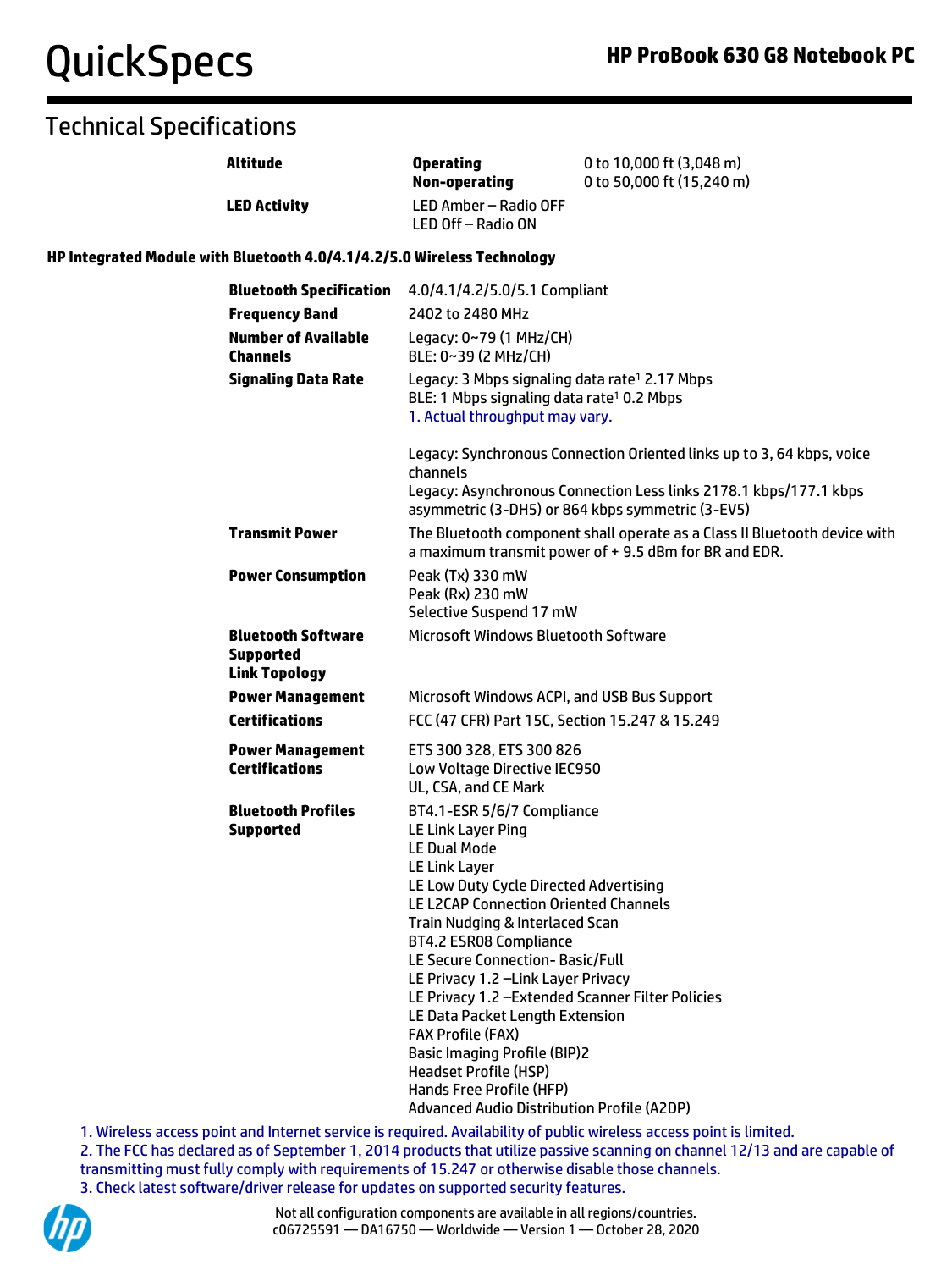### Technical Specifications

4. Receiver sensitivity is measured at a packet error rate of 8% for 802.11b (CKK modulation) and a packet error rate of 10% for 802.11a/g (OFDM modulation).

\*Wi-Fi supporting gigabit speeds is achievable when transferring files between two devices connected to the same router. Requires a wireless router, sold separately, that supports 160MHz channels.

\*\* Wireless access point and Internet service required and sold separately. Availability of public wireless access points limited. The specifications for Wi-Fi 6 (802.11ax WLAN) are draft specifications and are not final. If the final specifications differ from the draft specifications, it

may affect the ability of the notebook to communicate with other 802.11ax WLAN devices. Only available in countries where 802.11ax is supported.

| Intel Jefferson Peak2<br>9560 802.11a/b/g/n/ac<br>(2x2) WiFi® and<br>Bluetooth® 5.0 Combo <sup>1</sup><br>non-vPro | <b>Wireless LAN Standards</b>                | IEEE 802.11a<br>IEEE 802.11b<br>IEEE 802.11q<br>IEEE 802.11n<br><b>IEEE 802.11ac</b><br>IEEE 802.11d<br>IEEE 802.11e<br>IEEE 802.11h<br><b>IEEE 802.11i</b><br><b>IEEE 802.11k</b><br>IEEE 802.11r<br><b>IEEE 802.11v</b>                                     |
|--------------------------------------------------------------------------------------------------------------------|----------------------------------------------|---------------------------------------------------------------------------------------------------------------------------------------------------------------------------------------------------------------------------------------------------------------|
|                                                                                                                    | <b>Interoperability</b>                      | Wi-Fi <sup>®</sup> CERTIFIED modules                                                                                                                                                                                                                          |
|                                                                                                                    | <b>Frequency Band</b>                        | $\cdot$ 802.11b/g/n<br>$2.402 - 2.482$ GHz<br>• 802.11a/n/ac<br>$4.9 - 4.95$ GHz (Japan)<br>$5.15 - 5.25$ GHz<br>$5.25 - 5.35$ GHz<br>$5.47 - 5.725$ GHz<br>$5.825 - 5.850$ GHz                                                                               |
|                                                                                                                    | <b>Data Rates</b>                            | • 802.11b: 1, 2, 5.5, 11 Mbps<br>• 802.11g: 6, 9, 12, 18, 24, 36, 48, 54 Mbps<br>• 802.11a: 6, 9, 12, 18, 24, 36, 48, 54 Mbps<br>• 802.11n: MCS 0 ~ MCS 15, (20MHz, and 40MHz)<br>• 802.11ac: MCS0 ~ MCS9, (1SS, and 2SS) (20MHz, 40MHz, , 80MHz &<br>160MHz) |
|                                                                                                                    | <b>Modulation</b>                            | Direct Sequence Spread Spectrum<br>BPSK, QPSK, CCK, 16-QAM, 64-QAM, 256-QAM                                                                                                                                                                                   |
|                                                                                                                    | Security <sup>3</sup>                        | • IEEE compliant 64 / 128 bit WEP encryption for a/b/g mode only<br>• AES-CCMP: 128 bit in hardware<br>• 802.1x authentication<br>. WPA, WPA2: 802.1x. WPA-PSK, WPA2-PSK, TKIP, and AES.<br>• WPA2 certification<br>• IEEE 802.11i<br>• WAPI                  |
|                                                                                                                    | <b>Network Architecture</b><br><b>Models</b> | Ad-hoc (Peer to Peer)<br>Infrastructure (Access Point Required)                                                                                                                                                                                               |
|                                                                                                                    | <b>Roaming</b>                               | IEEE 802.11 compliant roaming between access points                                                                                                                                                                                                           |
|                                                                                                                    | Output Power <sup>2</sup>                    | • 802.11b: +18.5dBm minimum<br>• 802.11g: +17.5dBm minimum<br>• 802.11a: +18.5dBm minimum                                                                                                                                                                     |

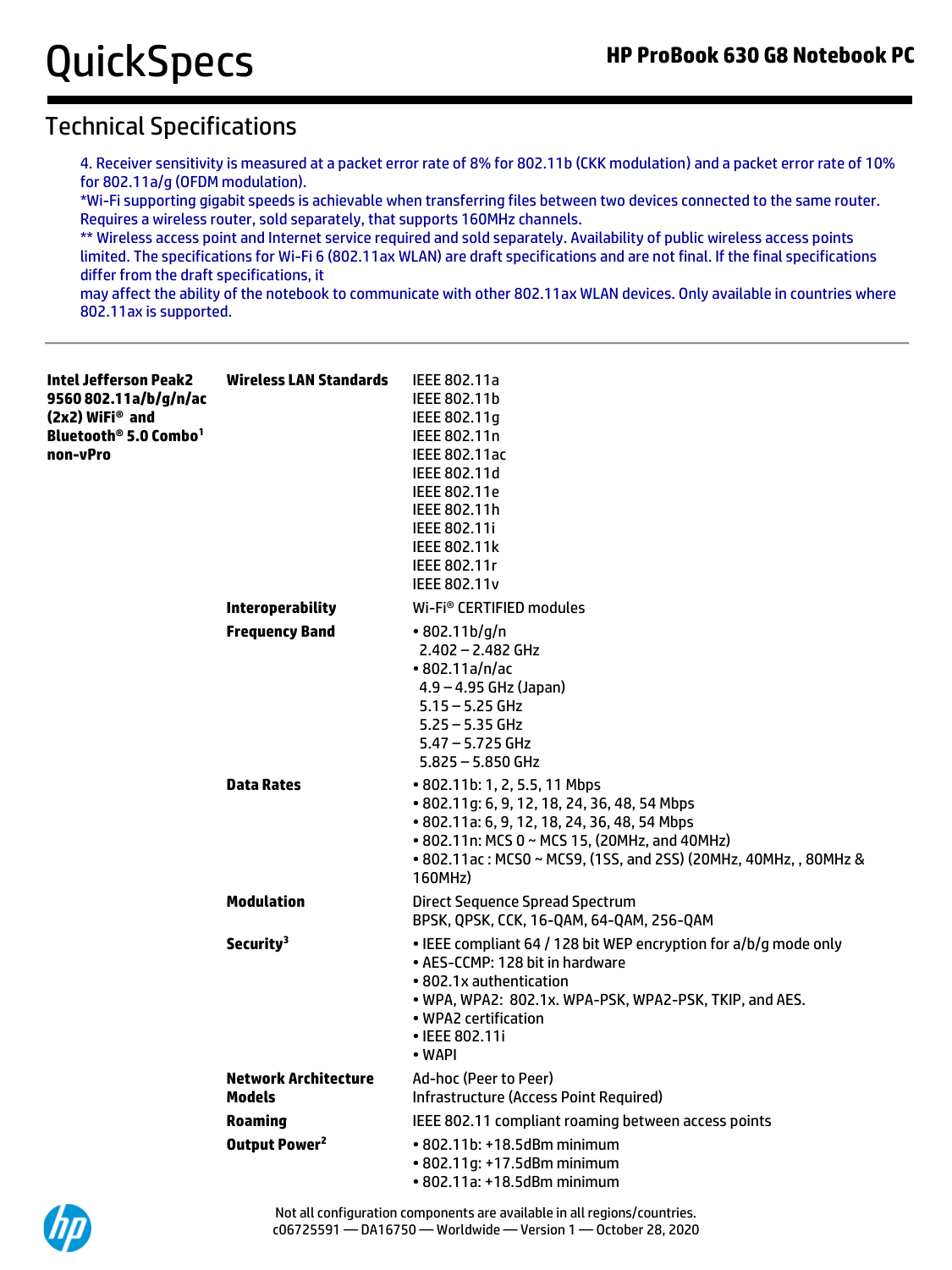## Technical Specifications

|                                         | • 802.11n HT20(2.4GHz): +15.5dBm minimum<br>• 802.11n HT40(2.4GHz): +14.5dBm minimum<br>• 802.11n HT20(5GHz): +15.5dBm minimum<br>• 802.11n HT40(5GHz): +14.5dBm minimum<br>• 802.11ac VHT80(5GHz): +11.5dBm minimum<br>• 802.11ac VHT160(5GHz): +11.5dBm minimum                                    |                                                                          |  |
|-----------------------------------------|------------------------------------------------------------------------------------------------------------------------------------------------------------------------------------------------------------------------------------------------------------------------------------------------------|--------------------------------------------------------------------------|--|
| <b>Power Consumption</b>                | • Transmit mode: 2.0 W<br>• Receive mode: 1.6 W<br>· Idle mode (PSP) 180 mW (WLAN Associated)<br>· Idle mode: 50 mW (WLAN unassociated)<br>• Connected Standby/Modern Standby: 10mW<br>• Radio disabled: 8 mW                                                                                        |                                                                          |  |
| <b>Power Management</b>                 | 802.11 compliant power saving mode                                                                                                                                                                                                                                                                   | ACPI and PCI Express compliant power management                          |  |
| <b>Receiver Sensitivity<sup>4</sup></b> | • 802.11b, 1Mbps: -93.5dBm maximum<br>· 802.11b, 11Mbps: -84dBm maximum<br>· 802.11a/g, 6Mbps: -86dBm maximum<br>• 802.11a/g, 54Mbps: -72dBm maximum<br>• 802.11n, MCS07: -67dBm maximum<br>• 802.11n, MCS15: -64dBm maximum<br>· 802.11ac, MCS0: -84dBm maximum<br>· 802.11ac, MCS9: -59dBm maximum |                                                                          |  |
| Antenna type                            | High efficiency antenna with spatial diversity, mounted in the display<br>enclosure<br>Two embedded dual band 2.4/5 GHz antennas are provided to the card to<br>support WLAN MIMO communications and Bluetooth communications                                                                        |                                                                          |  |
| <b>Form Factor</b>                      | PCI-Express M.2 MiniCard with CNVi Interface                                                                                                                                                                                                                                                         |                                                                          |  |
| <b>Dimensions</b>                       | 1. Type 2230: 2.3 x 22.0 x 30.0 mm<br>2. Type 1216: 1.67 x 12.0 x 16.0 mm                                                                                                                                                                                                                            |                                                                          |  |
| Weight                                  | 1. Type 2230: 2.8 g<br>2. Type 126: 1.3 g                                                                                                                                                                                                                                                            |                                                                          |  |
| <b>Operating Voltage</b>                | $3.3v +/- 9%$                                                                                                                                                                                                                                                                                        |                                                                          |  |
| <b>Temperature</b>                      | <b>Operating</b><br><b>Non-operating</b>                                                                                                                                                                                                                                                             | 14° to 158° F (-10° to 70° C)<br>$-40^{\circ}$ to 176° F (-40° to 80° C) |  |
| <b>Humidity</b>                         | <b>Operating</b><br><b>Non-operating</b>                                                                                                                                                                                                                                                             | 10% to 90% (non-condensing)<br>5% to 95% (non-condensing)                |  |
| <b>Altitude</b>                         | <b>Operating</b><br><b>Non-operating</b>                                                                                                                                                                                                                                                             | 0 to 10,000 ft (3,048 m)<br>0 to 50,000 ft (15,240 m)                    |  |
| <b>LED Activity</b>                     | LED Amber - Radio OFF<br>LED Off – Radio ON                                                                                                                                                                                                                                                          |                                                                          |  |

#### **HP Integrated Module with Bluetooth 4.0/4.1/4.2/5.0/5.1 Wireless Technology**

| <b>Bluetooth Specification</b> | 4.0/4.1/4.2/5.0 Compliant |
|--------------------------------|---------------------------|
| <b>Frequency Band</b>          | 2402 to 2480 MHz          |
| <b>Number of Available</b>     | Legacy: 0~79 (1 MHz/CH)   |
| Channels                       | BLE: 0~39 (2 MHz/CH)      |

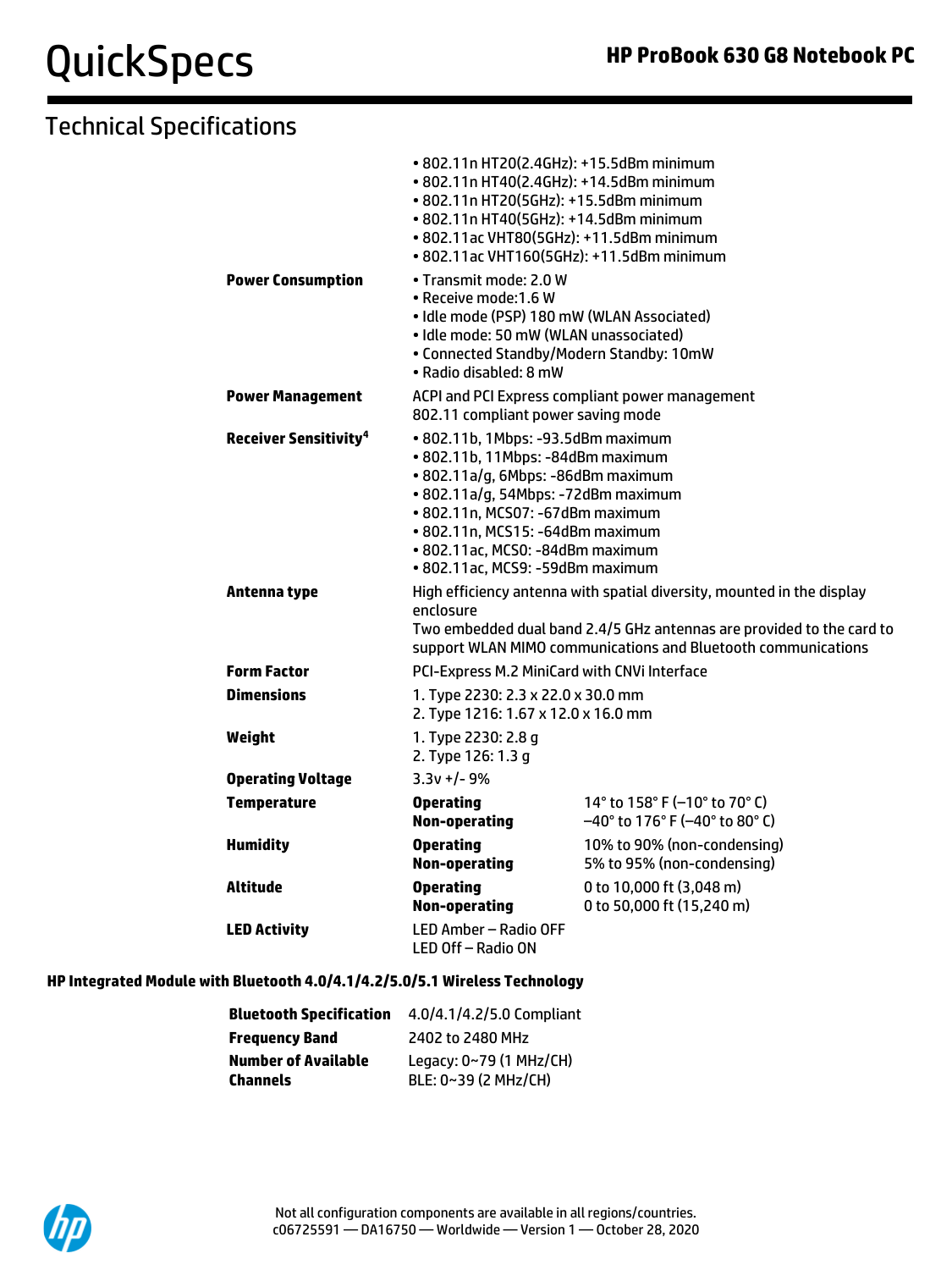| <b>Signaling Data Rate</b>                                            | Legacy: 3 Mbps signaling data rate <sup>1</sup> throughput up to 2.17 Mbps<br>BLE: 1 Mbps signaling data rate <sup>1</sup> throughput up to 0.2 Mbps<br>1. Actual throughput may vary.                                                                                                                                                                                                                                                                                                                                                                                                                       |
|-----------------------------------------------------------------------|--------------------------------------------------------------------------------------------------------------------------------------------------------------------------------------------------------------------------------------------------------------------------------------------------------------------------------------------------------------------------------------------------------------------------------------------------------------------------------------------------------------------------------------------------------------------------------------------------------------|
|                                                                       | Legacy: Synchronous Connection Oriented links up to 3, 64 kbps, voice<br>channels                                                                                                                                                                                                                                                                                                                                                                                                                                                                                                                            |
|                                                                       | Legacy: Asynchronous Connection Less links 2178.1 kbps/177.1 kbps<br>asymmetric (3-DH5) or 864 kbps symmetric (3-EV5)                                                                                                                                                                                                                                                                                                                                                                                                                                                                                        |
| <b>Transmit Power</b>                                                 | The Bluetooth component shall operate as a Class II Bluetooth device with<br>a maximum transmit power of +4 dBm for BR and EDR.                                                                                                                                                                                                                                                                                                                                                                                                                                                                              |
| <b>Power Consumption</b>                                              | Peak (Tx) 330 mW<br>Peak (Rx) 230 mW<br>Selective Suspend 17 mW                                                                                                                                                                                                                                                                                                                                                                                                                                                                                                                                              |
| <b>Bluetooth Software</b><br><b>Supported</b><br><b>Link Topology</b> | <b>Microsoft Windows Bluetooth Software</b>                                                                                                                                                                                                                                                                                                                                                                                                                                                                                                                                                                  |
| <b>Power Management</b>                                               | Microsoft Windows ACPI, and USB Bus Support                                                                                                                                                                                                                                                                                                                                                                                                                                                                                                                                                                  |
| <b>Certifications</b>                                                 | FCC (47 CFR) Part 15C, Section 15.247 & 15.249                                                                                                                                                                                                                                                                                                                                                                                                                                                                                                                                                               |
| <b>Power Management</b><br><b>Certifications</b>                      | ETS 300 328, ETS 300 826<br>Low Voltage Directive IEC950<br>UL, CSA, and CE Mark                                                                                                                                                                                                                                                                                                                                                                                                                                                                                                                             |
| <b>Bluetooth Profiles</b><br><b>Supported</b>                         | BT4.1-ESR 5/6/7 Compliance<br>LE Link Layer Ping<br><b>LE Dual Mode</b><br><b>LE Link Layer</b><br>LE Low Duty Cycle Directed Advertising<br><b>LE L2CAP Connection Oriented Channels</b><br>Train Nudging & Interlaced Scan<br>BT4.2 ESR08 Compliance<br>LE Secure Connection-Basic/Full<br>LE Privacy 1.2 - Link Layer Privacy<br>LE Privacy 1.2 - Extended Scanner Filter Policies<br>LE Data Packet Length Extension<br><b>FAX Profile (FAX)</b><br><b>Basic Imaging Profile (BIP)2</b><br><b>Headset Profile (HSP)</b><br>Hands Free Profile (HFP)<br><b>Advanced Audio Distribution Profile (A2DP)</b> |

1. Wireless access point and internet service required and sold separately. Availability of public wireless access points limited. Wi-Fi 6 is backwards compatible with prior 802.11 specs. The specifications for Wi-Fi 6 (802.11ax) are draft and are not final. If the final specifications differ from the draft specifications, it may affect the ability of the notebook to communicate with other 802.11ax devices. Only available in countries where 802.11ax is supported. Wi-Fi® supporting gigabit speeds is achievable when transferring files between two devices connected to the same router. Requires a wireless router, sold separately, that supports 160 MHz channels.

2. The FCC has declared as of September 1, 2014 products that utilize passive scanning on channel 12/13 and are capable of transmitting must fully comply with requirements of 15.247 or otherwise disable those channels.

3. Check latest software/driver release for updates on supported security features.

4. Receiver sensitivity is measured at a packet error rate of 8% for 802.11b (CKK modulation) and a packet error rate of 10% for 802.11a/g (OFDM modulation).

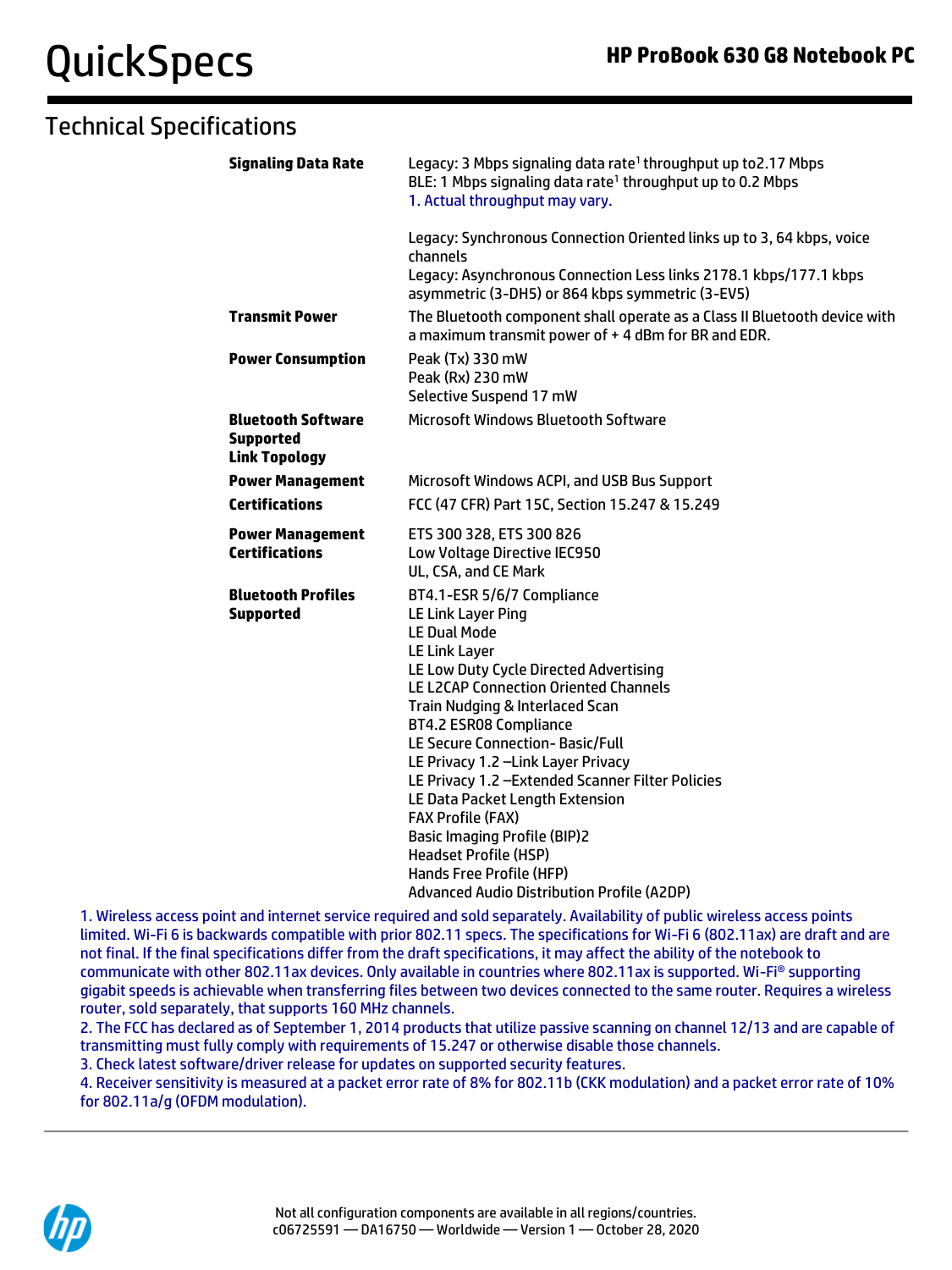| <b>NXP NPC300 Near Field</b>                 | Dimensions (L x W x H)                                  | Module 17 mm by 10 mm by 2.0 mm                                                                                                                                                                       |  |  |
|----------------------------------------------|---------------------------------------------------------|-------------------------------------------------------------------------------------------------------------------------------------------------------------------------------------------------------|--|--|
| <b>Communication Module</b>                  | <b>Chipset</b>                                          | <b>NPC300</b>                                                                                                                                                                                         |  |  |
|                                              | <b>System interface</b>                                 | 12C                                                                                                                                                                                                   |  |  |
|                                              | <b>NFC RF standards</b>                                 | <b>ISO/IEC 14443 A</b><br>ISO/IEC 14443 B<br>ISO/IEC 15693<br><b>ISO/IEC 18092</b><br>ECMA-340 NFCIP-1 Target and Initiator<br>ECMA-320 NFCIP-2                                                       |  |  |
|                                              | <b>NFC Forum Support</b>                                | Tag Type 1, Type 2, Type3 and Type 4, NFCIP-1 and NFCIP-2                                                                                                                                             |  |  |
|                                              | Reader (PCD-VCD) Mode <sup>1</sup>                      | <b>ISO/IEC 14443 A</b><br>ISO/IEC 14443 B<br>ISO/IEC 15693<br><b>MIFARE 1K</b><br><b>MIFARE 4K</b><br><b>MIFARE DESFire</b><br>FeliCa<br>Jewel and Topaz cards<br>1. With application or UICC support |  |  |
|                                              | <b>Card Emulation (PICC-</b><br>VICC) Mode <sup>1</sup> | <b>ISO/IEC 14443 A</b><br>ISO/IEC 14443 B and B'<br><b>MIFARE</b><br>FeliCa<br>1. With application or UICC support                                                                                    |  |  |
|                                              | <b>Frequency</b>                                        | 13.56 MHz                                                                                                                                                                                             |  |  |
|                                              | <b>NFC Modes Supported</b>                              | Reader/Writer, Peer-to-Peer                                                                                                                                                                           |  |  |
|                                              | <b>Raw RF Data Rates</b>                                | 106, 212, 424, 848 kbps                                                                                                                                                                               |  |  |
|                                              | <b>Operating temperature</b>                            | $-25^{\circ}$ C to 80 $^{\circ}$ C                                                                                                                                                                    |  |  |
|                                              | <b>Storage temperature</b>                              | -25°C to 125°C                                                                                                                                                                                        |  |  |
|                                              | <b>Humidity</b>                                         | 10-90% operating<br>5-95% non-operating                                                                                                                                                               |  |  |
|                                              | <b>Supply Operating voltage</b> 2.7 to 5.5 Volts        |                                                                                                                                                                                                       |  |  |
|                                              | I/O Voltage                                             | 1.8V or 3.3V                                                                                                                                                                                          |  |  |
| <b>Power Consumption</b>                     |                                                         |                                                                                                                                                                                                       |  |  |
| (Booster enable, VBAT= 3.3V, VCC_BOOST = 5V) |                                                         |                                                                                                                                                                                                       |  |  |

| Mode                                                                     | <b>Power Consumption, Typical</b><br>Actual Power Consumption is dependent on NFC antenna and matching<br>circuit and on the particular polling sequence and period configured. |
|--------------------------------------------------------------------------|---------------------------------------------------------------------------------------------------------------------------------------------------------------------------------|
| <b>Polling</b>                                                           | 710.93 mW                                                                                                                                                                       |
| Detected Test Tag Type 1 152.09 mW<br>Detected Test Tag Type 2 341.26 mW |                                                                                                                                                                                 |
| Detected Test Tag Type 3 383.76 mW                                       |                                                                                                                                                                                 |
| Detected Test Tag Type 4 312.26 mW                                       |                                                                                                                                                                                 |
| Antenna                                                                  | Antenna connector, 0.3mm pitch, 7 connector FPC. Antenna matching is<br>external to module.                                                                                     |

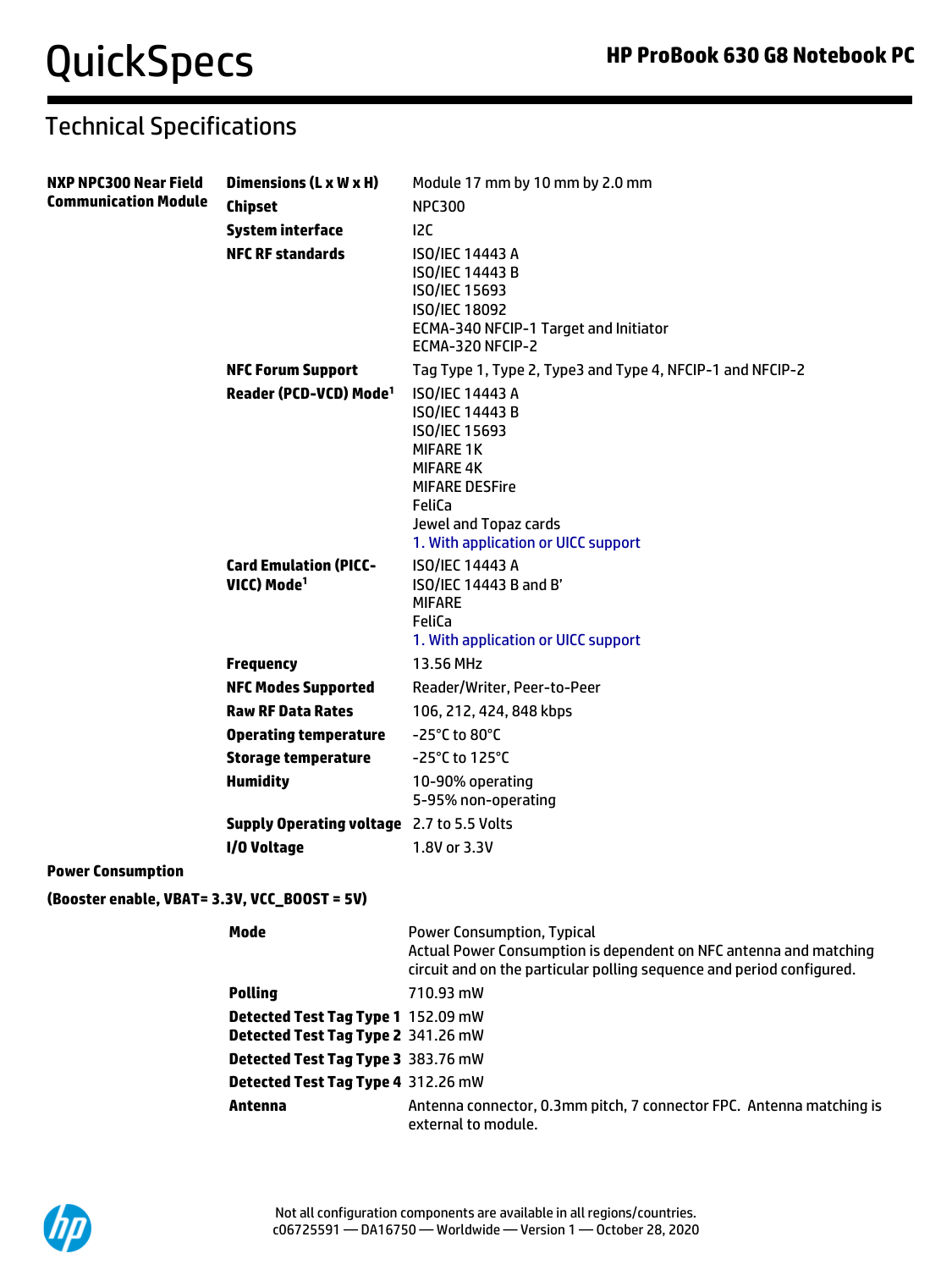#### **POWER**

| <b>AC Adapter 45 Watt nPFC</b><br><b>Standard USB Type-C®</b><br><b>Straight 1.8m</b> | Dimensions (H x W x D)                         | 94.0 x 40.0 x 26.5 mm                                                                                                                                                                                                                                                                                     |                                                                                                                                         |
|---------------------------------------------------------------------------------------|------------------------------------------------|-----------------------------------------------------------------------------------------------------------------------------------------------------------------------------------------------------------------------------------------------------------------------------------------------------------|-----------------------------------------------------------------------------------------------------------------------------------------|
|                                                                                       | Weight                                         | $192.5q + -10%$                                                                                                                                                                                                                                                                                           |                                                                                                                                         |
|                                                                                       | <b>Input</b>                                   | <b>Input Efficiency</b>                                                                                                                                                                                                                                                                                   | Average Efficiency of 25%, 50%, 75%, 100%<br>load condition with 115Vac/230Vac Spec:<br>5V:81.5%<br>9V:86.7%<br>12V:87.41%<br>15V:87.8% |
|                                                                                       |                                                | <b>Input frequency range</b>                                                                                                                                                                                                                                                                              | $47 - 63$ Hz                                                                                                                            |
|                                                                                       |                                                | <b>Input AC current</b>                                                                                                                                                                                                                                                                                   | Max. 1.4 A at 90 Vac                                                                                                                    |
|                                                                                       | <b>Output</b>                                  | <b>Output power</b>                                                                                                                                                                                                                                                                                       | 5V/15W<br>9V/27W<br>12V/36W<br>15V/45W                                                                                                  |
|                                                                                       |                                                | <b>DC</b> output                                                                                                                                                                                                                                                                                          | 5V/9V/12V/15V                                                                                                                           |
|                                                                                       |                                                | Hold-up time                                                                                                                                                                                                                                                                                              | 5 ms at 115 Vac input                                                                                                                   |
|                                                                                       | <b>Connector</b>                               | USB Type-C <sup>®</sup>                                                                                                                                                                                                                                                                                   |                                                                                                                                         |
|                                                                                       | <b>Environmental Design</b>                    | <b>Operating</b><br>temperature                                                                                                                                                                                                                                                                           | 32°F to 95°F (0° to 35°C)                                                                                                               |
|                                                                                       |                                                | temperature                                                                                                                                                                                                                                                                                               | Non-operating (storage) -4°F to 185°F (-20° to 85°C)                                                                                    |
|                                                                                       |                                                | <b>Altitude</b>                                                                                                                                                                                                                                                                                           | 0 to 16,400 ft (0 to 5,000 m)                                                                                                           |
|                                                                                       |                                                | <b>Humidity</b>                                                                                                                                                                                                                                                                                           | 20% to 95%                                                                                                                              |
|                                                                                       |                                                | <b>Storage Humidity</b>                                                                                                                                                                                                                                                                                   | 10% to 95%                                                                                                                              |
|                                                                                       | <b>EMI and Safety</b><br><b>Certifications</b> | CE Mark - full compliance with LVD and EMC directives<br>Worldwide safety standards - IEC60950, EN60950, UL60950, Class1,<br>SELV; Agency approvals - C-UL-US, NORDICS, DENAN, EN55022 Class B,<br>FCC Class B, CISPR22 Class B, CCC, NOM-1 NYCE.<br>MTBF - over 200,000 hours at 25°C ambient condition. |                                                                                                                                         |

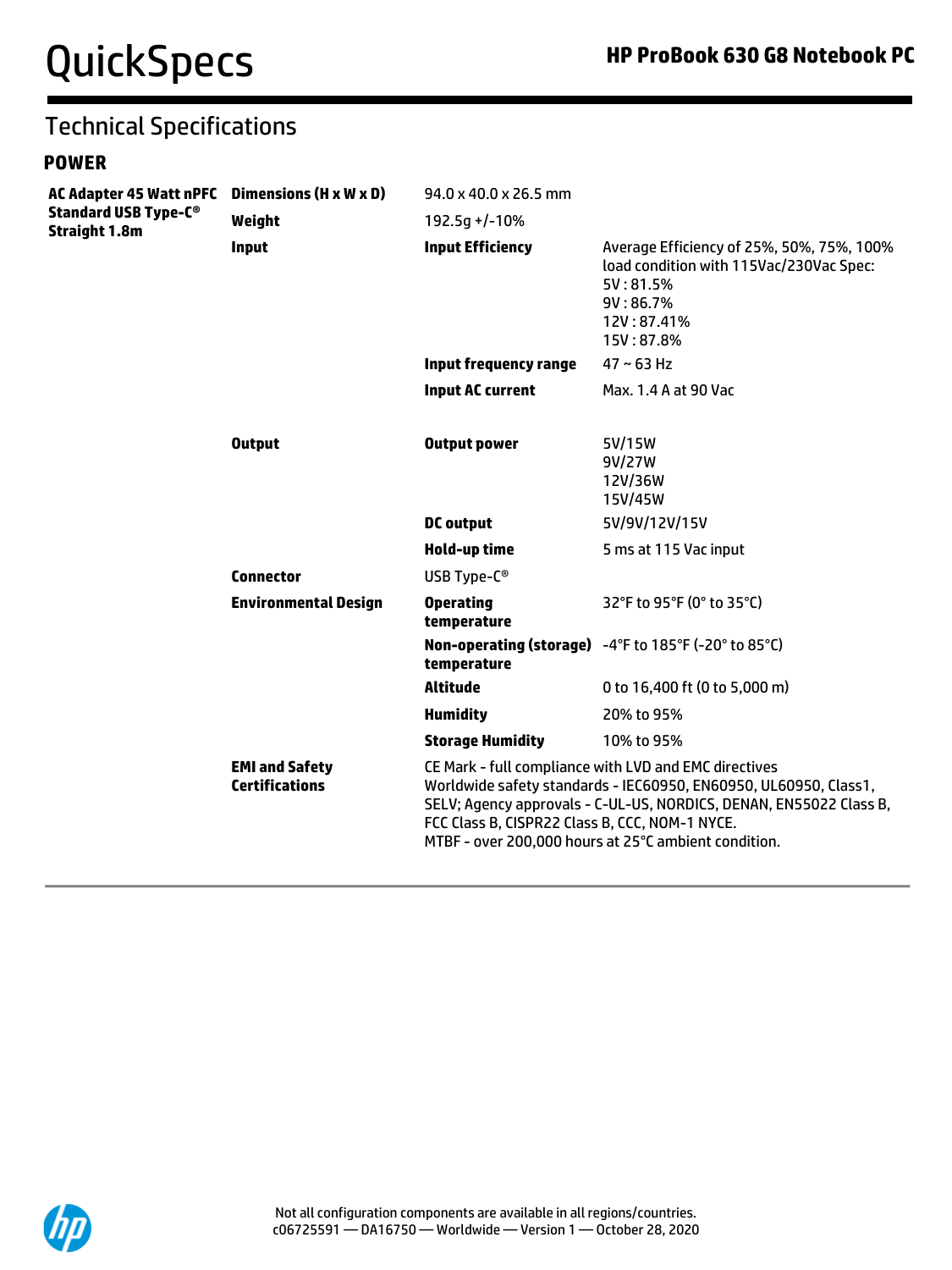| <b>AC Adapter 45 Watt Smart Dimensions</b><br>nPFC Standard Barrel<br>4.5mm Right Angle 1.8m |                             | 95 x 45 x 26.8 mm                              |                                                                                                                                                                                                |
|----------------------------------------------------------------------------------------------|-----------------------------|------------------------------------------------|------------------------------------------------------------------------------------------------------------------------------------------------------------------------------------------------|
|                                                                                              | Weight                      | $200 q$ +/-10 q                                |                                                                                                                                                                                                |
|                                                                                              | <b>Input</b>                | <b>Input Efficiency</b>                        | 87.74 % at 115 Vac and 88.4 % at 230Vac                                                                                                                                                        |
|                                                                                              |                             | <b>Input frequency range</b>                   | $47 \sim 63$ Hz                                                                                                                                                                                |
|                                                                                              |                             | <b>Input AC current</b>                        | Max, 1.4 A at 90 Vac                                                                                                                                                                           |
|                                                                                              | <b>Output</b>               | <b>Output power</b>                            | 45W                                                                                                                                                                                            |
|                                                                                              |                             | <b>DC</b> output                               | 19.5V                                                                                                                                                                                          |
|                                                                                              |                             | Hold-up time                                   | 5 ms at 115 Vac input                                                                                                                                                                          |
|                                                                                              |                             | <b>Output current limit</b>                    | 8.0A                                                                                                                                                                                           |
|                                                                                              | <b>Connector</b>            | 4.5mm Barrel Type                              |                                                                                                                                                                                                |
|                                                                                              | <b>Environmental Design</b> | <b>Operating</b><br>temperature                | 32°F to 95°F (0°to 35°C)                                                                                                                                                                       |
|                                                                                              |                             | temperature                                    | Non-operating (storage) -4°F to 185°F (-20°to 85°C)                                                                                                                                            |
|                                                                                              |                             | <b>Altitude</b>                                | 0 to 16,400 ft (0 to 5000m)                                                                                                                                                                    |
|                                                                                              |                             | <b>Humidity</b>                                | 20% to 95%                                                                                                                                                                                     |
|                                                                                              |                             | <b>Storage Humidity</b>                        | 10% to 95%                                                                                                                                                                                     |
|                                                                                              | <b>Certifications</b>       | FCC Class B, CISPR22 Class B, CCC, NOM-1 NYCE. | Worldwide safety standards - IEC60950, EN60950, UL60950, Class1,<br>SELV; Agency approvals - C-UL-US, NORDICS, DENAN, EN55022 Class B,<br>MTBF - over 200,000 hours at 25°C ambient condition. |
| <b>AC Adapter 45 Watt Smart Dimensions</b>                                                   |                             | 95 x 45 x 26.8 mm                              |                                                                                                                                                                                                |
| nPFC Standard Barrel<br>4.5mm Right Angle 1.8m                                               | Weight                      | $200 g$ +/-10 g                                |                                                                                                                                                                                                |
| 2prong                                                                                       | <b>Input</b>                | <b>Input Efficiency</b>                        | 87.74 % at 115 Vac and 88.4 % at 230Vac                                                                                                                                                        |
|                                                                                              |                             | <b>Input frequency range</b>                   | $47 - 63$ Hz                                                                                                                                                                                   |
|                                                                                              |                             | <b>Input AC current</b>                        | Max. 1.4 A at 90 VAC                                                                                                                                                                           |
|                                                                                              | <b>Output</b>               | <b>Output power</b>                            | 45W                                                                                                                                                                                            |
|                                                                                              |                             | <b>DC</b> output                               | 19.5V                                                                                                                                                                                          |
|                                                                                              |                             | <b>Hold-up time</b>                            | 5 ms at 115 Vac input                                                                                                                                                                          |
|                                                                                              |                             | <b>Output current limit</b>                    | 8.0A                                                                                                                                                                                           |
|                                                                                              | <b>Connector</b>            | 4.5mm Barrel Type                              |                                                                                                                                                                                                |
|                                                                                              | <b>Environmental Design</b> | <b>Operating</b><br>temperature                | 32°F to 95°F (0°to 35°C)                                                                                                                                                                       |
|                                                                                              |                             | temperature                                    | Non-operating (storage) -4°F to 185°F (-20°to 85°C)                                                                                                                                            |
|                                                                                              |                             | <b>Altitude</b>                                | 0 to 16,400 ft (0 to 5000m)                                                                                                                                                                    |
|                                                                                              |                             | <b>Humidity</b>                                | 20% to 95%                                                                                                                                                                                     |
|                                                                                              |                             |                                                |                                                                                                                                                                                                |

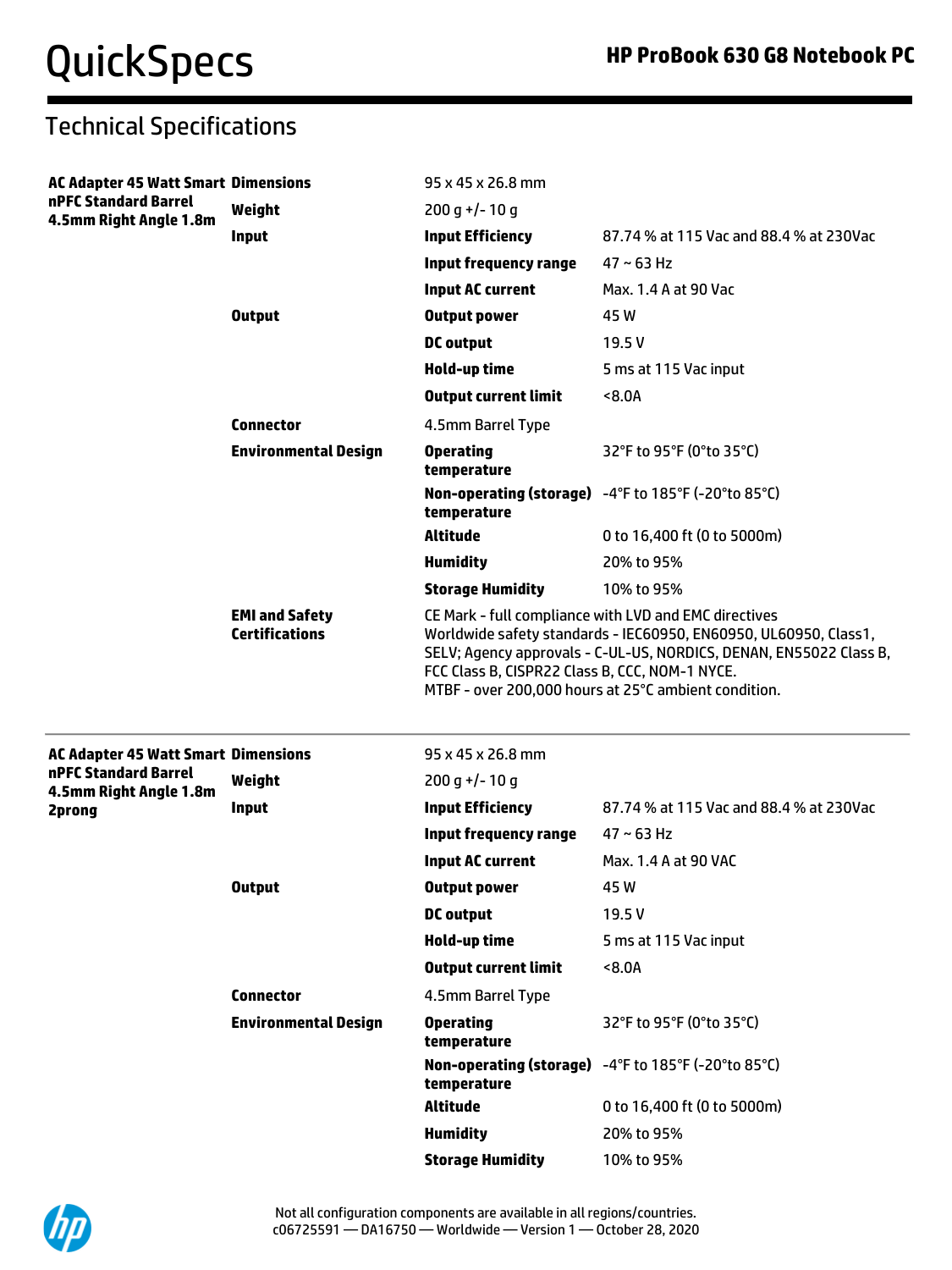|                                                     | <b>EMI and Safety</b><br><b>Certifications</b> | FCC Class B, CISPR22 Class B, CCC, NOM-1 NYCE.                                                                                                                                                                                                                                                            | CE Mark - full compliance with LVD and EMC directives<br>Worldwide safety standards - IEC60950, EN60950, UL60950, Class1,<br>SELV; Agency approvals - C-UL-US, NORDICS, DENAN, EN55022 Class B,<br>MTBF - over 200,000 hours at 25°C ambient condition. |
|-----------------------------------------------------|------------------------------------------------|-----------------------------------------------------------------------------------------------------------------------------------------------------------------------------------------------------------------------------------------------------------------------------------------------------------|---------------------------------------------------------------------------------------------------------------------------------------------------------------------------------------------------------------------------------------------------------|
| <b>AC Adapter 65 Watt nPFC</b>                      | <b>Dimensions</b>                              | $90.0 \times 51 \times 28.5$ mm                                                                                                                                                                                                                                                                           |                                                                                                                                                                                                                                                         |
| <b>Standard USB type C®</b><br><b>Straight 1.8m</b> | Weight                                         | $250q+/-10q$                                                                                                                                                                                                                                                                                              |                                                                                                                                                                                                                                                         |
|                                                     | <b>Input</b>                                   | <b>Input Efficiency</b>                                                                                                                                                                                                                                                                                   | 81.5% min at 115 Vac/ 230Vac @ 5V/3A<br>86.7% min at 115 Vac/ 230Vac @ 9V/3A<br>88% min at 115 Vac/ 230Vac @ 12V/5A<br>89% min at 115 Vac/ 230Vac @ 15V/4.33A<br>89% min at 115 Vac/ 230Vac @ 20V/3.25A                                                 |
|                                                     |                                                | <b>Input frequency range</b>                                                                                                                                                                                                                                                                              | $47 \sim 63$ Hz                                                                                                                                                                                                                                         |
|                                                     |                                                | <b>Input AC current</b>                                                                                                                                                                                                                                                                                   | 1.6 A at 90 VAC and maximum load                                                                                                                                                                                                                        |
|                                                     | <b>Output</b>                                  | <b>Output power</b>                                                                                                                                                                                                                                                                                       | 65W                                                                                                                                                                                                                                                     |
|                                                     |                                                | DC output                                                                                                                                                                                                                                                                                                 | 5V/9V/12V/15V/20V                                                                                                                                                                                                                                       |
|                                                     |                                                | Hold-up time                                                                                                                                                                                                                                                                                              | 5 ms at 115 Vac input                                                                                                                                                                                                                                   |
|                                                     |                                                | <b>Output current limit</b>                                                                                                                                                                                                                                                                               | 8.0A Max.                                                                                                                                                                                                                                               |
|                                                     | <b>Connector</b>                               | USB Type C <sup>®</sup>                                                                                                                                                                                                                                                                                   |                                                                                                                                                                                                                                                         |
|                                                     | <b>Environmental Design</b>                    | <b>Operating</b><br>temperature                                                                                                                                                                                                                                                                           | 32°F to 95°F (0°to 35°C)                                                                                                                                                                                                                                |
|                                                     |                                                | temperature                                                                                                                                                                                                                                                                                               | Non-operating (storage) -4°F to 185°F (-20°to 85°C)                                                                                                                                                                                                     |
|                                                     |                                                | <b>Altitude</b>                                                                                                                                                                                                                                                                                           | 0 to 16,400 ft (0 to 5000m)                                                                                                                                                                                                                             |
|                                                     |                                                | <b>Humidity</b>                                                                                                                                                                                                                                                                                           | 20% to 95%                                                                                                                                                                                                                                              |
|                                                     |                                                | <b>Storage Humidity</b>                                                                                                                                                                                                                                                                                   | 10% to 95%                                                                                                                                                                                                                                              |
|                                                     | <b>EMI and Safety</b><br><b>Certifications</b> | CE Mark - full compliance with LVD and EMC directives<br>Worldwide safety standards - IEC60950, EN60950, UL60950, Class1,<br>SELV; Agency approvals - C-UL-US, NORDICS, DENAN, EN55022 Class B,<br>FCC Class B, CISPR22 Class B, CCC, NOM-1 NYCE.<br>MTBF - over 200,000 hours at 25°C ambient condition. |                                                                                                                                                                                                                                                         |
| AC Adapter 65 Watt Smart Dimensions (H x W x D)     |                                                | 102 x 55 x 30mm                                                                                                                                                                                                                                                                                           |                                                                                                                                                                                                                                                         |
| nPFC EM Barrel 4.5mm<br><b>New EM</b>               | Weight                                         | 250g +/-10%                                                                                                                                                                                                                                                                                               |                                                                                                                                                                                                                                                         |
|                                                     | <b>Input</b>                                   | <b>Input Efficiency</b>                                                                                                                                                                                                                                                                                   | 88.0 % at 115 Vac and 89.0 % at 230 Vac                                                                                                                                                                                                                 |
|                                                     |                                                | <b>Input frequency range</b>                                                                                                                                                                                                                                                                              | $47 \sim 63$ Hz                                                                                                                                                                                                                                         |
|                                                     |                                                | <b>Input AC current</b>                                                                                                                                                                                                                                                                                   | Max. 1.7 A at 90 Vac                                                                                                                                                                                                                                    |
|                                                     | <b>Output</b>                                  | <b>Output power</b>                                                                                                                                                                                                                                                                                       | 65W                                                                                                                                                                                                                                                     |
|                                                     |                                                | <b>DC</b> output                                                                                                                                                                                                                                                                                          | 19.5V                                                                                                                                                                                                                                                   |
|                                                     |                                                | Hold-up time                                                                                                                                                                                                                                                                                              | 5 ms at 115 Vac input                                                                                                                                                                                                                                   |

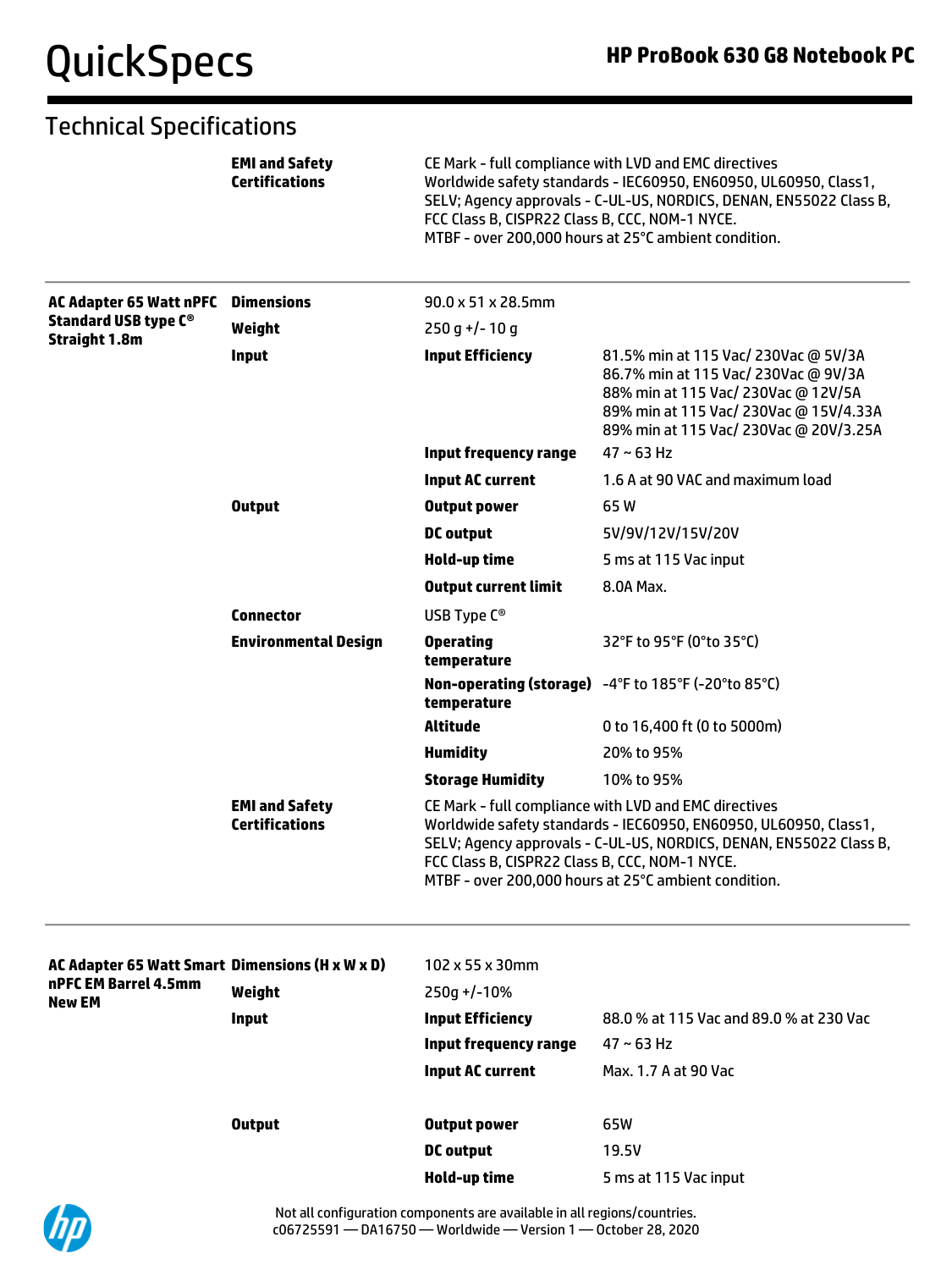## Technical Specifications

|                                                 |                                                | <b>Output current limit</b>                                                                                                                                                                                                                                                                               | $11.0A$                                                                                                                                                                                                                                                 |
|-------------------------------------------------|------------------------------------------------|-----------------------------------------------------------------------------------------------------------------------------------------------------------------------------------------------------------------------------------------------------------------------------------------------------------|---------------------------------------------------------------------------------------------------------------------------------------------------------------------------------------------------------------------------------------------------------|
|                                                 | <b>Connector</b>                               | 4.5mm Barrel Type                                                                                                                                                                                                                                                                                         |                                                                                                                                                                                                                                                         |
|                                                 | <b>Environmental Design</b>                    | <b>Operating</b><br>temperature                                                                                                                                                                                                                                                                           | 32°F to 95°F (0° to 35°C)                                                                                                                                                                                                                               |
|                                                 |                                                | temperature                                                                                                                                                                                                                                                                                               | Non-operating (storage) -4°F to 185°F (-20° to 85°C)                                                                                                                                                                                                    |
|                                                 |                                                | <b>Altitude</b>                                                                                                                                                                                                                                                                                           | 0 to 16,400 ft (0 to 5,000 m)                                                                                                                                                                                                                           |
|                                                 |                                                | <b>Humidity</b>                                                                                                                                                                                                                                                                                           | 20% to 95%                                                                                                                                                                                                                                              |
|                                                 |                                                | <b>Storage Humidity</b>                                                                                                                                                                                                                                                                                   | 10% to 95%                                                                                                                                                                                                                                              |
|                                                 | <b>EMI and Safety</b><br><b>Certifications</b> | FCC Class B, CISPR22 Class B, CCC, NOM-1 NYCE.                                                                                                                                                                                                                                                            | CE Mark - full compliance with LVD and EMC directives<br>Worldwide safety standards - IEC60950, EN60950, UL60950, Class1,<br>SELV; Agency approvals - C-UL-US, NORDICS, DENAN, EN55022 Class B,<br>MTBF - over 200,000 hours at 25°C ambient condition. |
| AC Adapter 65 Watt Smart Dimensions (H x W x D) |                                                | 90 x 51 x 28.5mm                                                                                                                                                                                                                                                                                          |                                                                                                                                                                                                                                                         |
| nPFC Standard Barrel<br>4.5mm Right Angle 1.8m  | Weight                                         | $230g + (-10%)$                                                                                                                                                                                                                                                                                           |                                                                                                                                                                                                                                                         |
|                                                 | <b>Input</b>                                   | <b>Input Efficiency</b>                                                                                                                                                                                                                                                                                   | 88.0 % at 115 Vac and 89.0 % at 230 Vac                                                                                                                                                                                                                 |
|                                                 |                                                | <b>Input frequency range</b>                                                                                                                                                                                                                                                                              | $47 - 63$ Hz                                                                                                                                                                                                                                            |
|                                                 |                                                | <b>Input AC current</b>                                                                                                                                                                                                                                                                                   | Max. 1.7 A at 90 Vac                                                                                                                                                                                                                                    |
|                                                 | <b>Output</b>                                  | <b>Output power</b>                                                                                                                                                                                                                                                                                       | 65W                                                                                                                                                                                                                                                     |
|                                                 |                                                | <b>DC</b> output                                                                                                                                                                                                                                                                                          | 19.5V                                                                                                                                                                                                                                                   |
|                                                 |                                                | Hold-up time                                                                                                                                                                                                                                                                                              | 5 ms at 115 Vac input                                                                                                                                                                                                                                   |
|                                                 |                                                | <b>Output current limit</b>                                                                                                                                                                                                                                                                               | < 11.0A                                                                                                                                                                                                                                                 |
|                                                 | <b>Connector</b>                               | 4.5mm Barrel Type                                                                                                                                                                                                                                                                                         |                                                                                                                                                                                                                                                         |
|                                                 | <b>Environmental Design</b>                    | <b>Operating</b><br>temperature                                                                                                                                                                                                                                                                           | 32°F to 95°F (0° to 35°C)                                                                                                                                                                                                                               |
|                                                 |                                                | temperature                                                                                                                                                                                                                                                                                               | Non-operating (storage) -4°F to 185°F (-20° to 85°C)                                                                                                                                                                                                    |
|                                                 |                                                | <b>Altitude</b>                                                                                                                                                                                                                                                                                           | 0 to 16,400 ft (0 to 5,000 m)                                                                                                                                                                                                                           |
|                                                 |                                                | <b>Humidity</b>                                                                                                                                                                                                                                                                                           | 20% to 95%                                                                                                                                                                                                                                              |
|                                                 |                                                | <b>Storage Humidity</b>                                                                                                                                                                                                                                                                                   | 10% to 95%                                                                                                                                                                                                                                              |
|                                                 | <b>EMI and Safety</b><br><b>Certifications</b> | CE Mark - full compliance with LVD and EMC directives<br>Worldwide safety standards - IEC60950, EN60950, UL60950, Class1,<br>SELV; Agency approvals - C-UL-US, NORDICS, DENAN, EN55022 Class B,<br>FCC Class B, CISPR22 Class B, CCC, NOM-1 NYCE.<br>MTBF - over 200,000 hours at 25°C ambient condition. |                                                                                                                                                                                                                                                         |

| Battery RH 3 Cell WHr 45 Dimensions (H x W x L) |            | $6.2 \times 68.7 \times 249.6$ mm      |
|-------------------------------------------------|------------|----------------------------------------|
| Long Life -PL Fast Charge <sub>Weight</sub>     |            | 190a                                   |
|                                                 | Cells/Type | 3cell Lithium-Ion Polymer cell/ 545974 |

Not all configuration components are available in all regions/countries. c06725591 — DA16750 — Worldwide — Version 1 — October 28, 2020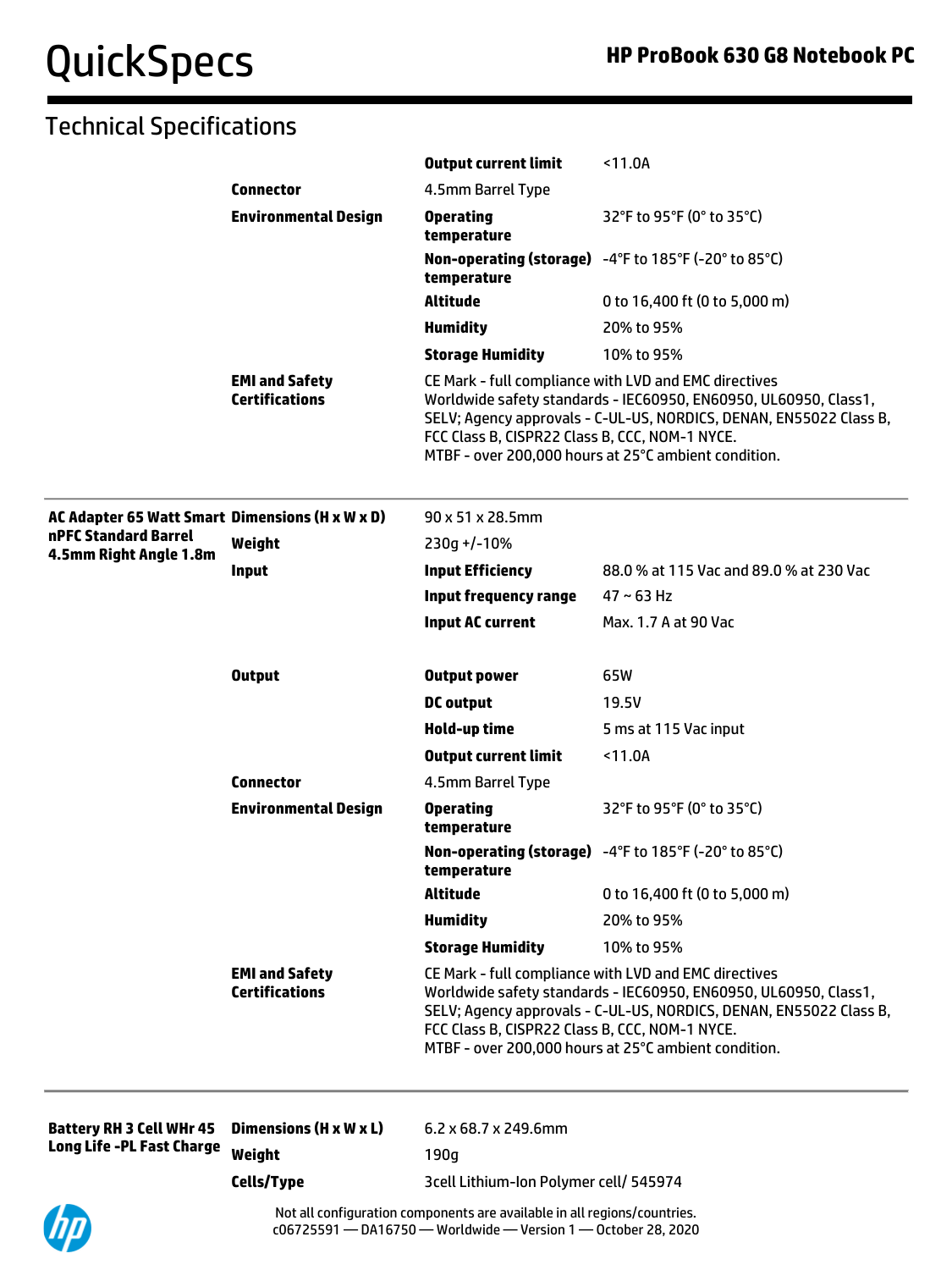## Technical Specifications

| <b>Voltage</b>                              | 11.4V                         |
|---------------------------------------------|-------------------------------|
| <b>Amp-hour capacity</b>                    | 3.950Ah                       |
| Watt-hour capacity                          | 45 Wh                         |
| <b>Operating (Charging)</b>                 | 32° to 113° F (0° to 45° C)   |
| <b>Operating (Discharging)</b>              | 14° to 122° F (-10° to 60° C) |
| <b>Optional Travel Battery</b><br>Available | Nο                            |
| Warranty                                    | Based on system offering      |

#### **Country of Origin**

China

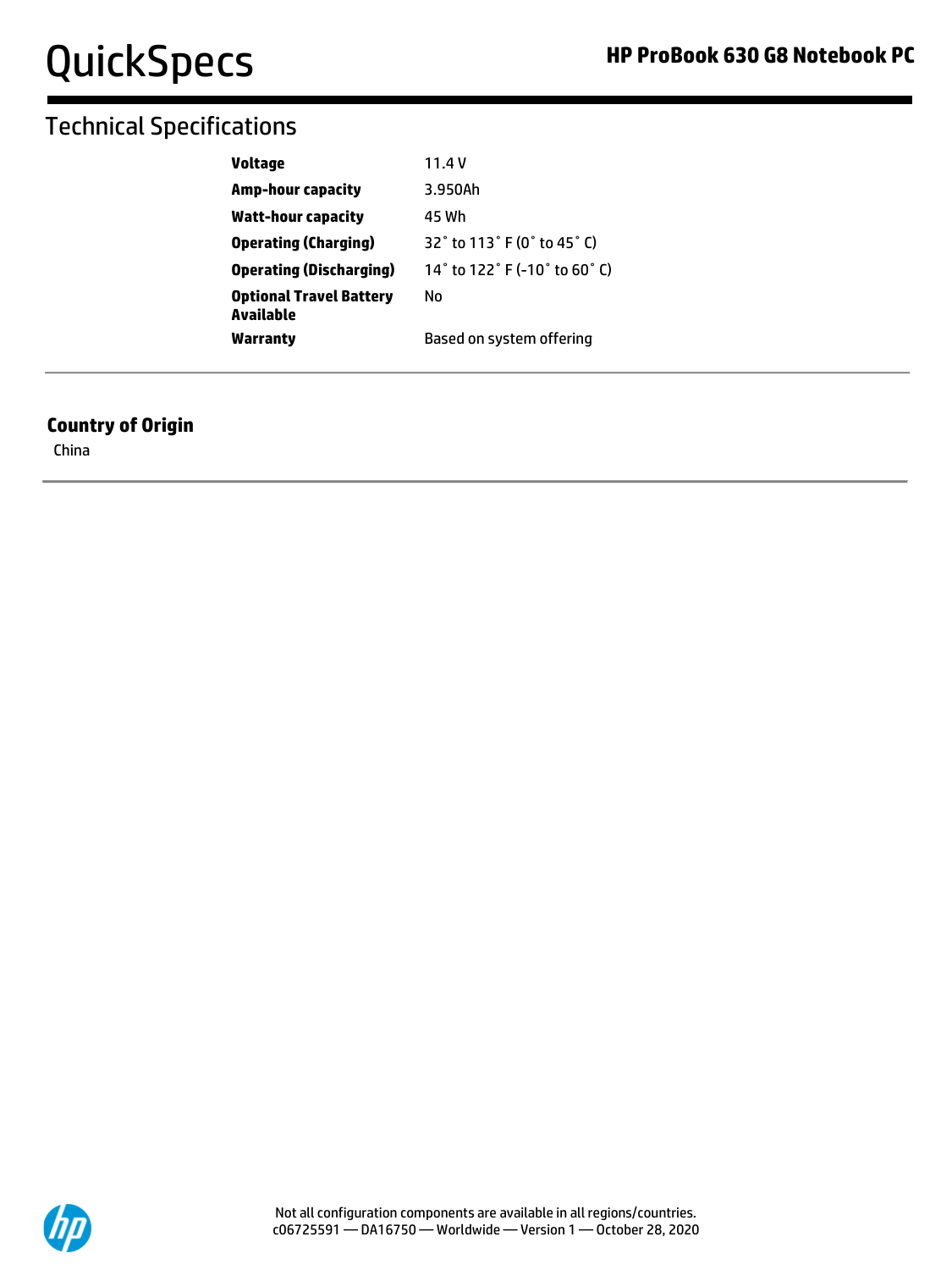## Options and Accessories (sold separately and availability may vary by country)

| <b>Type</b>    | <b>Description</b>                                    | <b>Part Number</b> |
|----------------|-------------------------------------------------------|--------------------|
| Cases          | HP Business Backpack (up to 17.3")                    | 2SC67AA            |
|                | HP Business Slim Top Load (up to 14.1")               | 2SC65AA            |
|                | HP Prelude Pro Recycle Backpack (Montrose)            | 1X644AA            |
|                | HP Prelude Pro Recycle Top Load (Midtown)             | 1X645AA            |
|                | <b>HP Recycled Top Load</b>                           | 5KN29AA            |
|                | <b>HP Recycled Backpack</b>                           | 5KN28AA            |
| <b>Docking</b> | <b>HP USB-C Mini Dock</b>                             | 1PM64AA            |
|                | HP Thunderbolt Dock 120W G2                           | 2UK37AA            |
|                | HP TB Dock G2 w/ Combo Cable                          | 3TR87AA            |
|                | HP TB Dock 120W G2 w/Audio                            | 3YE87AA            |
|                | HP TB Dock 120W G2 Cable                              | 3XB94AA            |
|                | HP TB Dock G2 Combo Cable                             | 3XB96AA            |
|                | <b>HP TB Dock G2 Audio Module</b>                     | 3AQ21AA            |
|                | HP USB-C/A Universal Dock G2                          | 5TW13AA            |
|                | <b>HP USB-C Dock G5</b>                               | <b>5TW10AA</b>     |
| Input/Output   | HP USB Essential Keyboard and Mouse                   | <b>H6L29AA</b>     |
|                | HP Wired Desktop 320MK Mouse & Keyboard               | 9SR36AA            |
|                | <b>HP Bluetooth Travel Mouse</b>                      | 6SP30AA            |
|                | <b>HP Comfort Grip Wireless Mouse</b>                 | H2L63AA            |
|                | HP Wired Desktop 320M Mouse                           | 9VA80AA            |
|                | <b>HP USB Travel Mouse</b>                            | G1K28AA            |
|                | HP Elite USB-C Hub                                    | 4WX89AA            |
|                | HP USB-C Travel Hub G2                                | <b>7PJ38AA</b>     |
|                | HP USB-C to RJ45 Adapter                              | <b>V7W66AA</b>     |
|                | HP USB-C to USB 3.0 Adapter                           | N2Z63AA            |
|                | HP USB-C to HDMI 2.0 Adapter                          | 1WC36AA            |
| <b>Power</b>   | HP 45W Smart AC Adapter 4.5mm                         | <b>H6Y88AA</b>     |
|                | 45W Smart Power Adapter 2 prong -4.5mm (Japan only)   | L6F60AA            |
|                | 65W Smart Power Adapter (w/ 4.5mm to 7.5mm DC dongle) | <b>H6Y89AA</b>     |
|                | HP 65W Slim AC Adapter                                | <b>H6Y82AA</b>     |
|                | HP 65W USB-C Slim Power Adapter                       | 3PN48AA            |
|                | HP 45W LC USB-C Power Adapter                         | 1MZ01AA            |
|                | HP 65W USB-C LC Power Adapter                         | <b>TBD</b>         |
|                | <b>HP Power Bank</b>                                  | N9F71AA            |
|                | <b>HP USB-C Notebook Power Bank</b>                   | 3TB55AA            |

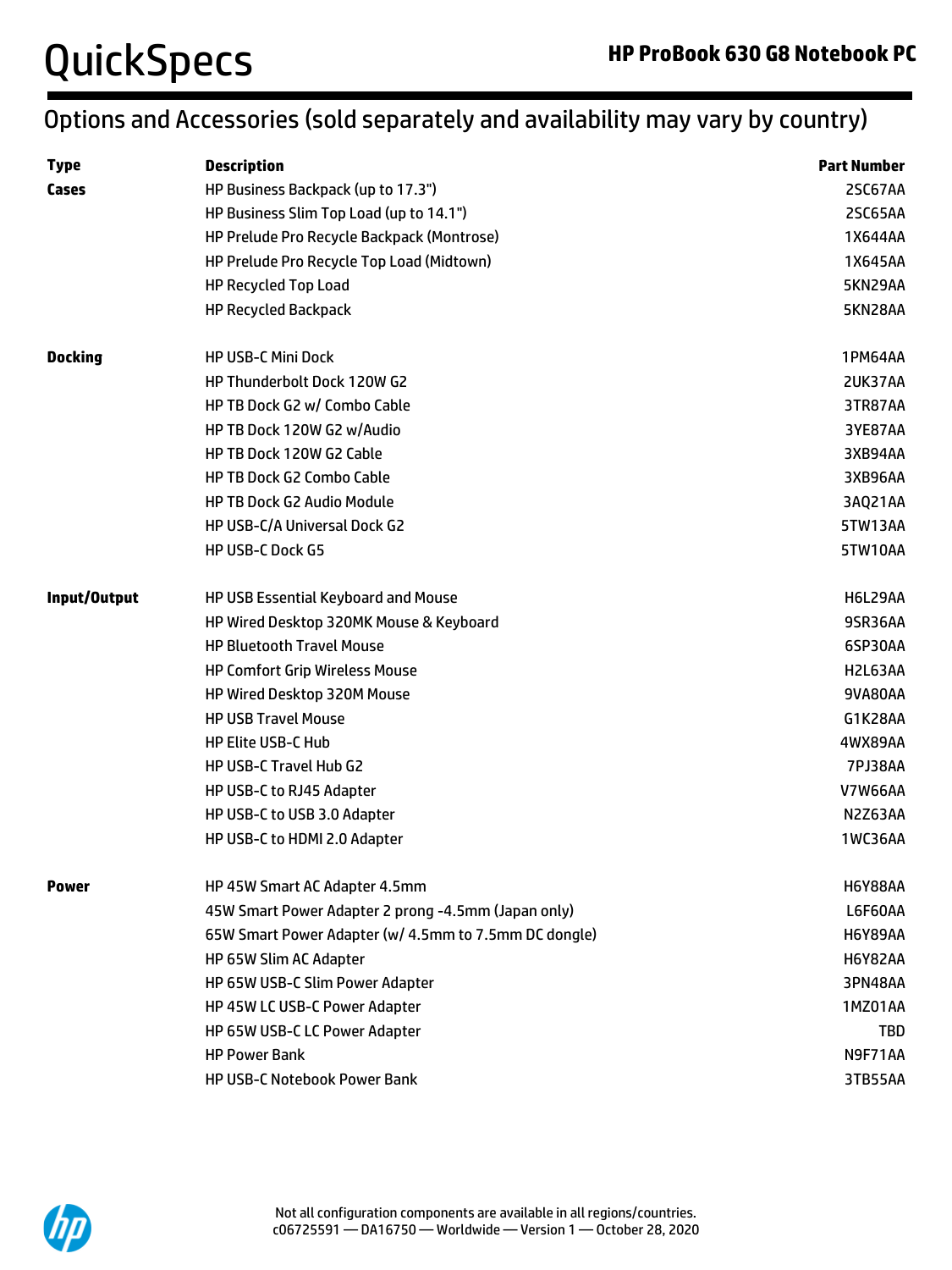## Options and Accessories (sold separately and availability may vary by country)

| <b>Storage</b>  | <b>HP External USB Optical Drive</b>                      |                    |
|-----------------|-----------------------------------------------------------|--------------------|
| <b>Security</b> | <b>HP Sure Key Cable Lock</b><br>HP Nano Keyed Cable Lock | 6UW42AA<br>1AJ39AA |